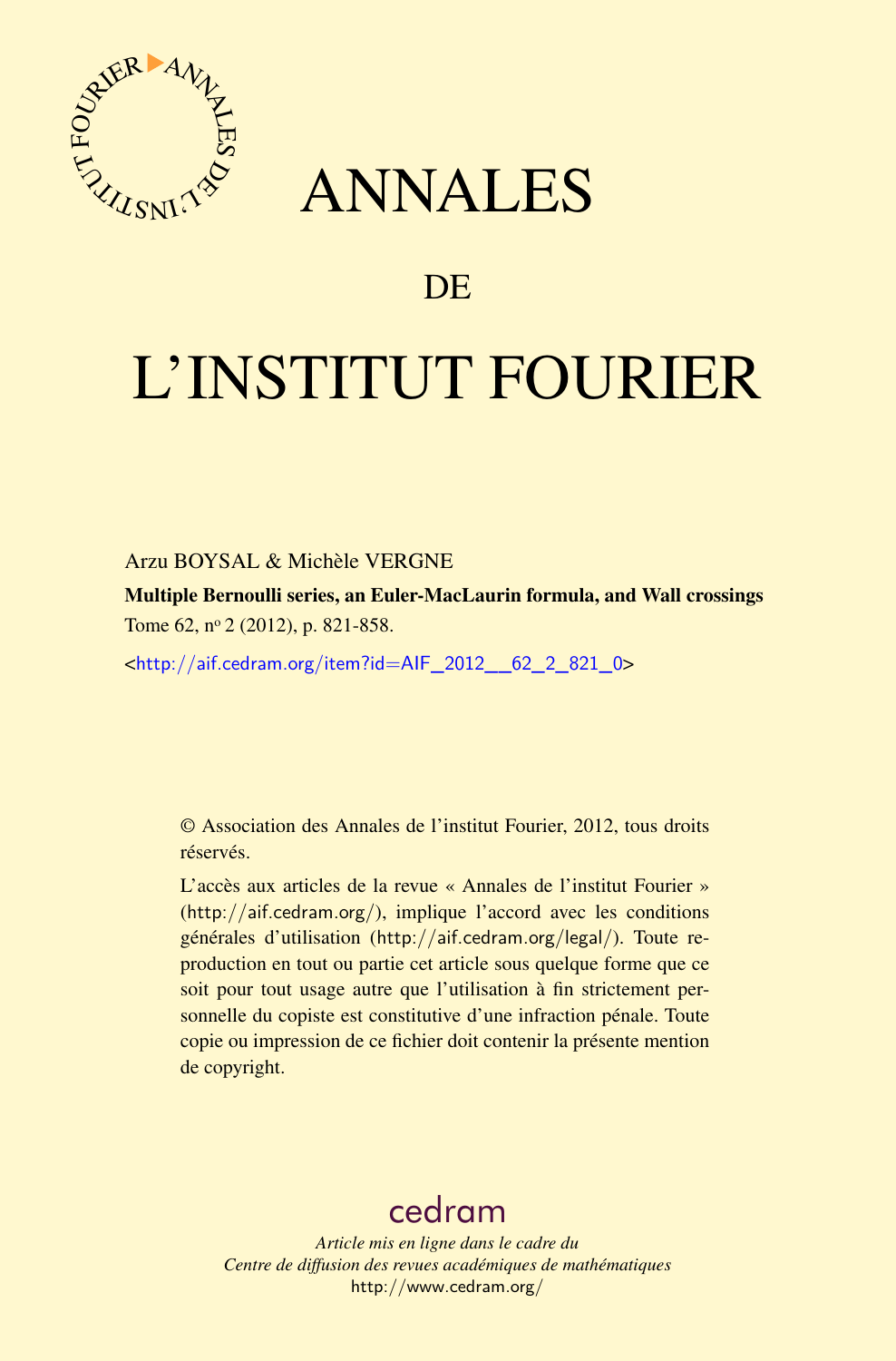### MULTIPLE BERNOULLI SERIES, AN EULER-MACLAURIN FORMULA, AND WALL CROSSINGS

#### **by Arzu BOYSAL & Michèle VERGNE (\*)**

ABSTRACT. — We study multiple Bernoulli series associated to a sequence of vectors generating a lattice in a vector space. The associated multiple Bernoulli series is a periodic and locally polynomial function, and we give an explicit formula (called wall crossing formula) comparing the polynomial densities in two adjacent domains of polynomiality separated by a hyperplane. We also present a formula in the spirit of Euler-MacLaurin formula. Finally, we give a decomposition formula for the Bernoulli series describing it as a superposition of convolution products of lower dimensional Bernoulli series and multisplines. The study of these series is motivated by the work of E. Witten, computing the symplectic volume of the moduli space of flat G-connections on a Riemann surface with one boundary component.

Résumé. — Nous étudions les séries de Bernoulli multiples associées à une suite de vecteurs engendrant un réseau dans un espace vectoriel. Elles déterminent une fonction localement polynomiale et périodique. Nous donnons une formule explicite (saut à travers le mur) qui compare les densités polynomiales dans deux domaines adjacents séparés par un hyperplan. Nous utilisons aussi ces polynômes de Bernoulli périodiques pour donner une formule dans l'esprit de la formule d'Euler-MacLaurin. Finalement nous donnons une formule pour la série de Bernoulli multiple comme une superposition de produits de convolutions de mesures polynomiales supportées sur des sous-espaces et de multisplines. L'étude de ces séries est motivée par la formule de Witten calculant le volume symplectique de l'espace des modules des fibrés plats sur une surface de Riemann avec un point marqué.

#### **1. Introduction**

Consider a sequence of vectors  $\Phi$  lying in a lattice  $\Lambda$  of a real vector space *V*. We denote the dual lattice of  $\Lambda$  by  $\Gamma$ . Let  $\Gamma_{\text{reg}}(\Phi) = {\gamma \in \Gamma | \langle \phi, \gamma \rangle \neq \Gamma}$ 

Keywords: Multiple Bernoulli series, wall crossing formulae, moduli spaces of flat connections, multiple zeta series, splines.

Math. classification: 14H60, 53D30.

<sup>(\*)</sup> We thank Michel Duflo for various suggestions. The first author wishes to thank École Polytechnique (Palaiseau, France), and the second author wishes to thank Bogaziçi Üniversitesi (Turkey) for financial support of research visits. The first author is partially supported by Bogaziçi Üniversitesi (B.U.) Research Fund 5076.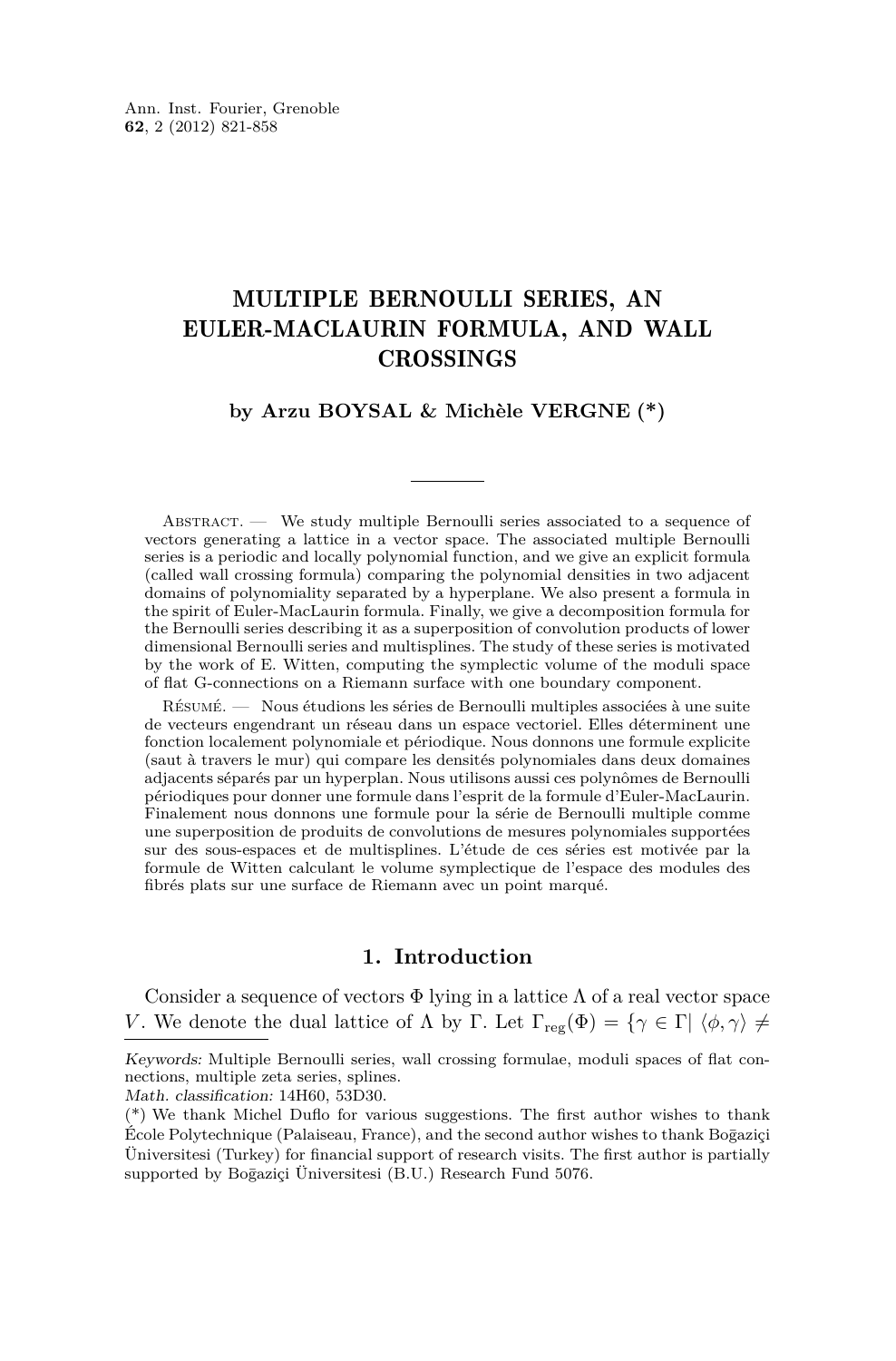0*,* for all *φ* ∈ Φ} be the set of regular elements in Γ. Let *Z* be the fundamental domain in *V* for  $\Lambda$  and *dv* the Lebesgue measure giving measure 1 to *Z*. Here in introduction we freely identify distributions and generalized functions via this choice of *dv*.

In this paper we study the distribution  $\mathcal{B}(\Phi,\Lambda)$  on the torus  $V/\Lambda$  defined via its Fourier coefficients as:

$$
\int_{Z} \mathcal{B}(\Phi,\Lambda)(v)e^{-\langle 2i\pi v,\gamma\rangle}dv = \begin{cases} \frac{1}{\prod_{\phi\in\Phi}\langle 2i\pi\phi,\gamma\rangle} & \text{if } \gamma \in \Gamma_{\text{reg}}(\Phi),\\ 0 & \text{otherwise.} \end{cases}
$$

We have

$$
\mathcal{B}(\Phi,\Lambda)(v) = \sum_{\gamma \in \Gamma_{\text{reg}}(\Phi)} \frac{e^{\langle 2i\pi v,\gamma \rangle}}{\prod_{\phi \in \Phi} \langle 2i\pi \phi, \gamma \rangle}.
$$

This sum, if not absolutely convergent, has meaning as a distribution.

We call  $\mathcal{B}(\Phi,\Lambda)$  the *multiple Bernoulli series* associated to  $\Phi$  and  $\Lambda$ . They are natural generalizations of Bernoulli series: for  $\Lambda = \mathbb{Z}\omega$  and  $\Phi_k =$  $[\omega, \omega, \dots, \omega]$ , where  $\omega$  is repeated *k* times with  $k > 0$ , the distribution

$$
\mathcal{B}(\Phi_k, \Lambda)(t\omega) = \sum_{n \neq 0} \frac{e^{2i\pi nt}}{(2i\pi n)^k}
$$

is equal to  $-\frac{1}{k!}B(k, t - [t])$  where  $B(k, t)$  denotes the  $k^{\text{th}}$  Bernoulli polynomial in variable *t*.

Multiple Bernoulli series appeared in the work of E. Witten in the special case where the sequence  $\Phi$  is comprised of positive coroots of a compact connected Lie group *G* with multiplicity  $2g-1$  and  $\Lambda$  is the coroot lattice of *G*. Witten shows that ([\[17\]](#page-38-0), §3) for the above instance of  $\Phi$  and  $\Lambda$  and for a regular element  $v \in Z$ , the value of  $\mathcal{B}(\Phi,\Lambda)(v)$  is (upto a scalar depending on *G* and *g*) the symplectic volume of the moduli space  $\mathcal{M}(G, g, v)$  of flat *G*connections on Riemann surface of genus *g* with one boundary component, around which the holonomy is determined by *v*.

For example, consider  $G = SU(3)$ , denote its simple roots by  $\{\alpha_1, \alpha_2\}$ and associated coroots by  $\{H_{\alpha_1}, H_{\alpha_2}\}.$  Then on a Riemann surface of genus  $g = 2$ , the symplectic volume of the moduli space of flat SU(3)-connections with one boundary component marked by  $v = a_1 H_{\alpha_1} + a_2 H_{\alpha_2}$  (lying in the fundamental alcove) is given by the following sum

$$
\sum_{\substack{n_1 \in \mathbb{Z}, n_2 \in \mathbb{Z} \\ n_1 \neq 0, n_2 \neq 0, n_1 + n_2 \neq 0}} \frac{e^{2i\pi(n_1 a_1 + n_2 a_2)}}{(2i\pi n_1)^3 (2i\pi n_2)^3 (2i\pi (n_1 + n_2))^3}
$$

up to a scalar multiple.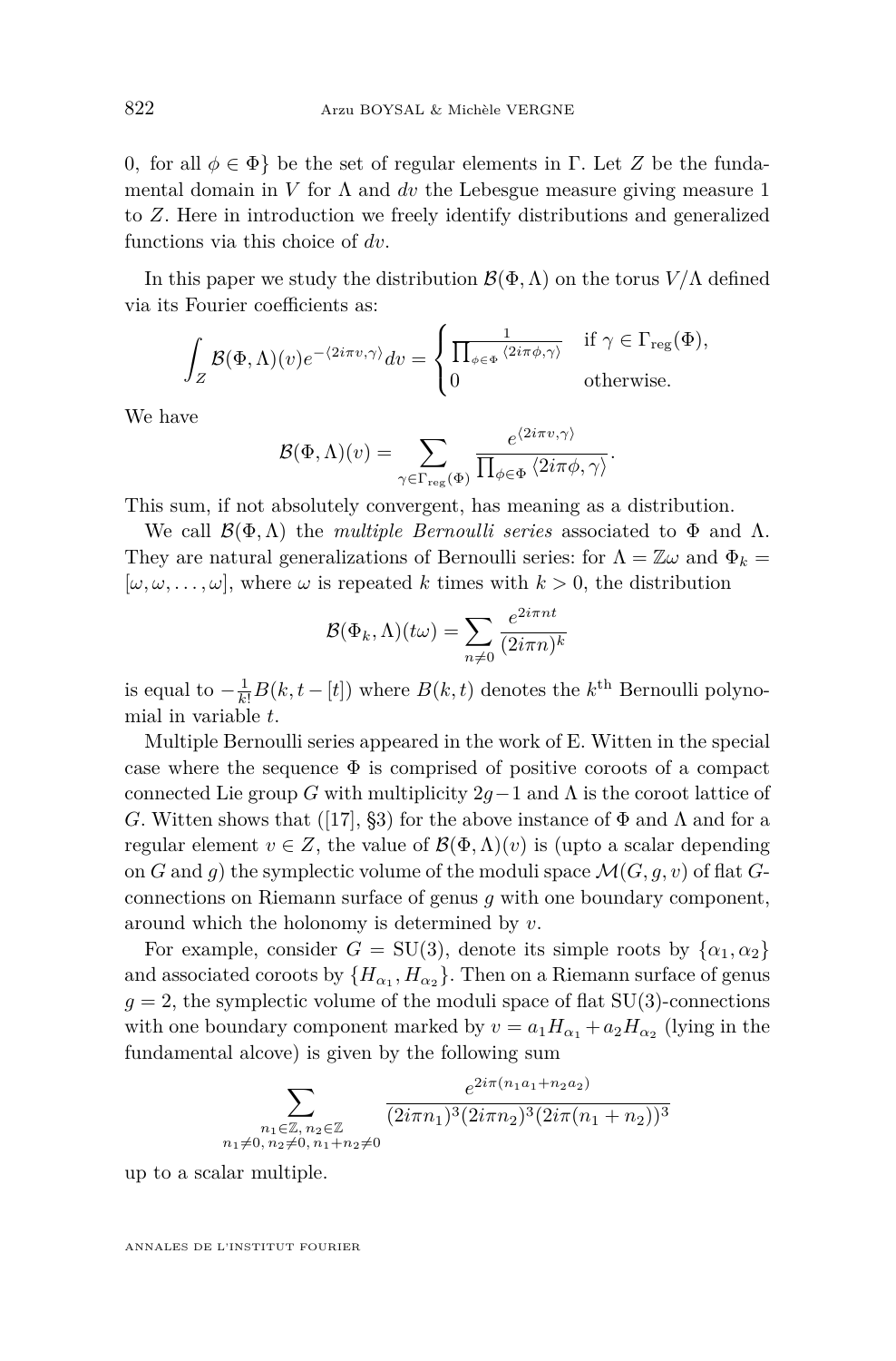<span id="page-3-0"></span>These series have been extensively studied by A. Szenes  $([12],[13])$  $([12],[13])$  $([12],[13])$  $([12],[13])$  $([12],[13])$ , who gave multidimensional residue formulae for them.

If *f* is a function on the real line, smooth and sufficiently decreasing, also with sufficiently decreasing derivatives, then the Euler-MacLaurin formula gives

$$
\sum_{n \in \mathbb{Z}} f(n) = \int_{\mathbb{R}} f(t)dt + (-1)^{k-1} \frac{1}{k!} \int_{\mathbb{R}} B(k, t - [t]) f^{[k]}(t) dt
$$

where  $f^{[k]}$  denotes the  $k^{\text{th}}$  derivative of  $f$ .

We give a natural generalization of this formula involving  $\mathcal{B}(\Phi,\Lambda)$  in Theorem [6.1.](#page-18-0) The difference between the discrete sum  $\sum_{\lambda \in \Lambda} f(\lambda)$  and the integral of *f* over *V* will only involve derivatives  $(\prod_{\phi \in Y} \partial_{\phi}) f$  over 'long subsets' *Y* of  $\Phi$ , that is, subsets *Y* such that their complement in  $\Phi$  do not span the vector space *V* .

We start with giving some properties of the distribution  $\mathcal{B}(\Phi,\Lambda)$  that are pertinent for what follows.

The distribution  $\mathcal{B}(\Phi,\Lambda)$  is periodic with respect to  $\Lambda$ . Moreover, it satisfies a certain recurrence relation which we outline next.

We will call a set with multiplicities *a list*. Suppose  $\Phi$  contains  $\phi$  with multiplicity  $m$ , then we denote the list that contains  $\phi$  with multiplicity  $m-1$  by  $\Phi - {\phi}$ ; whereas we denote the list where all copies of  $\phi$  are removed by  $\Phi \setminus {\phi}$ . More generally, for a subset *B* of *V*, by  $\Phi \setminus B$  we mean the list of elements of  $\Phi$  not lying in *B*. By  $\Phi \cap B$  we mean the list of elements of Φ lying in *B*.

For an element  $\phi$  in  $\Phi$ , we associate two lists of vectors as follows: First, we consider the list  $\Phi - \{\phi\}$  in *V*, and respectively the distribution  $\mathcal{B}(\Phi \{\phi\}, \Lambda$  on *V*. Let  $V_0 := V / \mathbb{R}\phi$  and let  $\Lambda_0$  denote the image of the lattice  $Λ$  in *V*<sub>0</sub>. Secondly, we consider the list  $Φ$ <sub>0</sub> of elements of *V*<sub>0</sub> consisting of the images of the elements in  $\Phi - \{\phi\}$ . Then we may consider  $\mathcal{B}(\Phi_0, \Lambda_0)$ as a distribution on *V* 'constant in the direction of  $\phi$ '. Observe that if  $\Phi$ contains more than one copy of  $\phi$  then  $\Phi_0$  contains the zero vector and consequently  $\mathcal{B}(\Phi_0, \Lambda_0)$  is identically zero.

It is clear that the distribution  $\mathcal{B}(\Phi,\Lambda)$  satisfies the following recurrence relation

(1.1) 
$$
\partial_{\phi} \mathcal{B}(\Phi, \Lambda) = \mathcal{B}(\Phi - \{\phi\}, \Lambda) - \mathcal{B}(\Phi_0, \Lambda_0).
$$

Assuming that  $\Phi = [\phi_1, \phi_2, \dots, \phi_N]$  spans a pointed cone, we may define the tempered distribution  $T(\Phi)$  defined on test functions f by:

(1.2) 
$$
\langle T(\Phi) | f \rangle = \int_0^\infty \cdots \int_0^\infty f(\sum_{i=1}^N t_i \phi_i) dt_1 \cdots dt_N.
$$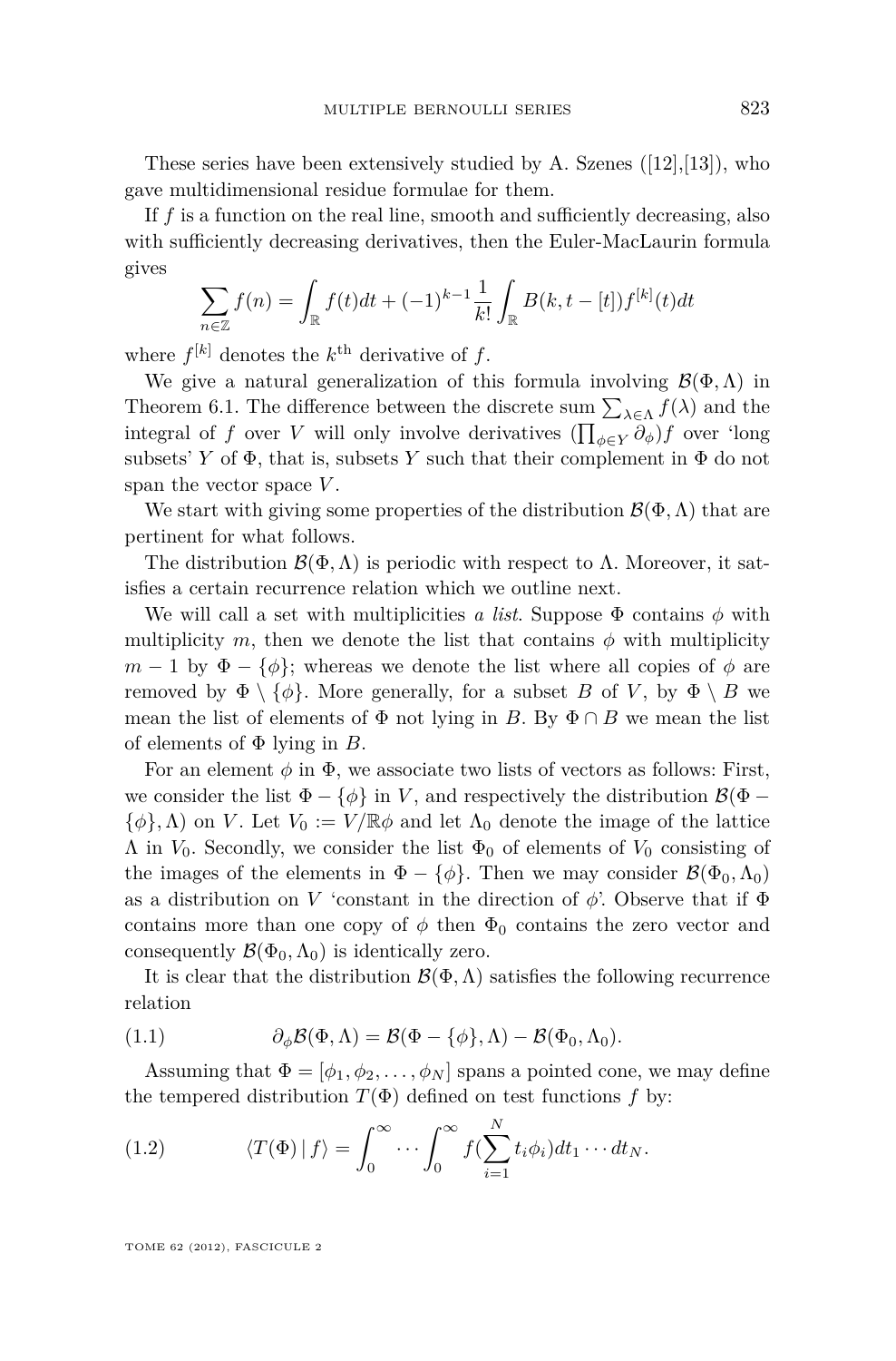In other words,  $T([\phi])$  is the Heaviside distribution  $\langle H(\phi), f \rangle = \int_0^\infty f(t\phi) dt$ and  $T(\Phi)$  is the convolution product

$$
H(\phi_1) * H(\phi_2) * \cdots * H(\phi_N)
$$

of the Heaviside distributions  $H(\phi_k)$ .

If  $\Phi$  generates *V*,  $T(\Phi)$  is a positive measure on *V* given by integration against a piecewise polynomial function called a *multispline*. For any  $\phi \in \Phi$ ,

(1.3) 
$$
\partial_{\phi} T(\Phi) = T(\Phi - \{\phi\}).
$$

We remark the similarity between the recurrence relations  $(1.1)$  and  $(1.3)$ . In fact we will express  $\mathcal{B}(\Phi,\Lambda)$  in terms of superposition of multispline functions in Theorem [9.3.](#page-32-0)

If  $\Phi$  generates *V*, then the periodic function  $\mathcal{B}(\Phi,\Lambda)$  is *piecewise polynomial*; this we reprove in Section [5.](#page-13-0)

In the rest of the introduction, for simplicity, we assume that  $\Phi$  generates *V* . We call a connected component of the complement of affine walls (that is, hyperplanes that are generated by some elements of  $\Phi$  and their translates with respect to the lattice  $\Lambda$ ) in *V* a *tope*. For example, Figure 1.1 depicts topes associated to the system  $\Phi = [e_1, e_2, e_1 + e_2]$  and  $\Lambda = \mathbb{Z}e_1 \oplus \mathbb{Z}e_2$ .



Figure 1.1.  $\mathcal{T}([e_1, e_2, e_1 + e_2], \mathbb{Z}e_1 \oplus \mathbb{Z}e_2)$ 

Given a tope  $\tau$  associated to the system  $(\Phi, \Lambda)$ , we denote by Ber $(\Phi, \Lambda, \tau)$ the *polynomial* function on *V* such that the restriction of  $\mathcal{B}(\Phi,\Lambda)$  to  $\tau$ coincides with the restriction of  $Ber(\Phi, \Lambda, \tau)(v)$  to  $\tau$ .

Let *W* be an hyperplane in *V* spanned by some elements of  $\Phi$ , and let  $E \in \Gamma$  be an equation of this hyperplane. We reverse the directions of 'half of' the  $\phi_i$  in  $\Phi \setminus W$  in order that they all lie in the strict half space determined by *E*, and define

$$
T(\Phi \setminus W, E) := \prod_{\langle \phi_i, E \rangle < 0} -H(-\phi_i) * \prod_{\langle \phi_i, E \rangle > 0} H(\phi_i).
$$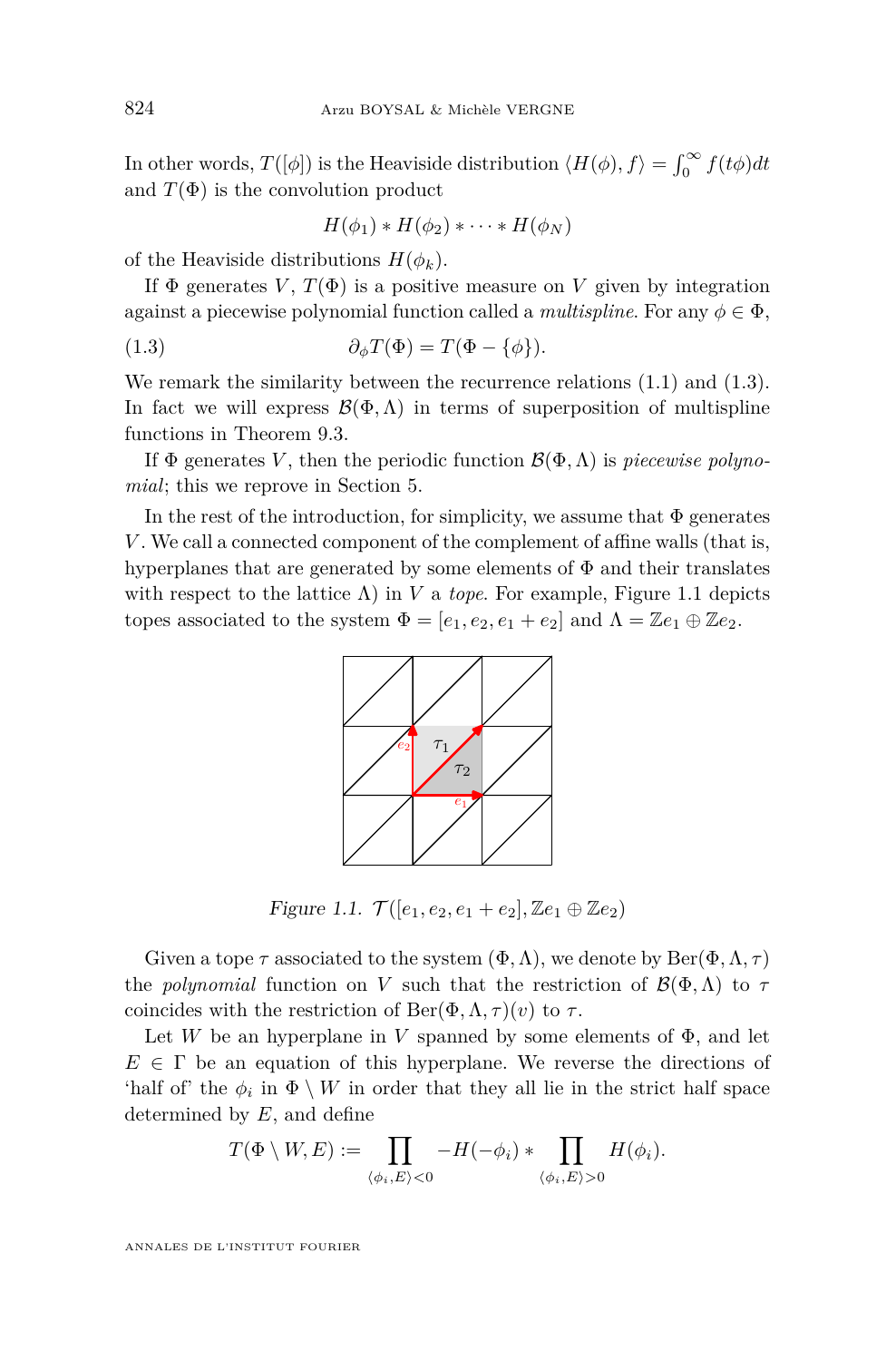$T(\Phi \setminus W, E)$  is a distribution supported on  $E \geq 0$ . We similarly define  $T(\Phi \setminus W, -E)$ .

Now we compare the polynomials  $\text{Ber}(\Phi, \Lambda, \tau)$  associated to two adjacent topes separated by an hyperplane *W* (cf. Section [7\)](#page-19-0). The jump can be expressed in terms of a lower dimensional multiple Bernoulli series and a multispline function. More explicitly, we have the following wall crossing formula:

THEOREM 1.1. — Let  $\tau_1$  and  $\tau_2$  be two adjacent topes separated by the hyperplane *W* defined by *E* with  $\langle v, E \rangle > 0$  for any  $v \in \tau_1$ . Denote by  $\tau_{12}$ the tope with respect to the system  $(\Phi \cap W, \Lambda \cap W)$  containing  $\overline{\tau_1} \cap \overline{\tau_2}$  in its closure. Let  $\text{Ber}^{\tau_{12}} := \text{Ber}(\Phi \cap W, \Lambda \cap W, \tau_{12})$ *dh* be the polynomial density on *W* determined by  $\tau_{12}$ . Then,

$$
(\text{Ber}(\Phi,\Lambda,\tau_1) - \text{Ber}(\Phi,\Lambda,\tau_2))dv
$$
  
= Ber<sup>\tau\_{12}</sup> \*T( $\Phi \setminus W, E$ ) - Ber<sup>\tau\_{12</sup> \*T( $\Phi \setminus W, -E$ ).

The left hand side of the above equation is a polynomial density; it is easily proven that the right hand side is also a polynomial density.

The wall crossing formula given in the above theorem is analogous to the formula in Boysal-Vergne [\[1\]](#page-37-0). This formula is also similar to wall crossing formulae in Hamiltonian geometry for the push-forward of the Liouville measure; indeed, when crossing a wall, this piecewise polynomial measure changes according to the same scheme [\[9\]](#page-37-0), [\[7\]](#page-37-0). Our wall crossing formula in Theorem 1.1 is thus in accordance with the fact that for special cases  $\mathcal{B}(\Phi,\Lambda)$  computes the volume of the moduli spaces  $\mathcal{M}(G,q,v)$ . These spaces can be described as symplectic reduction at *v* of the Jeffrey-Kirwan extended moduli space  $M(G, g)$ , so that their volume at *v* is given by the push-forward of the Liouville measure on  $M(G, g)$ , a piecewise polynomial function periodic with respect to a lattice Λ. Recall that Jeffrey-Kirwan ([\[8\]](#page-37-0)) proved wall crossing formulae for integrals on moduli spaces  $\mathcal{M}(G, g, v)$ , and used them in a fundamental way to compute intersection pairings on  $\mathcal{M}(G, q, v)$  when  $G = SU(n)$ . However, in the general situation that we are considering here, we do not have such a geometric interpretation of the multiple Bernoulli series.

In Section [8](#page-24-0) we generalize the above results to the case of affine arrangements.

In Section [9,](#page-30-0) we give a decomposition formula for  $\mathcal{B}(\Phi,\Lambda)$ , describing it as a superposition of 'basic pieces' made of convolution products of lower dimensional Bernoulli series and multisplines. More precisely, we say that  $\mathfrak s$  is an admissible subspace of *V* if  $\mathfrak s$  is spanned by some elements of  $\Phi$ , and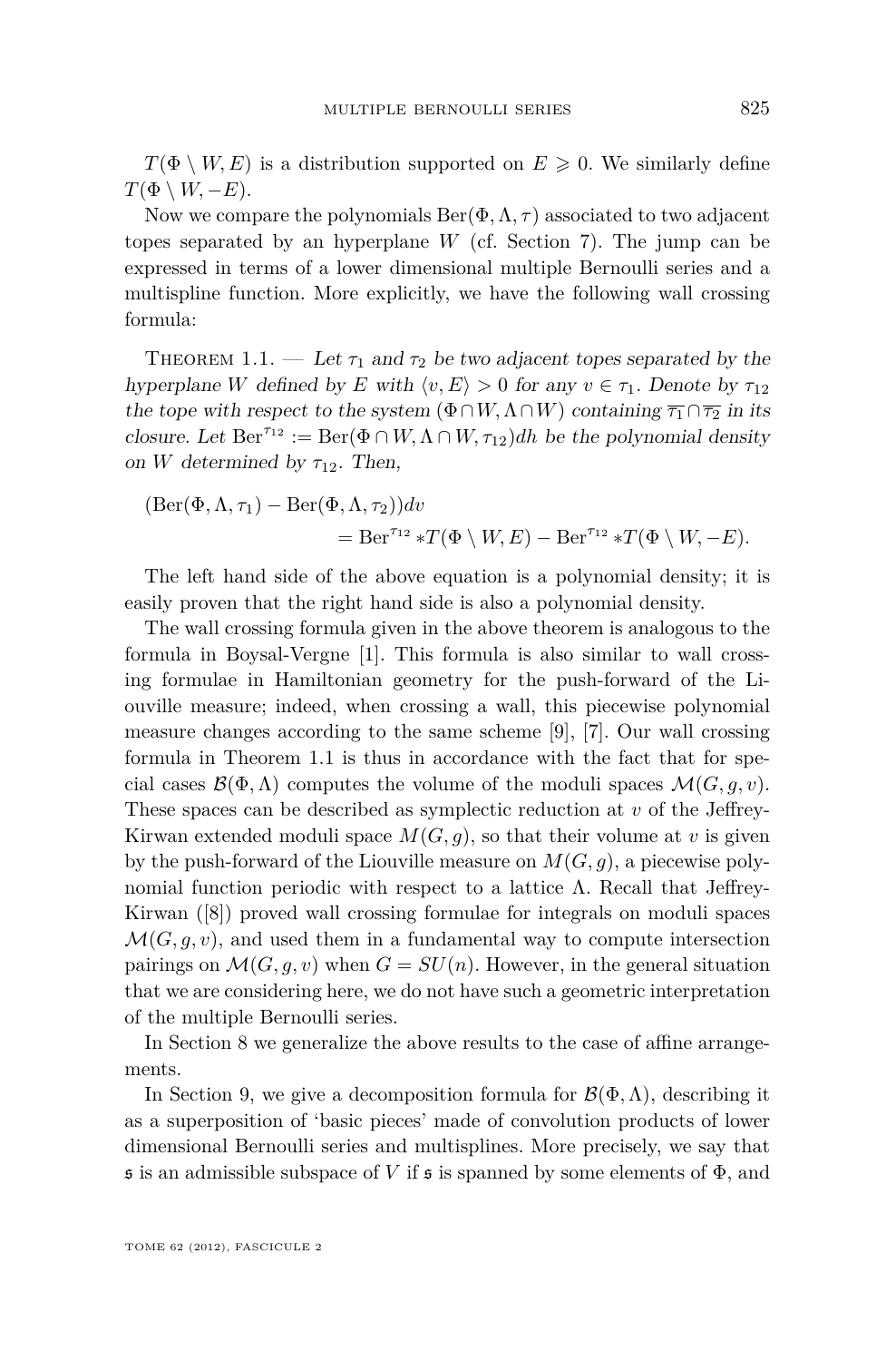we say that  $\alpha$  is affine admissible, if  $\alpha$  is a translate by  $\Lambda$  of an admissible subspace. Given a tope  $\tau$ , we express the difference between the **piecewise polynomial** density  $\mathcal{B}(\Phi,\Lambda)$  and the **polynomial** density  $\text{Ber}(\Phi,\Lambda,\tau)$  as a sum of distributions  $\mathcal{A}(\Phi,\Lambda,\mathfrak{a},\beta)$  associated to proper affine admissible subspaces  $\mathfrak a$  and the choice of an element  $\beta \in \tau$ . The supports of these distributions do not intersect  $\tau$  and are convolution products of polynomial distributions supported on a with multisplines distributions directed towards the exterior of  $\tau$ . Our construction is inspired by the stratification of a Hamiltonian manifold *M* using the square of the moment map as Morse function, and we will use a scalar product on *V*. Our decomposition formula is very similar to Paradan's decomposition of the equivariant index of a twisted Dirac operator on *M* [\[10\]](#page-37-0). In [\[14\]](#page-37-0), Paradan's decomposition was proved by combinatorial methods, and used to give a proof that quantization commutes with reduction for compact Hamiltonian manifolds. We follow here very closely the line of approach of [\[14\]](#page-37-0). However our superposition is an infinite (but locally finite) superposition. This is in accordance with the fact that for some special cases, our distributions are related to Liouville measures of noncompact Hamiltonian manifolds such as  $M(G, g)$  with infinite number of critical components for the square of the moment map.

For example, the periodic polynomial  $-B(2, t - [t])/2$  in Figure 1.2(a) is decomposed in Figure 1.2(b) as a superposition of a polynomial density with an infinite number of spline functions.



Figure 1.2. The decomposition of  $\mathcal{B}(\Phi_2, \Lambda)(t\omega)$ .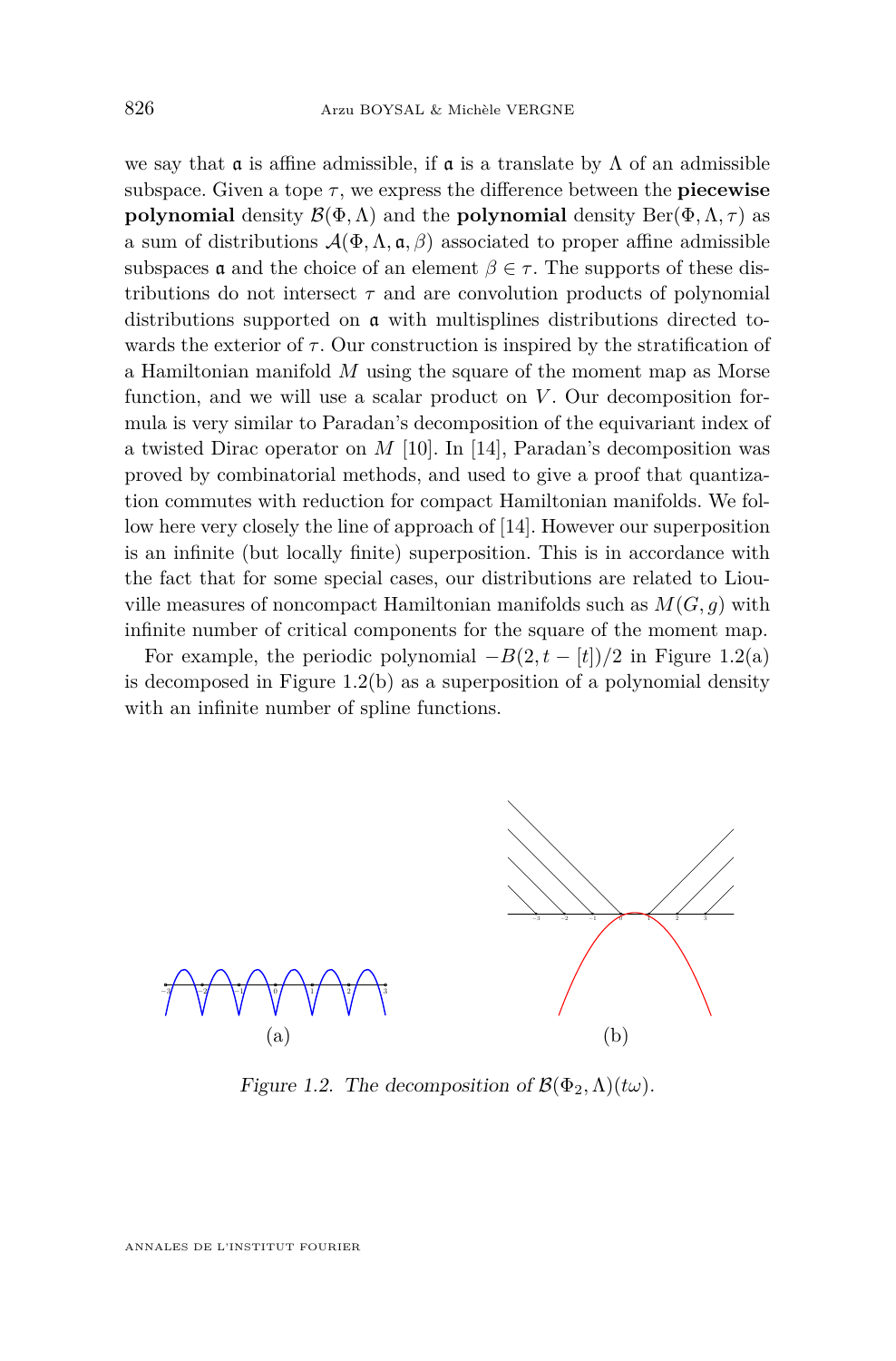#### **List of Notations**

| r-dimensional vector space over $\mathbb Q$ .                                                     |
|---------------------------------------------------------------------------------------------------|
| the r-dimensional real vector space $V_{\mathbb{Q}} \otimes_{\mathbb{Q}} \mathbb{R}; v \in V$ .   |
| the dual of $V$ ; $x \in U$ .                                                                     |
| the pairing between $U$ and $V$ .                                                                 |
| a lattice in $U; \gamma \in \Gamma$ .                                                             |
| dual lattice in $V$ ; $\langle \Gamma, \Lambda \rangle \subset \mathbb{Z}, \lambda \in \Lambda$ . |
| a sequence of vectors in $V_{\mathbb{Q}}$ ; $\phi \in \Phi$ .                                     |
| multiple Bernoulli series associated to $\Phi$ and $\Lambda$ (equation 2.3).                      |
| $k^{th}$ Bernoulli polynomial.                                                                    |
| the set of topes associated to the system $(\Phi, \Lambda)$ ; $\tau$ a tope.                      |
| multivariate spline distribution defined for a set                                                |
| of vectors $X$ in $V$ .                                                                           |
| set of $\Phi$ -admissible subspaces of V.                                                         |
| $\Phi$ -admissible hyperplane.                                                                    |
| hyperplane in U comprising of vectors u satisfying $\langle u, \phi \rangle = 0$ .                |
| $\mathcal{H} = \mathcal{H}(\Phi)$ hyperplane arrangement associated to $\Phi$ .                   |
| ring of rational functions on U with poles along $H$ .                                            |
| a subspace of $\mathcal{R}_{\mathcal{H}}$ defined in 5.3.                                         |
|                                                                                                   |

#### **2. Multiple Bernoulli series and hyperplane arrangements**

Let  $V_{\mathbb{Q}}$  be an r-dimensional vector space over  $\mathbb{Q}$ , and let *V* be the real vector space  $V_{\mathbb{Q}} \otimes_{\mathbb{Q}} \mathbb{R}$ . Let *U* denote the dual vector space to *V*. Let  $\Lambda$  be a lattice in *V* contained in  $V_{\mathbb{Q}}$  and  $\Gamma \subset U$  be the dual lattice to  $\Lambda$  so that  $\langle \Gamma, \Lambda \rangle \subset \mathbb{Z}$ . For a subset *S* of *V*, we denote by  $\langle S \rangle$  the subspace of *V* generated by *S*.

Let *Z* denote the fundamental domain in *V* for  $\Lambda$ . Let  $d_{\Lambda}v$  be the Lebesgue measure on *V* giving measure 1 to *Z*. Our main object of study is certain piecewise polynomial densities on *V* . For our purposes it will be convenient to use the language of distributions. If  $f$  is a locally  $L^1$  function on *V*, or more generally a generalized function, then  $f(v)d$ <sup>*N*</sup> is a distribution on *V*. We use the notation  $f(v)d$ <sup>N</sup>*v*, although the value of *f* at the point  $v \in V$  has usually no meaning.

For  $v_0 \in V$ , the translation  $t(v_0)$  acts on distributions on *V*. If  $D =$  $f(v)d$ <sup>*N*</sup>, then  $t(v_0)D = f(v+v_0)d$ <sup>*N*</sup>, We identify a distribution *D* on *V* periodic with respect to  $\Lambda$  (that is  $t(\lambda)D = D$  for any  $\lambda \in \Lambda$ ) to a distribution *D* on the torus  $V/\Lambda$ .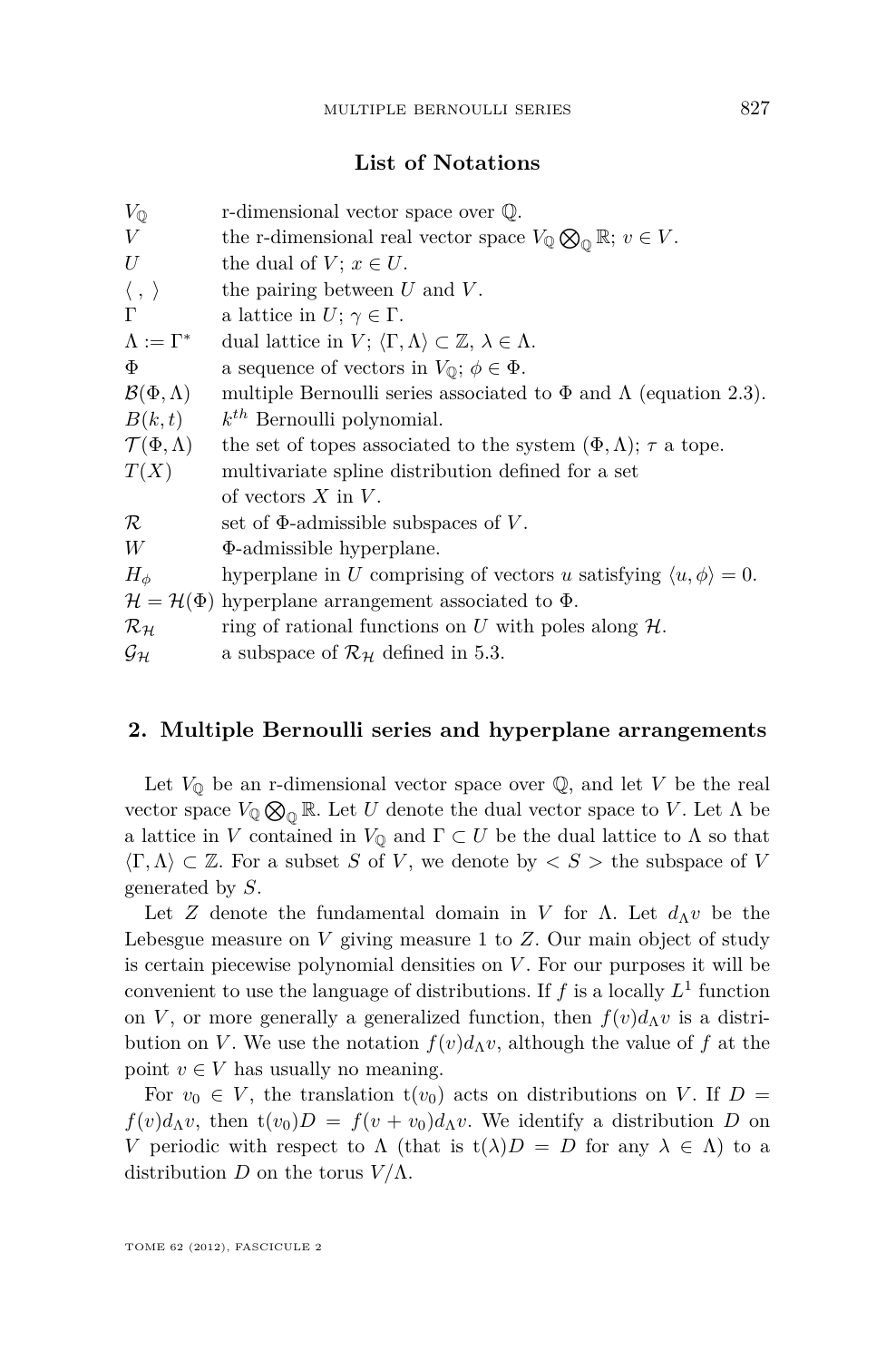<span id="page-8-0"></span>We will say that a locally  $L^1$  function  $f$  is *piecewise polynomial*, if there exists a decomposition of *V* in a union of polyhedral pieces  $C_i$  such that the restriction of  $f$  to  $C_i$  is given by a polynomial formula. We then say that the distribution  $f(v)d$ <sup>N</sup> is piecewise polynomial.

If  $v \in V$ , we denote by  $\delta_v$  the  $\delta$  distribution at  $v: \langle \delta_v, f \rangle = f(v)$ . The Poisson formula reads as the following equality of distributions

(2.1) 
$$
\sum_{\lambda \in \Lambda} \delta_{\lambda} = \sum_{\gamma \in \Gamma} e^{2i\pi \langle \gamma, v \rangle} d_{\Lambda} v.
$$

We now introduce the main object of study of this article. Let  $\Phi$  be a sequence of vectors in  $V_{\mathbb{Q}}$ . Let

$$
U_{\text{reg}}(\Phi) = \{ u \in U | \langle \phi, u \rangle \neq 0, \text{ for all } \phi \in \Phi \}.
$$

We will denote  $\Gamma \cap U_{\text{reg}}(\Phi)$  by  $\Gamma_{\text{reg}}(\Phi)$ . Consider the distribution  $\mathcal{B}(\Phi,\Lambda)$ on  $V/\Lambda$  defined via its Fourier coefficients:

(2.2) 
$$
\int_{Z} \mathcal{B}(\Phi,\Lambda)(v)e^{-\langle 2i\pi v,\gamma\rangle} = \begin{cases} \frac{1}{\prod_{\phi\in\Phi} \langle 2i\pi\phi,\gamma\rangle} & \text{if } \gamma \in \Gamma_{\text{reg}}(\Phi), \\ 0 & \text{otherwise.} \end{cases}
$$

We then have

(2.3) 
$$
\mathcal{B}(\Phi,\Lambda) = \sum_{\gamma \in \Gamma_{\text{reg}}(\Phi)} \frac{e^{\langle 2i\pi v,\gamma \rangle}}{\prod_{\phi \in \Phi} \langle 2i\pi \phi, \gamma \rangle} d_{\Lambda}v.
$$

The above sum, if not absolutely convergent, is defined as a distribution. We call  $\mathcal{B}(\Phi,\Lambda)$  the *multiple Bernoulli series* associated to  $\Phi$  and  $\Lambda$ . Clearly, it does not depend on the order of the elements  $\phi$  in the sequence  $\Phi$  (it only depends on  $\Phi$  as a multiset).

Remark 2.1. — The formula (2.2) for the Fourier coefficients of  $\mathcal{B}(\Phi,\Lambda)$ is very similar to the formula for the Fourier transform of the multispline distribution  $T(\Phi)$  (defined in [\(1.2\)](#page-3-0)) on *V*: if  $\Phi$  spans a pointed cone, then the Fourier transform of  $T(\Phi)$  is a generalized function on *U* satisfying

$$
\int_{V} T(\Phi)(v) e^{-\langle 2i\pi v, x \rangle} = \frac{1}{\prod_{\phi \in \Phi} \langle 2i\pi \phi, x \rangle}
$$

on the open set of *U* given by  $\prod_{\phi \in \Phi} \langle \phi, x \rangle \neq 0$ .

We now list some properties of the distribution  $\mathcal{B}(\Phi,\Lambda)$ :

• If  $\Phi$  is the empty set, then

$$
\mathcal{B}(\Phi,\Lambda) = \sum_{\gamma \in \Gamma} e^{2i\pi \langle \gamma,v \rangle} d_{\Lambda} v = \sum_{\lambda \in \Lambda} \delta_{\lambda}
$$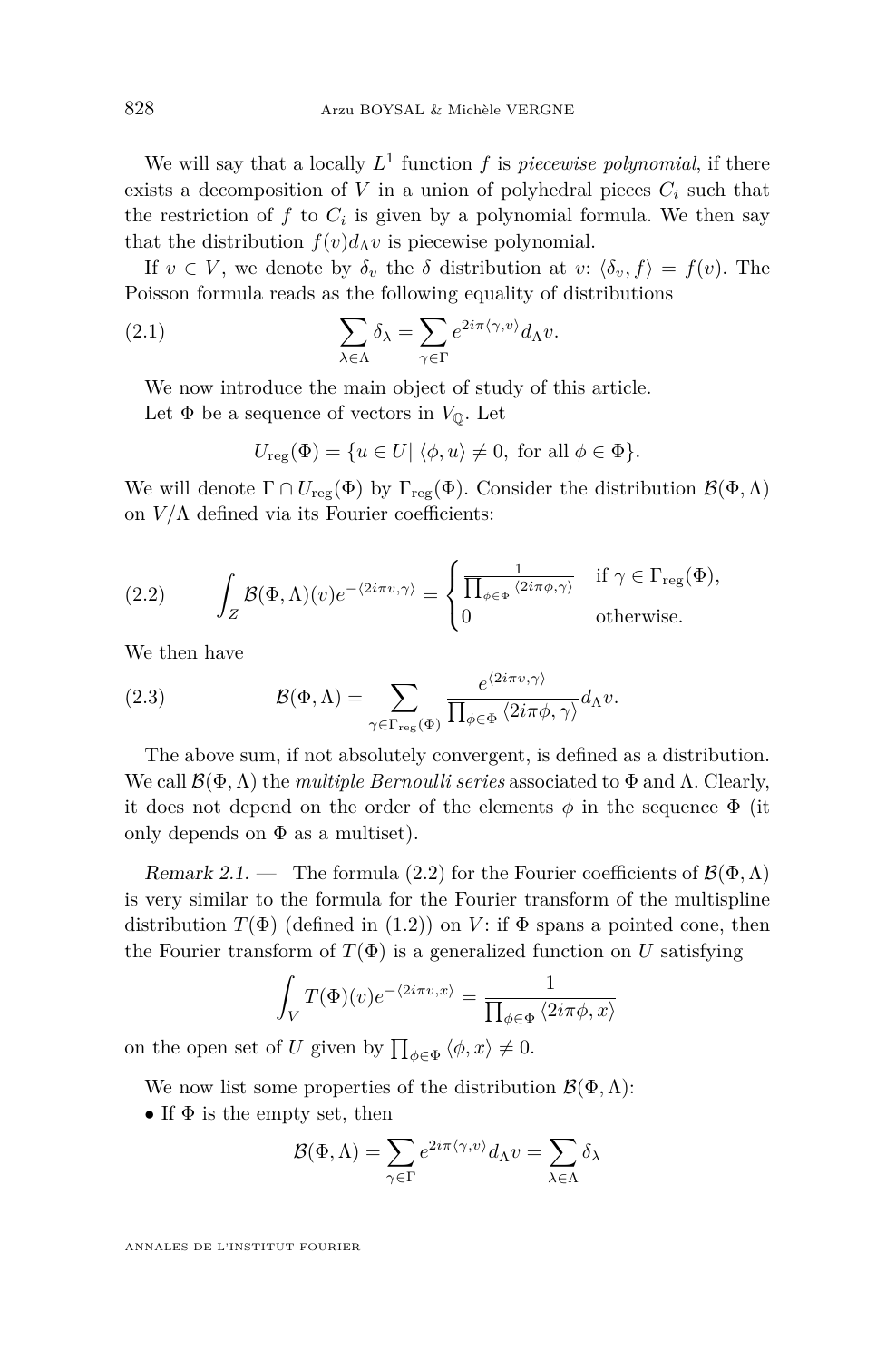<span id="page-9-0"></span>is the *δ*-distribution of the lattice Λ.

- If  $\Phi$  contains the zero vector, then  $\mathcal{B}(\Phi,\Lambda)$  is identically equal to zero.
- $\mathcal{B}(\Phi,\Lambda)$  is periodic with respect to  $\Lambda$ .

• Let  $\Lambda_1 \subset \Lambda_2$ . Then  $\mathcal{B}(\Phi,\Lambda_2)$  is obtained from  $\mathcal{B}(\Phi,\Lambda_1)$  by averaging over  $\Lambda_2/\Lambda_1$ :

(2.4) 
$$
\mathcal{B}(\Phi,\Lambda_2)=\sum_{\lambda_2\in\Lambda_2/\Lambda_1}t(\lambda_2)\mathcal{B}(\Phi,\Lambda_1).
$$

The above relation follows from the fact that, if  $\gamma \in \Gamma_1 \setminus \Gamma_2$ , then

$$
\sum_{\lambda_2 \in \Lambda_2/\Lambda_1} e^{2i\pi \langle \gamma, \lambda_2 \rangle} = 0.
$$

• The distribution  $\mathcal{B}(\Phi,\Lambda)$  is supported on  $\langle \Phi \rangle + \Lambda$ .

Indeed, it is immediate to verify that  $(1 - e^{\langle 2i\pi v, \nu \rangle}) \mathcal{B}(\Phi, \Lambda) = 0$  for all  $\nu \in \Gamma \cap \langle \Phi \rangle^{\perp}.$ 

• If  $\Phi$  generates *V*, then  $\mathcal{B}(\Phi,\Lambda)$  is piecewise polynomial. We will give a proof of this property in Section [5.](#page-13-0)

When the lattice  $\Lambda$  is fixed, we often use the measure  $d_{\Lambda}v$  to identify distributions and generalized functions.

Example 2.2. — Let  $\Lambda = \mathbb{Z}\omega$ , and let  $\Phi_k = [\omega, \omega, \ldots, \omega]$  where  $\omega$  is repeated *k* times. If  $k = 0$ , then  $\mathcal{B}(\Phi_k, \Lambda)(t\omega) = \sum_{n \in \mathbb{Z}} e^{2i\pi nt} dt$  is the  $\delta$ distribution of the lattice Λ by Poisson formula. If *k >* 0, then

$$
\mathcal{B}(\Phi_k, \Lambda)(t\omega) = \sum_{n \neq 0} \frac{e^{2i\pi nt}}{(2i\pi n)^k} dt = -\frac{1}{k!} B(k, t - [t]) dt,
$$

where  $B(k, t)$  denotes the  $k^{\text{th}}$  Bernoulli polynomial in variable  $t$  and  $[t]$  is the integer part of *t*. (Our normalization for the Bernoulli polynomial is that of Maple). In particular, for  $k = 1$ , we have  $\mathcal{B}(\Phi_1, \Lambda)(t\omega)dt = (\frac{1}{2} - t + [t])dt$ (see Figure 2.1).



Figure 2.1. Graph of the function  $\mathcal{B}(\Phi_1, \Lambda)(t\omega) = (\frac{1}{2} - t + [t])$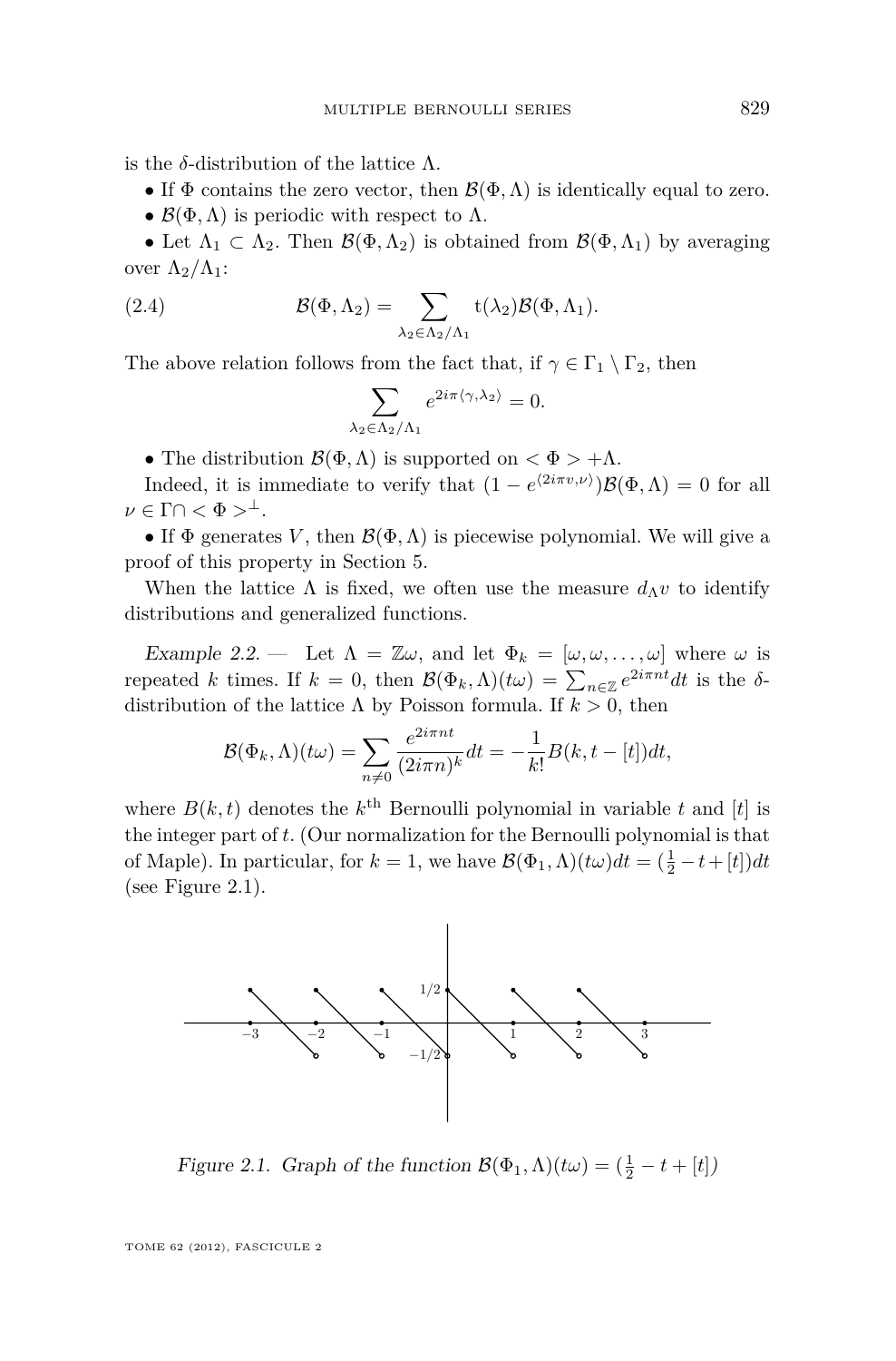<span id="page-10-0"></span>If  $k > 1$ , the above series is absolutely convergent and  $\mathcal{B}(\Phi_k, \Lambda)(t\omega)$  is given by integration against a continuous function on R.

Example 2.3. — Let  $V = \mathbb{R}e_1 \oplus \mathbb{R}e_2$  with lattice  $\Lambda = \mathbb{Z}e_1 \oplus \mathbb{Z}e_2$ . Let  $\Phi = [e_1, e_2, e_1 + e_2]$ . We write  $v \in V$  as  $v = v_1e_1 + v_2e_2$ . We compute the series  $\mathcal{B}(\Phi,\Lambda) = \mathcal{B}(v_1,v_2)dv_1dv_2$  where

$$
\mathcal{B}(v_1, v_2) = \sum_{\substack{n_1 \in \mathbb{Z}, n_2 \in \mathbb{Z} \\ n_1 \neq 0, n_2 \neq 0, n_1 + n_2 \neq 0}} \frac{e^{2i\pi(n_1v_1 + n_2v_2)}}{(2i\pi n_1)(2i\pi n_2)(2i\pi(n_1 + n_2))}.
$$

The distribution  $\mathcal{B}(\Phi,\Lambda)$  is piecewise polynomial and periodic with respect to  $\Lambda = \mathbb{Z}e_1 + \mathbb{Z}e_2$ . It is thus sufficient to write the formulae of  $\mathcal{B}(v_1, v_2)$ for  $0 < v_1 < 1$  and  $0 < v_2 < 1$  (see Figure 2.2).



Figure 2.2.  $\mathcal{T}([e_1, e_2, e_1 + e_2], \mathbb{Z}e_1 \oplus \mathbb{Z}e_2)$ 

$$
\mathcal{B}(v_1, v_2) = \begin{cases}\n-\frac{1}{6}(1 + v_1 - 2v_2)(v_1 - 1 + v_2)(2v_1 - v_2), & \text{if } v_1 < v_2 \\
-\frac{1}{6}(v_1 - 2v_2)(v_1 - 1 + v_2)(2v_1 - 1 - v_2), & \text{if } v_1 > v_2.\n\end{cases}
$$

We remark that  $3\mathcal{B}(v_1, v_2)$  is the symplectic volume of the moduli space of flat SU(3)-connections on a topological torus with one marked point  $v = v_1 H_{\alpha_1} + v_2 H_{\alpha_2}$  where  $H_{\alpha_1}$  and  $H_{\alpha_2}$  denote coroots associated to simple roots  $\{\alpha_1, \alpha_2\}$  of SU(3).

Example 2.4. — Let  $V = \mathbb{R}e_1 \oplus \mathbb{R}e_2$  with lattice  $\Lambda = \mathbb{Z}e_1 \oplus \mathbb{Z}e_2$ . Let  $\Phi = [e_1, e_2, e_1 + e_2, e_1 - e_2]$ . We write  $v \in V$  as  $v = v_1e_1 + v_2e_2$ . We compute the series  $\mathcal{B}(\Phi,\Lambda) = \mathcal{B}(v_1,v_2)dv_1dv_2$  where

 $\mathcal{B}(v_1, v_2)$ =  $\sum$ *n*1∈Z*, n*2∈Z  $n_1 \neq 0, n_2 \neq 0, n_1+n_2 \neq 0, n_1-n_2 \neq 0$  $e^{2i\pi(n_1v_1+n_2v_2)}$  $\frac{1}{(2i\pi n_1)(2i\pi n_2)(2i\pi(n_1+n_2))(2i\pi(n_1-n_2))}$ .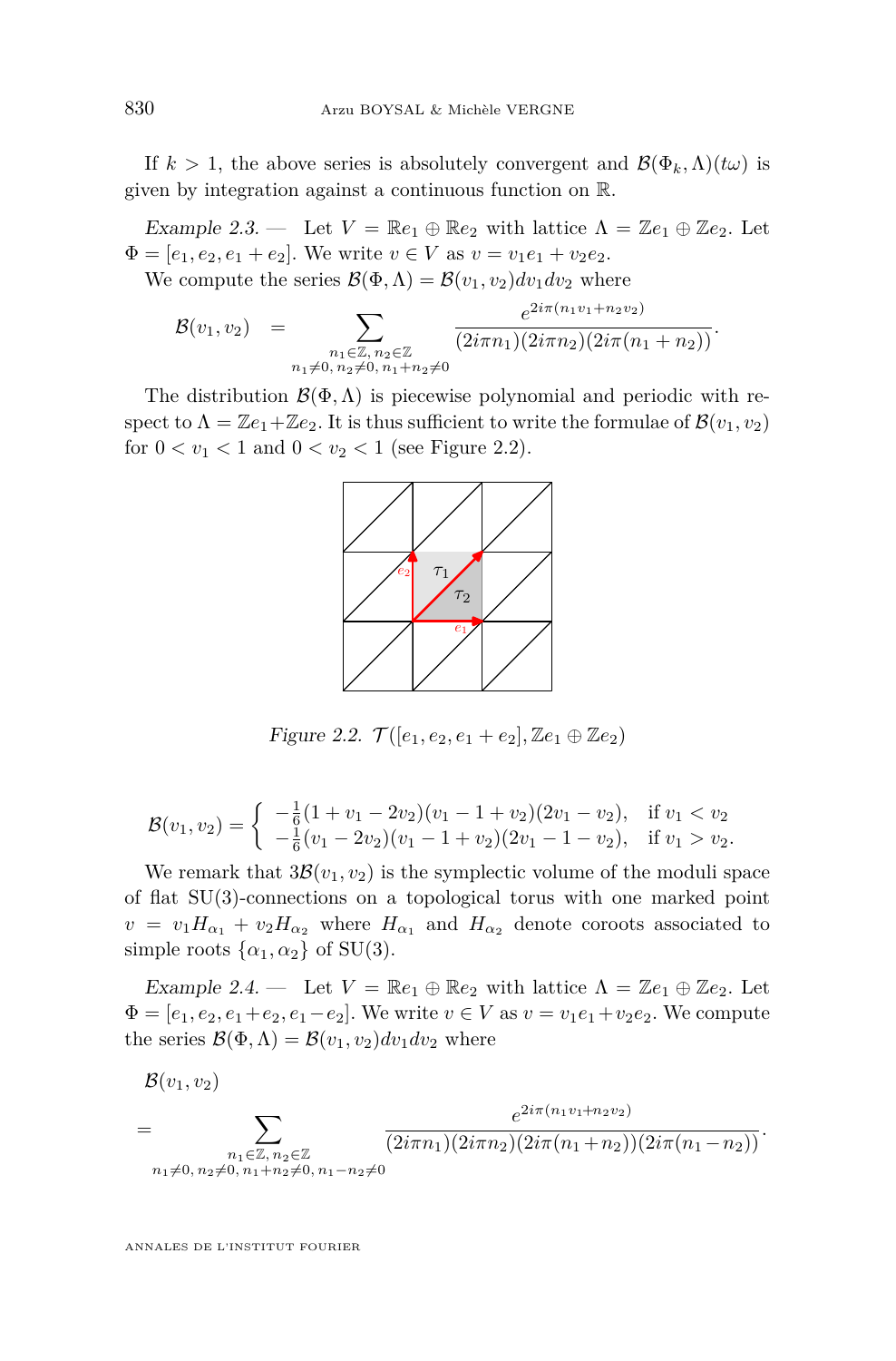<span id="page-11-0"></span>In the region  $v_1 - v_2 < 1, v_2 < 0, v_1 + v_2 > 0$ , we get

$$
B(v_1, v_2) = \frac{1}{8}v_2(2v_1 - 1)(v_1 - 1 - v_2)(v_1 + v_2).
$$

In the region  $v_1 > v_2, v_2 > 0, v_1 + v_2 < 1$ , we get

$$
B(v_1, v_2) = \frac{1}{8}v_2(2v_1 - 1)(v_1 - 1 + v_2)(v_1 - v_2).
$$

Similar computation in the region  $v_2 > v_1, v_2 > 0, v_1 + v_2 < 1$  gives

$$
B(v_1, v_2) = \frac{1}{8}v_1(2v_2 - 1)(v_1 - 1 + v_2)(v_1 - v_2).
$$

The corresponding regious are depicted in Figure [7.1](#page-23-0) (b).

#### **3. Recurrence relations**

For an element  $\phi$  in  $\Phi$ , we associate two lists of vectors as follows:

• We consider the list  $\Phi - \{\phi\}$  in *V* and the corresponding distribution  $\mathcal{B}(\Phi - \{\phi\}, \Lambda)$  on *V*.

• Consider the vector space  $V_0 := V / \langle \phi \rangle$ , let p denote the projection  $V \to V_0$ . We denote the image under *p* of the lattice  $\Lambda$  in  $V_0$  by  $\Lambda_0$ . The dual space  $U_0$  of the vector space  $V_0$  is the hyperplane  $H_\phi$ . The dual lattice to  $\Lambda_0$  is the lattice  $\Gamma_0 = {\gamma \in \Gamma | \langle \gamma, \phi \rangle = 0}.$  Consider the list  $\Phi_0$  of elements of  $V_0$  consisting of the images of the elements in  $\Phi - \{\phi\}$ . Observe that if  $\Phi$  contains  $\phi$  with multiplicity greater than 1, then  $\Phi_0$  contains the zero vector and consequently  $\mathcal{B}(\Phi_0,\Lambda_0)$  is identically zero.

If *D* is a distribution on  $V_0$ , we denote by  $p^*D$  the distribution on *V* "constant in the direction  $\phi$ ": if  $D = b(v_0)d_{\Lambda_0}v_0$ , then we define  $p^*D =$  $b(p(v))d_{\Lambda}v$ . Thus  $p^*\mathcal{B}(\Phi_0,\Lambda_0)$  is a distribution on *V*. We remark that, for any  $\phi \in \Phi$ , we have the following equality of sets

(3.1) 
$$
\Gamma_{reg}(\Phi - \{\phi\}) = (\Gamma_{reg}(\Phi - \{\phi\}) \cap \{\phi = 0\}) \cup \Gamma_{reg}(\Phi)
$$

where the union is disjoint.

The main remark of this section is the following recurrence relation for the distribution B(Φ*,*Λ).

PROPOSITION 3.1. — Let  $\phi \in \Phi$ . Then we have

(3.2) 
$$
\partial_{\phi} \mathcal{B}(\Phi, \Lambda) = \mathcal{B}(\Phi - \{\phi\}, \Lambda) - p^* \mathcal{B}(\Phi_0, \Lambda_0).
$$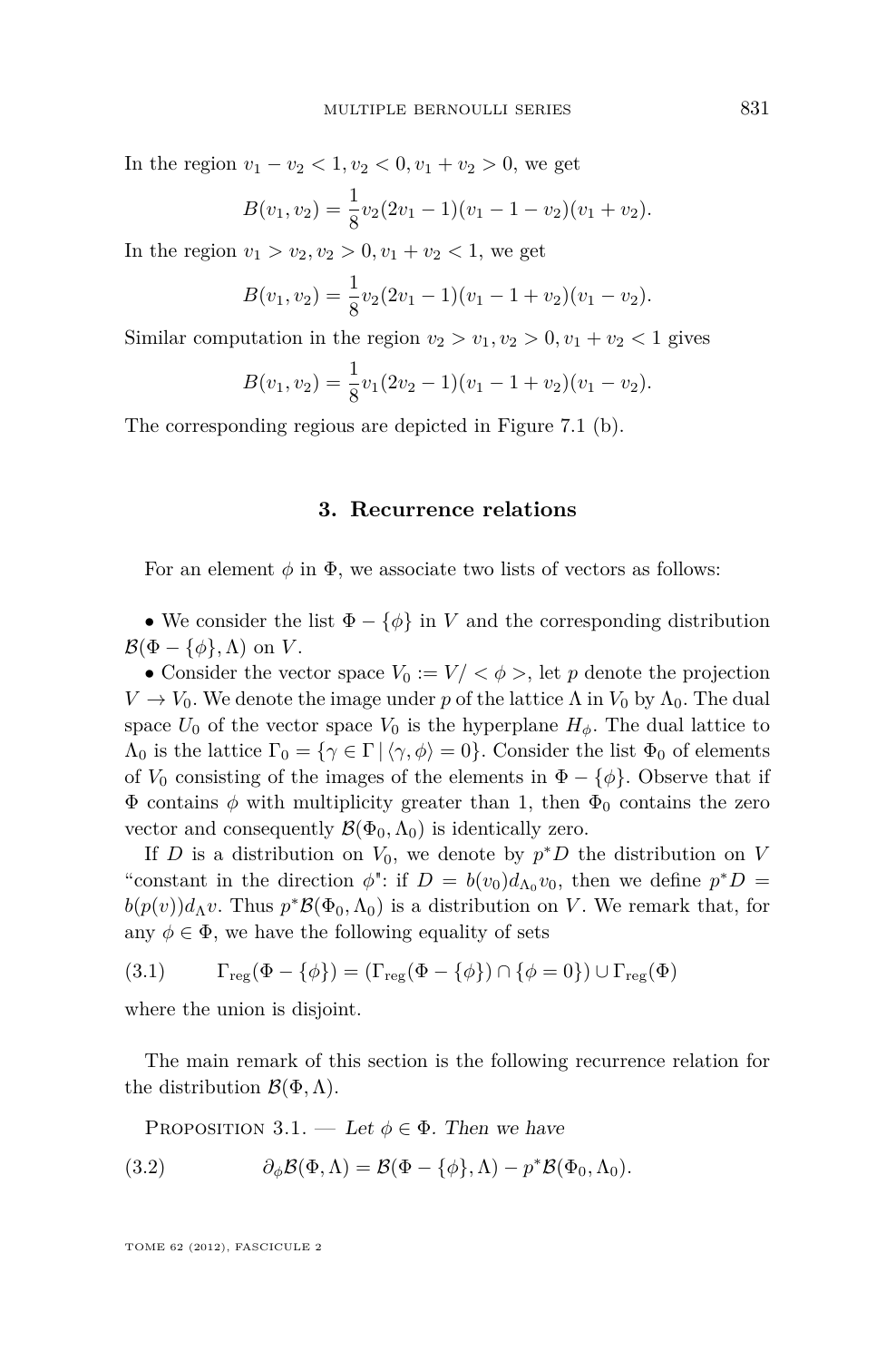$Proof.$  —

We fix the measures  $d_{\Lambda}v$  and  $d_{\Lambda_0}v$  and we identify  $\mathcal{B}(\Phi,\Lambda)$  and  $\mathcal{B}(\Phi_0,\Lambda_0)$ to generalized functions. Differentiating  $\mathcal{B}(\Phi,\Lambda)$  in the sense of generalized functions, we get

$$
\partial_{\phi} \mathcal{B}(\Phi, \Lambda)(v) = \sum_{\gamma \in \Gamma_{\text{reg}}(\Phi)} \frac{e^{\langle 2i\pi v, \gamma \rangle}}{\prod_{\phi' \in \Phi - \{\phi\}} \langle 2i\pi \phi', \gamma \rangle}
$$
  
= 
$$
\sum_{\gamma \in \Gamma_{\text{reg}}(\Phi - \{\phi\})} \frac{e^{\langle 2i\pi v, \gamma \rangle}}{\prod_{\phi' \in \Phi - \{\phi\}} \langle 2i\pi \phi', \gamma \rangle}
$$
  
- 
$$
\sum_{\gamma \in \Gamma_{\text{reg}}(\Phi - \{\phi\}), \langle \gamma, \phi \rangle = 0} \frac{e^{\langle 2i\pi v, \gamma \rangle}}{\prod_{\phi' \in \Phi - \{\phi\}} \langle 2i\pi \phi', \gamma \rangle}.
$$

The last term is constant on the line  $v + \mathbb{R}\phi$  and identifies with  $p^*B(\Phi_0,\Lambda_0).$ 

#### **4. Hyperplane arrangements and generalized series**

We generalize the setting of Bernoulli series.

Here we assume that the list  $\Phi$  in  $V_{\mathbb{Q}}$  does not contain the zero vector. Then each  $\phi$  in  $\Phi$  determines an hyperplane  $H_{\phi} = \{u \in U : \langle u, \phi \rangle = 0\}$  in *U*. Let

$$
\mathcal{H}(\Phi) = \{H_{\phi}, \ \phi \in \Phi\}
$$

be the set of hyperplanes determined by  $\Phi$ . We denote the closed subset  $∪_{φ ∈ Φ}$ *H*<sup> $φ$ </sup> of *U* by the same notation  $H(Φ)$ . When  $Φ$  is fixed, we denote  $\mathcal{H}(\Phi)$  simply by  $\mathcal{H}$ , and its complement in *U* by  $U_{\mathcal{H}}$ .

We denote by  $S(V)$  the symmetric algebra of V and identify it with the ring of polynomial functions on U. We denote by  $R<sub>H</sub>$  the ring of rational functions on *U* regular on  $U_{\mathcal{H}}$ , that is, the ring generated by the ring  $S(V)$ of polynomial functions on *U* together with inverses of linear forms  $\phi \in \Phi$ .

The set  $\Gamma_{reg}(\Phi)$  depends only on H, thus, we shall also denote it by  $\Gamma_{\text{reg}}(\mathcal{H})$ . A function  $g \in R_{\mathcal{H}}$  is well defined at  $\gamma \in \Gamma_{\text{reg}}(\mathcal{H})$ .

DEFINITION 4.1. — If  $g \in R_H$ , we define the distribution  $\mathcal{B}(\mathcal{H}, \Lambda, g)$  on *V* by

$$
\mathcal{B}(\mathcal{H}, \Lambda, g) = \sum_{\gamma \in \Gamma_{\text{reg}}(\mathcal{H})} g(\gamma) e^{2i\pi \langle v, \gamma \rangle} d_{\Lambda} v.
$$

It is easy to see that the above series converges in the space of distributions on *V*. The Bernoulli series  $\mathcal{B}(\Lambda, \Phi)$  is the special case of  $\mathcal{B}(\mathcal{H}, \Lambda, g)$ with  $g = \frac{1}{\prod_{\phi \in \mathcal{C}}}$  $\frac{1}{\phi \in \Phi} \phi$ .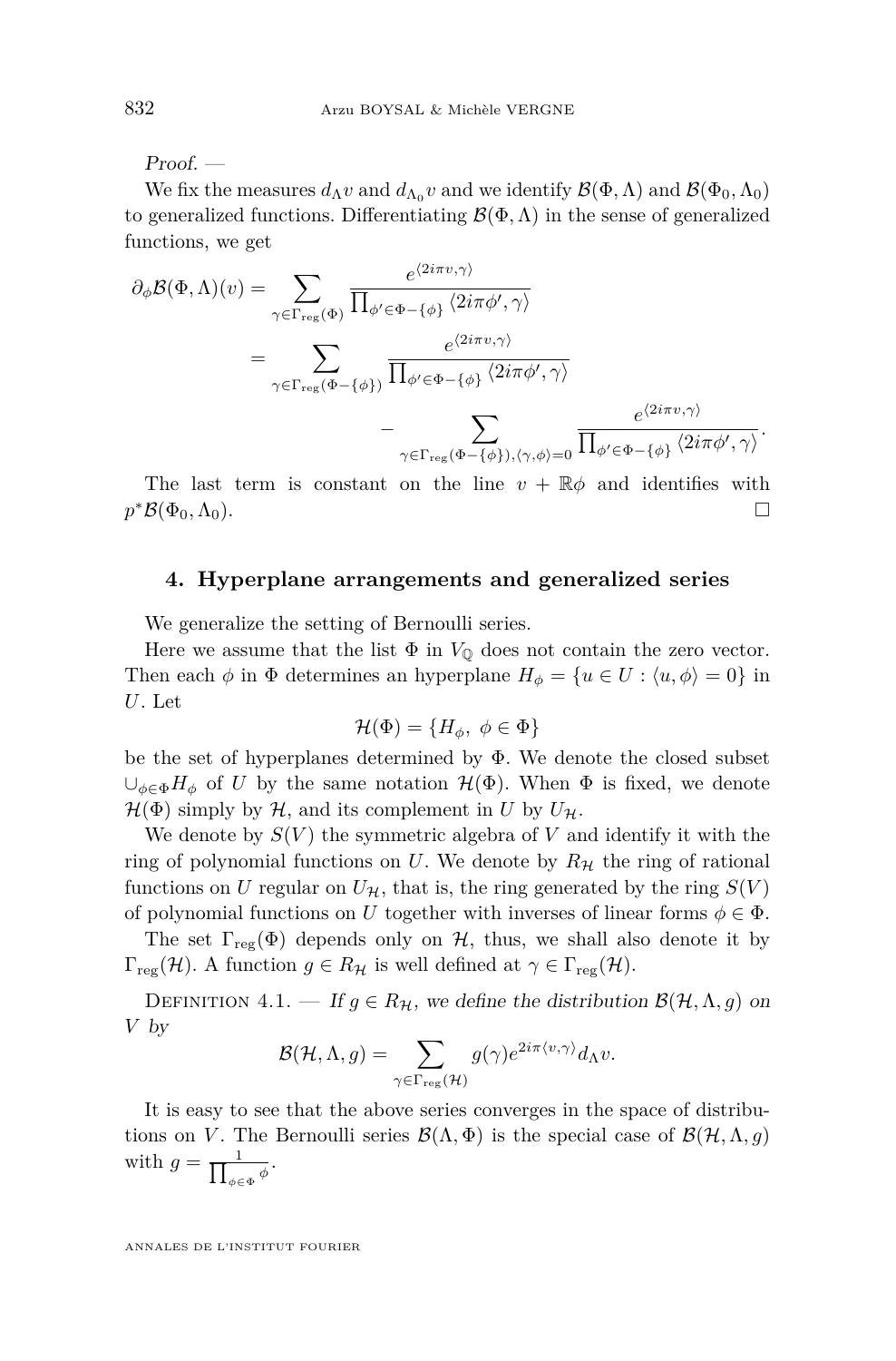<span id="page-13-0"></span>Example 4.2. — Let  $\Lambda = \mathbb{Z}\omega$ , let  $\mathcal{H} = \{0\}$ , and  $g = 1$ . Then

$$
\mathcal{B}(\mathcal{H}, \Lambda, g) = \sum_{n \neq 0} e^{2i\pi n t} = -1 + \delta_\Lambda
$$

Observe that if  $\Lambda_1 \subset \Lambda_2$ , then  $\mathcal{B}(\mathcal{H}, \Lambda_2, g)$  is obtained from  $\mathcal{B}(\mathcal{H}, \Lambda_1, g)$ by averaging over  $\Lambda_2/\Lambda_1$ :

(4.1) 
$$
\mathcal{B}(\mathcal{H}, \Lambda_2, g) = \sum_{\lambda_2 \in \Lambda_2/\Lambda_1} \mathsf{t}(\lambda_2) \mathcal{B}(\mathcal{H}, \Lambda_1, g).
$$

Let  $\phi \in \Phi$ , then we can associate to  $\phi$  the following two arrangements:  $\bullet$   $\mathcal{H}' = \mathcal{H} \setminus H_{\phi}$ .

•  $\mathcal{H}_0 = \{H \cap H_\phi, H \in \mathcal{H}'\}$ , the trace of the arrangement  $\mathcal{H}'$  on  $H_\phi$ .

Clearly a function *g* in  $R_{\mathcal{H}'}$  restricts to the hyperplane  $H_{\phi}$  in a rational function  $g_0$  lying in  $R_{H_0}$ . Thus  $\mathcal{B}(\mathcal{H}_0, \Lambda_0, g_0)$  is a distribution on  $H^*_{\phi} =$ *V /*R*φ*.

We have the following recurrence relation for the distribution  $\mathcal{B}(\mathcal{H}, \Lambda, g)$ associated to an element  $g \in R_{\mathcal{H}}$ .

PROPOSITION 4.3. — If  $q \in R_{\mathcal{H}}$ , then

$$
\mathcal{B}(\mathcal{H}, \Lambda, g) = \mathcal{B}(\mathcal{H}', \Lambda, g) - p^* \mathcal{B}(\mathcal{H}_0, \Lambda_0, g_0).
$$

Proof. —

From the equality [\(3.1\)](#page-11-0), we see that the elements of  $\Gamma_{reg}(\mathcal{H}')$  that are not in  $\Gamma_{reg}(\mathcal{H})$  can be identified with the elements of  $\Gamma_{reg}(\mathcal{H}_0)$ .

#### **5. Piecewise polynomial behavior**

For completeness we reprove here that the distribution  $\mathcal{B}(\Phi,\Lambda)$  is piecewise polynomial when  $\Phi$  generates *V*. In fact, we prove the piecewise polynomial behavior of the series  $\mathcal{B}(\mathcal{H}, \Lambda, g)$  when g belongs to a particular subset  $G_{\mathcal{H}}$  of  $R_{\mathcal{H}}$  which we will shortly describe.

Suppose  $\Phi$  generates *V*. A subspace of *V* generated by a subset of elements of  $\Phi$  is called  $\Phi$ -admissible. A  $\Phi$ -admissible hyperplane will also be called a *wall*. Let  $\mathcal{H}_{\text{aff}}(\Phi)$  be the set of  $\Phi$ -admissible hyperplanes in *V* together with their translates with respect to  $\Lambda$ . An element  $W \in \mathcal{H}_{\text{aff}}(\Phi)$ will also be called a (affine) wall. An element  $v \in V$  is said to be *regular* if *v* is not on any affine wall. We denote by  $V_{\text{reg,aff}}$  the open subset of *V* consisting of regular elements. We denote by  $\mathcal{T}(\Phi,\Lambda)$  the set of connected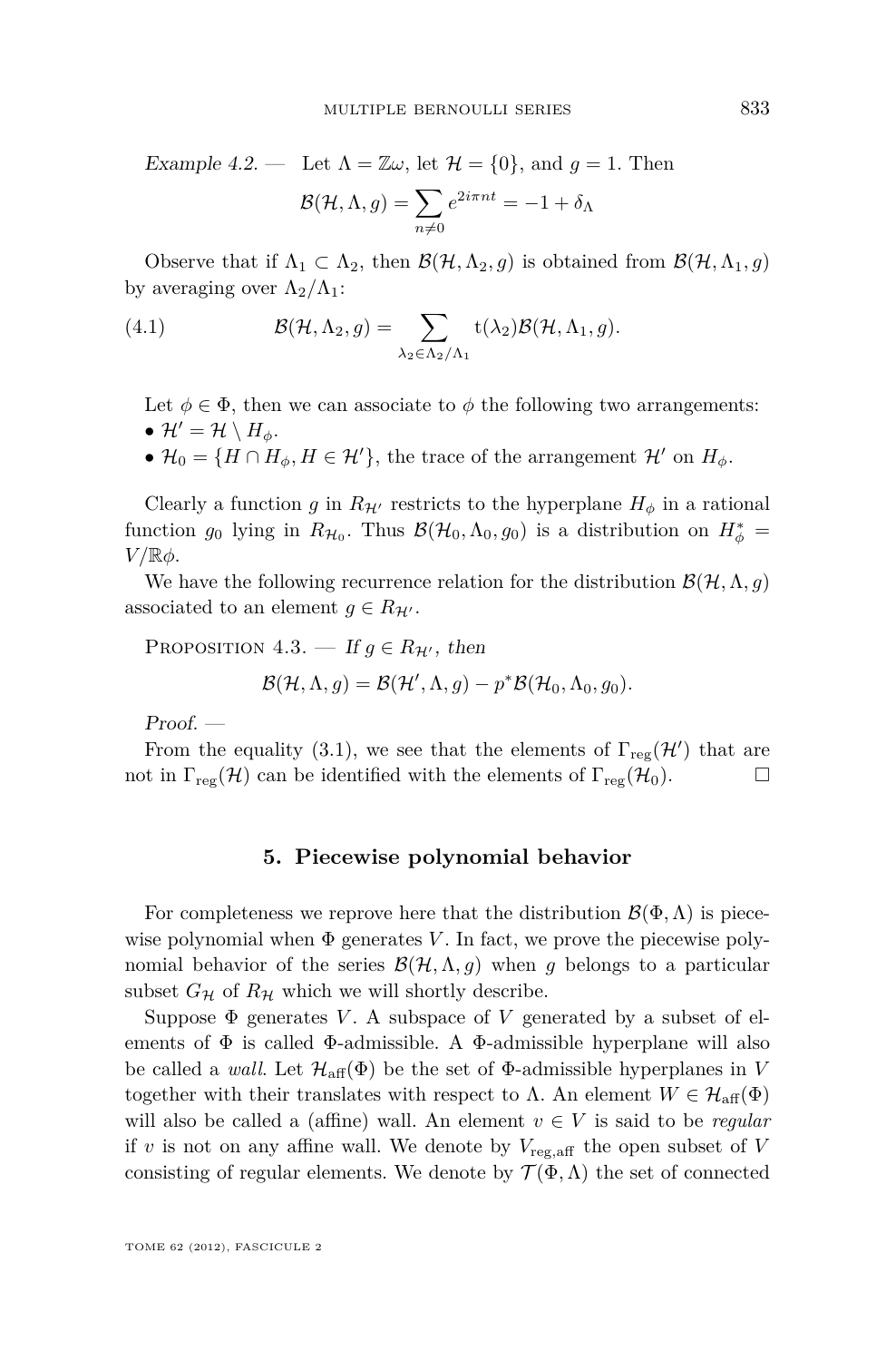components of  $V_{\text{reg,aff}}$ . An element  $\tau$  of  $\mathcal{T}(\Phi,\Lambda)$  is called a *tope*. By definition, topes only depend on  $\Lambda$  and the arrangement  $\mathcal{H}(\Phi)$ , and not on  $\Phi$  itself; thus we will denote the set of topes indifferently by  $\mathcal{T}(\Phi,\Lambda)$  or  $\mathcal{T}(\mathcal{H}, \Lambda)$ .

Suppose  $\Lambda_1 \subset \Lambda_2$ . Then, topes corresponding to the system  $(\Phi, \Lambda_2)$  are obtained by translating topes corresponding to  $(\Phi, \Lambda_1)$  by elements of  $\Lambda_2$ and taking their nonempty intersections.

Example 5.1.  $\qquad$  Let  $V = \mathbb{R}e_1 \oplus \mathbb{R}e_2, \Phi = [e_1, e_2]$  and  $\Lambda = \mathbb{Z}e_1 \oplus \mathbb{Z} \frac{(e_1 + e_2)}{2}$ . Let  $\Phi = [e_1, e_2]$ . Then, the topes in  $\mathcal{T}(\Phi, \mathbb{Z}e_1 \oplus \mathbb{Z}e_2)$  gives a paving of *V* by squares (complement of bold black lines in Figure 5.1), and the topes in  $\mathcal{T}(\Phi,\Lambda)$  are obtained by subdividing the squares into 4 equal squares.



Figure 5.1.  $\mathcal{T}(\Phi, \mathbb{Z}e_1 \oplus \mathbb{Z}e_2)$  versus  $\mathcal{T}(\Phi, \mathbb{Z}e_1 \oplus \mathbb{Z} \frac{(e_1 + e_2)}{2})$ 

DEFINITION 5.2.  $-$  A function f on  $V_{\text{reg,aff}}$  is called piecewise polyno*mial with respect to*  $\mathcal{H}_{\text{aff}}(\Phi)$  *and*  $\Lambda$  if *f* coincide with a polynomial function  $f^{\tau}$  on each tope  $\tau$  in  $\mathcal{T}(\Phi,\Lambda)$ .

A distribution *D* is called piecewise polynomial with respect to  $\mathcal{H}(\Phi)$  and  $\Lambda$  (in short  $(\mathcal{H}, \Lambda)$ , or equivalently  $(\Phi, \Lambda)$ ) if it is given by integration on *V*reg*,*aff by a piecewise polynomial function. The space of piecewise polynomial distributions with respect to  $(\mathcal{H}, \Lambda)$  is invariant under translation by  $Λ$ . More generally, if  $Λ<sub>1</sub> ⊂ Λ<sub>2</sub>$ , and *D* is piecewise polynomial with respect to  $(\mathcal{H}, \Lambda_1)$ , then  $t(\lambda_2)D$  is piecewise polynomial with respect to  $(\mathcal{H}, \Lambda_2)$  for any  $\lambda_2 \in \Lambda_2$ .

The condition for a distribution *b* to be piecewise polynomial is **stronger** than the condition that the restriction of *b* to any tope is a polynomial density. For example the  $\delta$  function of the lattice  $\Lambda$  restricts to 0 on any tope  $\tau$ , but is not a piecewise polynomial distribution.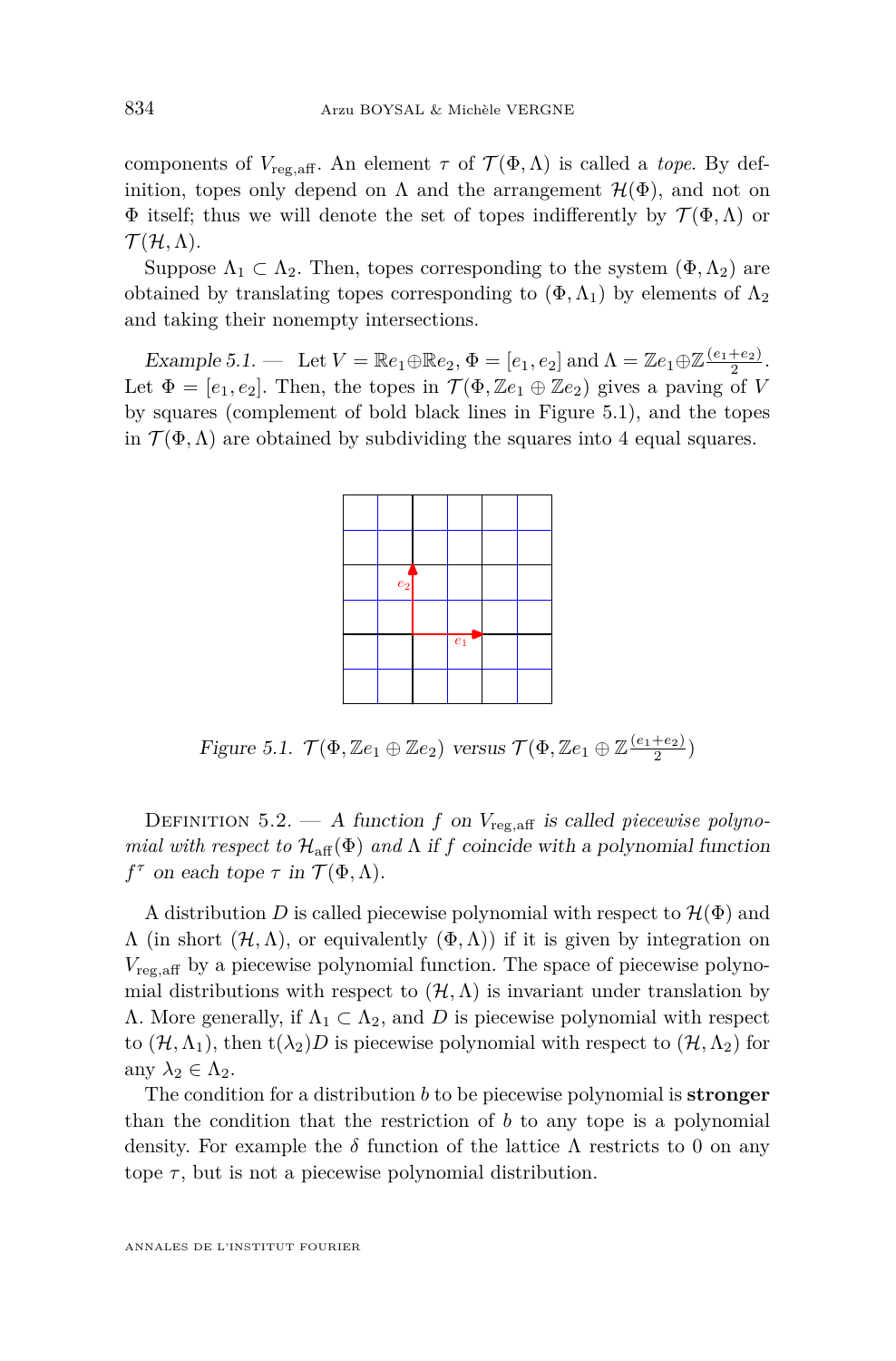<span id="page-15-0"></span>Let  $\phi \in \Phi$ , and consider the two arrangements  $\mathcal{H}'$  and  $\mathcal{H}_0$  associated to  $\phi$ as in the previous section. If *f* is piecewise polynomial for  $(\mathcal{H}', \Lambda)$ , then *f* is piecewise polynomial for  $(\mathcal{H}, \Lambda)$ . If  $f_0$  is piecewise polynomial for  $(\mathcal{H}_0, \Lambda_0)$ , then  $p^*f$  is piecewise polynomial for  $(\mathcal{H}, \Lambda)$ .

We now prove that  $\mathcal{B}(\mathcal{H}, \Lambda, g)$  is piecewise polynomial with respect to  $(\mathcal{H}, \Lambda)$  when  $\Phi$  generates *V* and *g* is in some subspace of  $R_H$  that we describe now.

We may assume that all equations  $\phi = 0$  of the hyperplanes  $H_{\phi}$  in H lie in  $\Lambda$ , we can always achieve this by taking an appropriate multiple of  $\phi$ . Thus, for what follows, we may assume that elements of  $\Phi$  are in fact in  $\Lambda$ .

We denote by  $\mathfrak{B}(\Phi)$  the set of subsets of r linearly independent elements of  $\Phi$ . In other words, an element of  $\mathfrak{B}(\Phi)$  is a basis of *V* extracted from  $\Phi$ .

Suppose  $L$  is a sequence of elements of  $\Phi$  (possibly with multiplicities) generating *V* . Define

$$
\theta(L)(x) = \frac{1}{\prod_{\alpha \in L} \langle \alpha, x \rangle},
$$

a function in  $R_{\mathcal{H}}$ .

Since  $\theta(L)$  will change by a scalar multiple when elements of *L* are scaled, we may define the following space which depends only on  $H$ .

DEFINITION 5.3. — Let  $G_{\mathcal{H}}$  be the subspace of  $R_{\mathcal{H}}$  generated by all rational functions of the form  $\theta(L)$ .

We recall the following description of  $G_{\mathcal{H}}$ .

LEMMA 5.4. — Any  $\theta(L)$  may be written as a linear combination of elements  $\theta(\sigma, \mathbf{n}) = \frac{1}{\alpha_{i_1}^{n_1} \cdots \alpha_{i_r}^{n_r}}$  where  $\sigma := [\alpha_{i_1}, \ldots, \alpha_{i_r}] \in \mathfrak{B}(\Phi)$  is a basis extracted from  $\Phi$  and  $\mathbf{n} = [n_1, n_2, \dots, n_r]$  is a sequence of positive integers.

Proof. — By induction on the number of elements of *L*, we need to prove that the assertion holds for rational fractions of the form  $\theta(\sigma, \mathbf{n}) \frac{1}{\alpha^N}$  with  $\sigma = [\alpha_1, \dots, \alpha_r]$  is a basis of *V*. We write  $\alpha = \sum_{i=1}^r c_i \alpha_i$ . Using the relation,

$$
\theta(\sigma, \mathbf{n}) \frac{1}{\alpha^N} = \frac{\alpha}{\alpha_1^{n_1} \cdots \alpha_r^{n_r}} \frac{1}{\alpha^{N+1}} = \sum_{i, c_i \neq 0} c_i \frac{1}{\alpha_1^{n_1} \cdots \alpha_i^{n_i-1} \cdots \alpha_r^{n_r}} \frac{1}{\alpha^{N+1}},
$$

we decrease the number  $|\mathbf{n}| = n_1 + \cdots + n_r$ . When one of the  $n_i$  in the sum becomes 0, the corresponding term is of the required form associated to the basis  $\sigma_i = \sigma \cup \{\alpha\} \setminus \{\alpha_i\}.$ 

PROPOSITION 5.5. — If  $g \in G_{\mathcal{H}}$ , the distribution

$$
\mathcal{B}(\mathcal{H}, \Lambda, g)(v) = \sum_{\gamma \in \Gamma_{\text{reg}}(\mathcal{H})} g(\gamma) e^{2i\pi \langle \gamma, v \rangle}
$$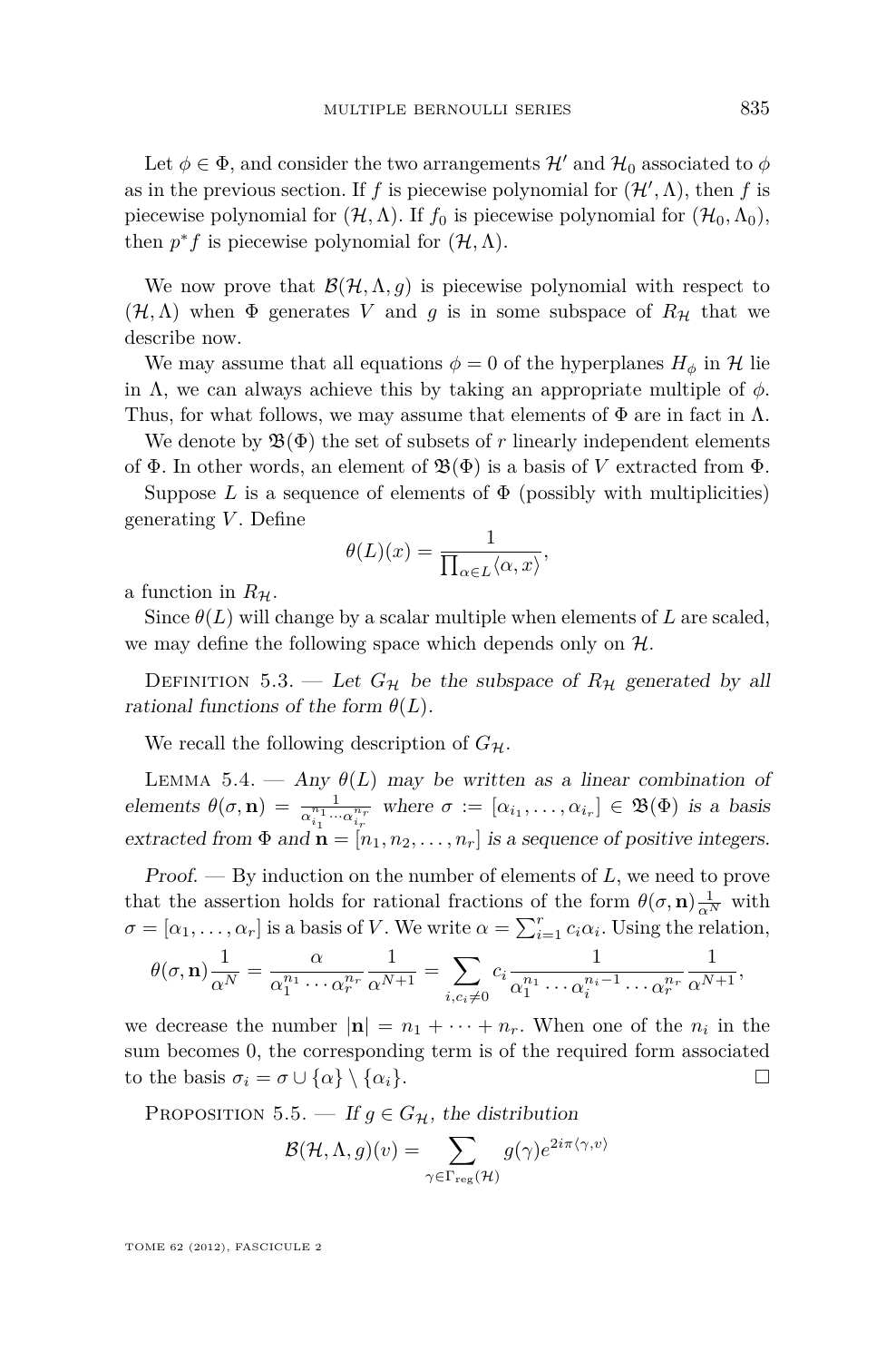is a piecewise polynomial distribution (with respect to the system  $(\mathcal{H}, \Lambda)$ ).

Proof. — We prove the proposition by induction on the number of elements in H. Using Lemma [5.4,](#page-15-0) it suffices to prove the proposition for *g* of the form  $g = \theta(\sigma, \mathbf{n})$  for  $\sigma \in \mathfrak{B}(\Phi)$  and **n** a sequence of positive integers.

We first assume that  $\Phi$  consists of independent elements  $\alpha_1, \alpha_2, \ldots, \alpha_r$ possibly with multiplicities. Consider an element  $g = \theta(L)$  of  $G_{\mathcal{H}}$  for

$$
L = [\alpha_1, \ldots, \alpha_1, \alpha_2, \ldots, \alpha_2, \ldots, \alpha_r, \ldots, \alpha_r]
$$

where  $\alpha_i$  appears with multiplicity  $k_i$  in  $\Phi$ .

Let  $\Lambda' = \mathbb{Z}\alpha_1 \oplus \mathbb{Z}\alpha_2 \oplus \cdots \oplus \mathbb{Z}\alpha_r$ ; clearly  $\Lambda'$  is a sublattice of  $\Lambda$ . We choose coordinates  $t = \sum_i t_i \alpha_i$ . Then  $\mathcal{B}(\mathcal{H}, \Lambda', g) = B(t)$  with

(5.1) 
$$
B(t) = (-1)^r \prod_{i=1}^r \frac{1}{k_i!} B(k_i, t_i - [t_i]).
$$

The function  $B(t)$  is a polynomial function on each parallelogram translated from the parallelogram  $\sum_{i=1}^{r} [0,1] \alpha_i$ . By equation [\(7.3\)](#page-22-0), the distribution  $\mathcal{B}(\mathcal{H}, \Lambda, g)$  is obtained by averaging  $\mathcal{B}(\mathcal{H}, \Lambda', g)$  over  $\Lambda/\Lambda'$ . Thus  $\mathcal{B}(\mathcal{H}, \Lambda, g)$ is piecewise polynomial with respect to  $(\mathcal{H}, \Lambda)$ .

We now consider the general case, where the cardinality of  $H$  is greater than *r*. In this case there exists  $\phi \in \Phi$  with the property that, for the hyperplane arrangements  $\mathcal{H}'$  and  $\mathcal{H}_0$  associated to  $\phi$ , we have  $g \in G_{\mathcal{H}'}$  and  $g_0$  (the restriction of *g* to  $\phi = 0$ ) is in  $G_{\mathcal{H}_0}$ . Then, using Proposition [4.3,](#page-13-0) which states

$$
\mathcal{B}(\mathcal{H}, \Lambda, g) = \mathcal{B}(\mathcal{H}', \Lambda, g) - p^* \mathcal{B}(\mathcal{H}_0, \Lambda_0, g_0),
$$

we conclude by induction that  $\mathcal{B}(\mathcal{H}, \Lambda, g)$  is piecewise polynomial with respect to  $(\mathcal{H}, \Lambda)$ .

The Bernoulli series  $\mathcal{B}(\Phi,\Lambda)$  is equal to  $\mathcal{B}(\mathcal{H},\Lambda,g)$  with  $g = \frac{1}{\prod_{\phi \in \Lambda} g_{\phi}}$  $\frac{1}{\phi \in \Phi}$ <sup>*φ*</sup>; it is an element of  $G_H$  for we assumed that  $\Phi$  spans *V*. Thus, by Proposition [5.5,](#page-15-0) we immediately obtain that  $\mathcal{B}(\Phi,\Lambda)$  is a piecewise polynomial density.

COROLLARY 5.6. — For any  $f \in R_H$ , the distribution  $\mathcal{B}(\mathcal{H}, \Lambda, f)(v)$ restricts to a tope  $\tau$  as a polynomial density.

 $Proof.$  —

Let  $f \in R_H$ . We can write f as Pg where P is a polynomial and  $g \in G_H$ . Then the distribution  $\mathcal{B}(\mathcal{H}, \Lambda, f)(v)$  is obtained by applying the differential operator  $P(\partial_v)$  to the distribution  $\mathcal{B}(\mathcal{H}, \Lambda, q)(v)$ .

This differentiation is in the distribution sense so that it may produce distributions supported on admissible hyperplanes, but on an open tope *τ* , we obtain a polynomial density.  $\Box$ 

<span id="page-16-0"></span>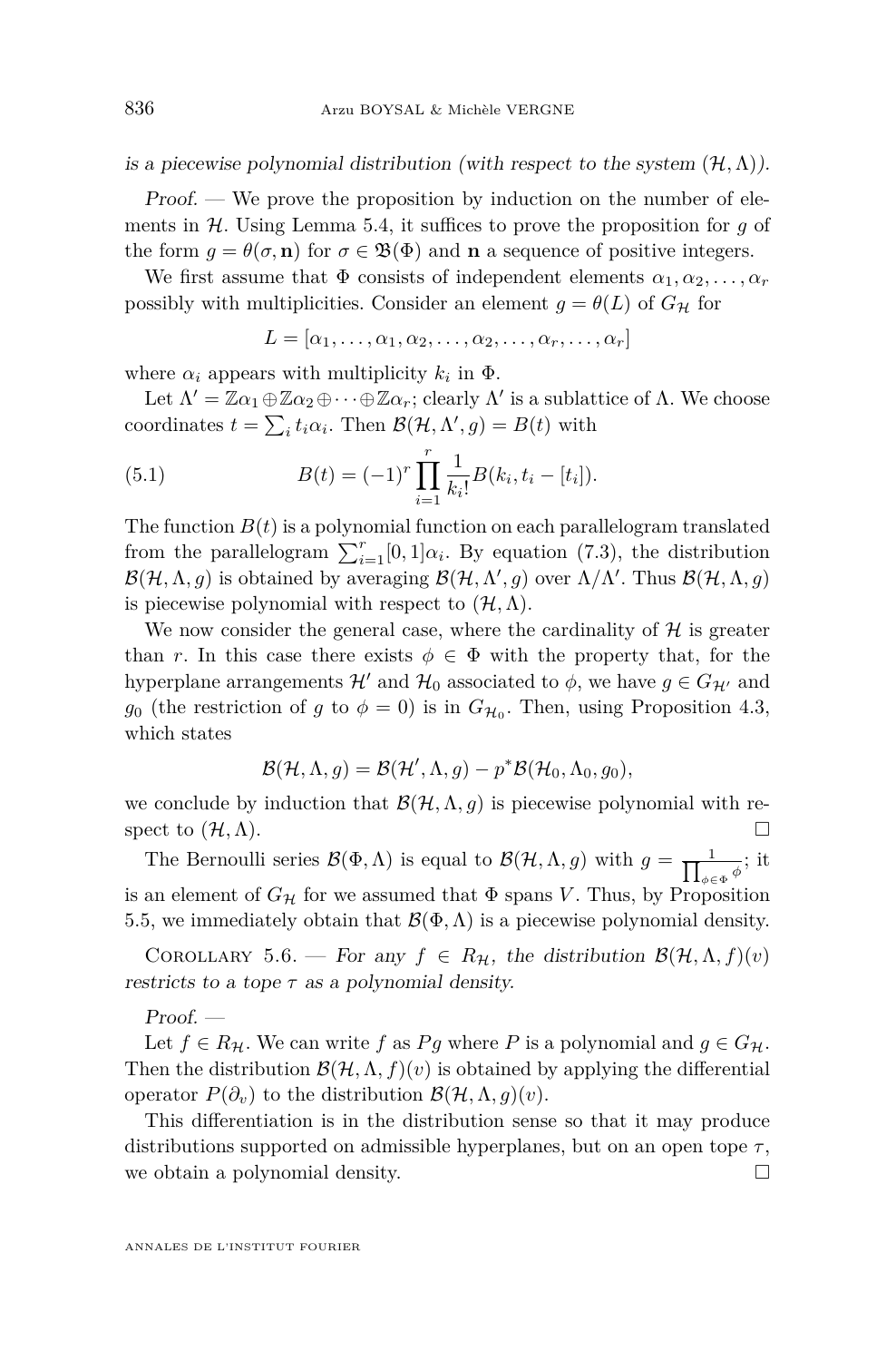<span id="page-17-0"></span>DEFINITION 5.7. — Given a tope  $\tau$  in  $\mathcal{T}(\Phi,\Lambda)$ , we denote by Ber( $\Phi,\Lambda,\tau$ ) the polynomial function on *V* such that the restriction of  $\mathcal{B}(\Phi,\Lambda)$  to  $\tau$ coincides with the restriction of  $\text{Ber}(\Phi, \Lambda, \tau)(v)d$ <sub>Λ</sub>*v* on  $\tau$ .

By the above proof, we see that the polynomial  $Ber(\Phi, \Lambda, \tau)$  is of degree equal to the number of elements in Φ.

The fact that  $\mathcal{B}(\Phi,\Lambda)(v)$  is a periodic distribution on *V* implies immediately the following periodicity formula. For any  $\lambda \in \Lambda$  and  $v \in V$ ,

(5.2) 
$$
\operatorname{Ber}(\Phi, \Lambda, \tau + \lambda)(v + \lambda) = \operatorname{Ber}(\Phi, \Lambda, \tau)(v).
$$

If  $\nu$  is a connected subset of  $V$  contained in the open set of regular elements, we denote by  $\text{Ber}(\Phi, \Lambda, \nu)$  the polynomial  $\text{Ber}(\Phi, \Lambda, \tau(\nu))$  where  $\tau(\nu)$  is the unique tope containing  $\nu$ .

Let  $\tau \in \mathcal{T}(\Phi,\Lambda)$  and  $\phi \in \Phi$ . If  $v_0 \in V_0 = V' < \phi >$  is the projection of  $v \in \tau$ , then  $v_0$  is not on any affine wall in  $V_0$ . Indeed the reciproc image of an affine wall in  $V_0$  is an affine wall in V. We denote by  $\tau_0$  the unique tope in  $V_0$  containing the projection of  $\tau$ .

Equation [\(3.2\)](#page-11-0) implies the following relations.

If  $\Phi - \{\phi\}$  generates *V*, then

(5.3) 
$$
\partial_{\phi} \operatorname{Ber}(\Phi, \Lambda, \tau) = \operatorname{Ber}(\Phi - \{\phi\}, \Lambda, \tau) - \operatorname{Ber}(\Phi_0, \Lambda_0, \tau_0).
$$

If  $\Phi$  generates *V*, but  $\Phi - \{\phi\}$  does not generate *V*, then

(5.4) 
$$
\partial_{\phi} \operatorname{Ber}(\Phi, \Lambda, \tau) = - \operatorname{Ber}(\Phi_0, \Lambda_0, \tau_0).
$$

Remark 5.8. — By using reduction to independent variables and the explicit formula [\(5.1\)](#page-16-0), we obtain also a way to compute  $\text{Ber}(\Phi, \Lambda, \tau)$ . This can be applied not too painfully when the number of elements in  $\Phi$  is small. However, the residue formula due to A. Szenes [\[12\]](#page-37-0) to compute  $\text{Ber}(\Phi, \Lambda, \tau)$ is very efficient when  $\Phi$  is large, provided the dimension of  $V$  is relatively small. We will give examples of computations of volumes of moduli spaces using Szenes formula in a next article.

#### **6. An Euler-MacLaurin formula**

This section is independent of the rest of the article.

Assume that  $\Phi$  generates *V*. Using the Lebesgue measure associated to the lattice  $\Lambda$ , we identify  $\mathcal{B}(\Phi,\Lambda)(v)$  to a piecewise polynomial function on *V* .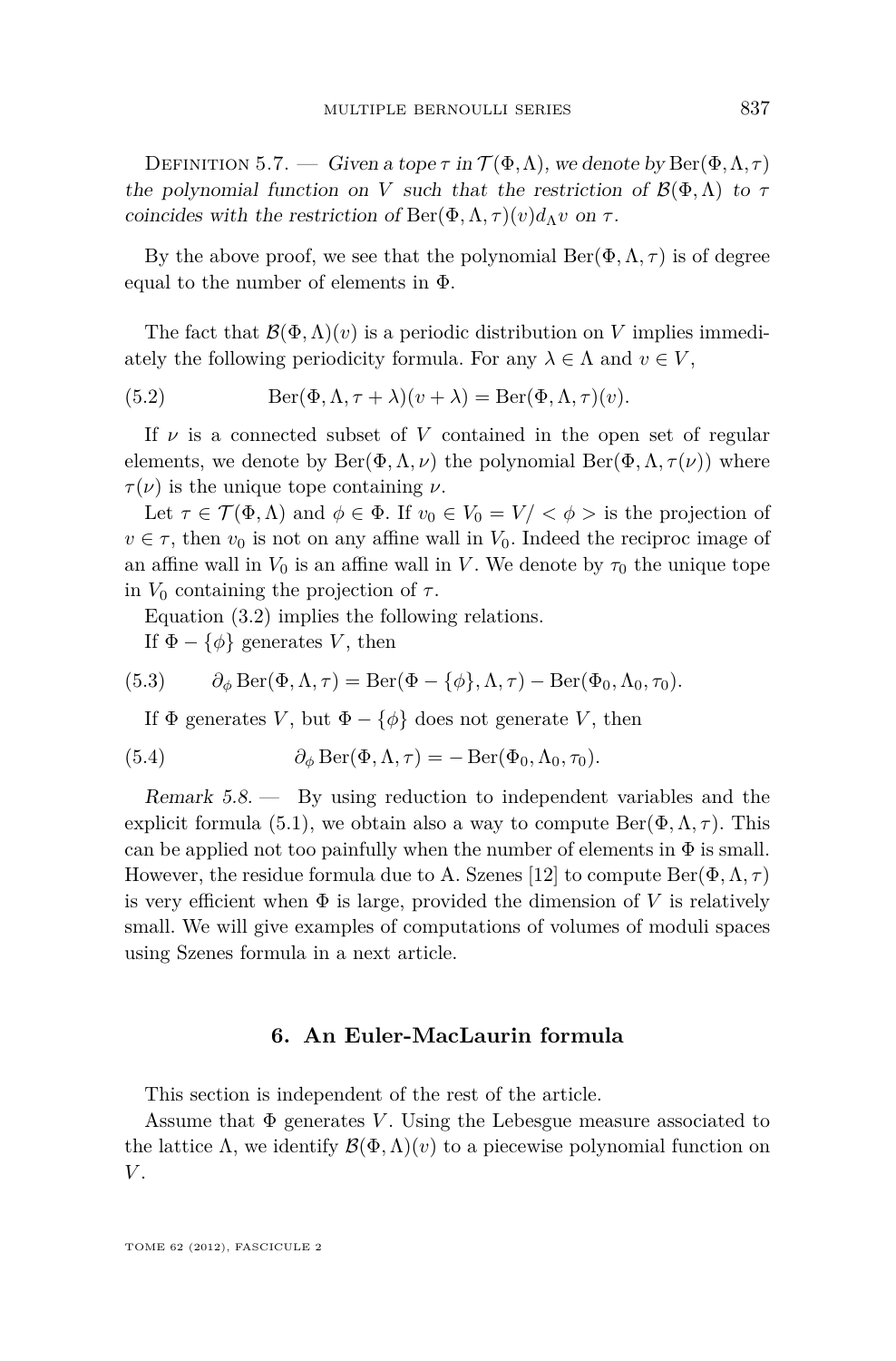Let us denote by  $\mathcal R$  the set of  $\Phi$ -admissible subspaces of *V*. Then  $\mathfrak s = V$ and  $\mathfrak{s} = \{0\}$  are the maximum and minimum elements of the partially ordered set R. If  $\mathfrak s$  is a  $\Phi$ -admissible subspace of V, we denote by  $\Phi \setminus \mathfrak s$  the sequence of elements in  $\Phi$  not lying in the space  $\mathfrak{s}$ .

The projection of the list  $\Phi \setminus \mathfrak{s}$  on  $V/\mathfrak{s}$  will be denoted by  $\Phi/\mathfrak{s}$ . The image of the lattice  $\Lambda$  in  $V/\mathfrak{s}$  is a lattice in  $V/\mathfrak{s}$ . If  $\Phi$  generates  $V, \Phi/\mathfrak{s}$ generates  $V/\mathfrak{s}$ . Using the projection  $V \to V/\mathfrak{s}$ , we identify the piecewise polynomial function  $\mathcal{B}(\Phi/\mathfrak{s},\Lambda/\mathfrak{s})$  on  $V/\mathfrak{s}$  to a piecewise polynomial function on *V* constant along the affine spaces  $v + \mathfrak{s}$ . Then,

$$
\Gamma_\text{reg}(\Phi/\mathfrak{s}):=\Gamma\cap U_\text{reg}(\Phi/\mathfrak{s})
$$

is the set of elements  $\gamma \in \Gamma$  satisfying  $\langle \gamma, s \rangle = 0$  for all  $s \in \mathfrak{s}$  and  $\langle \gamma, \phi \rangle \neq 0$ for all  $\phi \in \Phi \setminus \mathfrak{s}$ .

We lift functions on  $V/\mathfrak{s}$  to functions on *V* by the canonical projection. Thus  $\mathcal{B}(\Phi/\mathfrak{s},\Lambda/\mathfrak{s})$  is the function on *V* given by the series (convergent in the sense of generalized functions)

$$
\sum_{\gamma \in \Gamma_{\text{reg}}(\Phi/\mathfrak{s})} \frac{e^{2i\pi \langle v, \gamma \rangle}}{\prod_{\phi \in \Phi \setminus \mathfrak{s}} 2i\pi \langle \phi, \gamma \rangle}.
$$

This function is periodic with respect to the lattice  $\Lambda$ , piecewise polynomial on *V* (relative to  $(\Phi,\Lambda)$ ) and constant along  $v + \mathfrak{s}$ . We denote it simply by  $\mathcal{B}(\Phi/\mathfrak{s})$  leaving its dependence on the lattice  $\Lambda$  implicit. If  $\mathfrak{s} = V$ , the function  $\mathcal{B}(\Phi/\mathfrak{s})$  is identically equal to 1; if  $\mathfrak{s} = \{0\}$ , then we obtain the multiple Bernoulli series B(Φ*,*Λ).

THEOREM  $6.1.$  — Let f be a smooth function on *V*, rapidly decreasing with rapidly decreasing derivatives. Then,

$$
\sum_{\lambda \in \Lambda} f(\lambda) = \sum_{\mathfrak{s} \in \mathcal{R}} (-1)^{|\Phi \backslash \mathfrak{s}|} \int_{V} \mathcal{B}(\Phi/\mathfrak{s})(v) (\prod_{\phi \in \Phi \backslash \mathfrak{s}} \partial_{\phi}) f(v) dv.
$$

Remark  $6.2$  — The term corresponding to  $\mathfrak{s} = V$  in the above sum gives the term  $\int_V f(v)dv$ . Thus we may also write the formula as

$$
\sum_{\lambda \in \Lambda} f(\lambda) - \int_{V} f(v) dv = \sum_{\mathfrak{s} \neq V} (-1)^{|\Phi \setminus \mathfrak{s}|} \int_{V} \mathcal{B}(\Phi/\mathfrak{s})(v) (\prod_{\phi \in \Phi \setminus \mathfrak{s}} \partial_{\phi}) f(v) dv.
$$

All the sets  $\Phi \setminus \mathfrak{s}$  entering in this formula are 'long', that is, their complement in  $\Phi$  do not generate *V*. In particular they contain a 'cocircuit'. This formula has been used in [\[16\]](#page-37-0) to obtain a formula for the semi-discrete convolution with the Box Spline.

<span id="page-18-0"></span>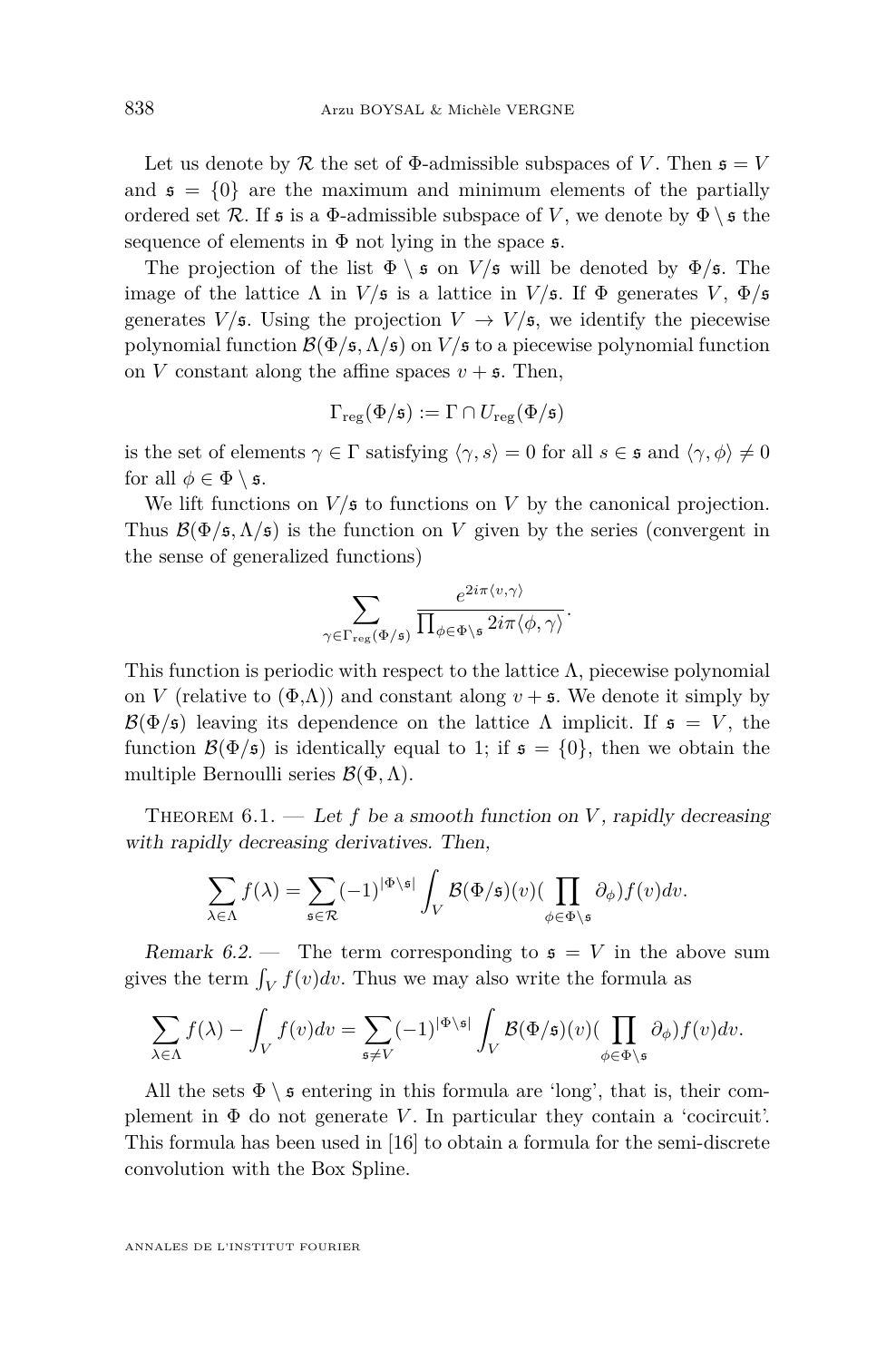<span id="page-19-0"></span>Proof. — Let

$$
\hat{f}(y) = \int_{V} e^{2i\pi \langle y, x \rangle} f(x) dx.
$$

By Poisson formula

$$
\sum_{\lambda \in \Lambda} f(\lambda) = \sum_{\gamma \in \Gamma} \hat{f}(\gamma).
$$

We group together the terms in  $\Gamma$  belonging to  $\mathfrak{s}^{\perp}$  for  $\mathfrak{s} \in \mathcal{R}$ . More precisely, the lattice  $\Gamma$  is a disjoint union over the  $\mathfrak{s} \in \mathcal{R}$  of the sets

$$
\Gamma_{\text{reg}}(\Phi/\mathfrak{s}) = \{ \gamma \in \mathfrak{s}^{\perp} \cap \Gamma | \langle \phi, \gamma \rangle \neq 0 \text{ for all } \phi \in \Phi \setminus \mathfrak{s} \}.
$$

Now in the generalized sense

$$
\sum_{\gamma \in \Gamma_{\text{reg}}(\Phi/\mathfrak{s})} \hat{f}(\gamma) = \int_{V} \sum_{\gamma \in \Gamma_{\text{reg}}(\Phi/\mathfrak{s})} e^{2i\pi \langle v, \gamma \rangle} f(v) dv
$$

$$
= \int_{V} \partial_{\Phi \setminus \mathfrak{s}} \mathcal{B}(\Phi/\mathfrak{s})(v) f(v)
$$

and we obtain the statement in the theorem.

#### **7. Wall crossing**

In this section we again assume that  $\Phi$  generates *V*. Under this assumption, we compare the polynomials  $Ber(\Phi, \Lambda, \tau)$  associated to two adjacent topes of  $\mathcal{T}(\Phi,\Lambda)$  separated by an hyperplane *W*. We remark that due to the periodicity property of  $\mathcal{B}(\Phi,\Lambda)$  it suffices to consider jumps over an hyperplane *W* passing through the origin.

If  $D_1$  and  $D_2$  are two distributions on *V* with supports  $S_1$  and  $S_2$  with the property that for any  $v \in V$  the intersection of  $v - S_1$  and  $S_2$  lies in a compact set, then the convolution  $D_1 * D_2$  is well defined.

We recall the definition of multispline. Let  $X = [v_1, v_2, \ldots, v_m]$  be a sequence of non-zero vectors in  $V$ . We will first consider the case where X spans a pointed cone. The *multivariate spline*  $T(X)$  is the tempered distribution defined on test functions *f* by:

(7.1) 
$$
\langle T(X) | f \rangle = \int_0^\infty \cdots \int_0^\infty f(\sum_{i=1}^m t_i v_i) dt_1 \cdots dt_m.
$$

If *X* spans *V*, we may interpret  $T(X)$  as a function on *V* supported in the cone  $C(X)$  generated by X. This function is piecewise polynomial. If  $v \in X$ , then  $\partial_v T(X) = T(X - \{v\})$ . When *X* is the empty set,  $T(X) = \delta_0$ .

We now consider the case where the elements of *X* do not necessarily lie in a half-space. We introduce a polarization of *X* given by a vector *u* in *U*.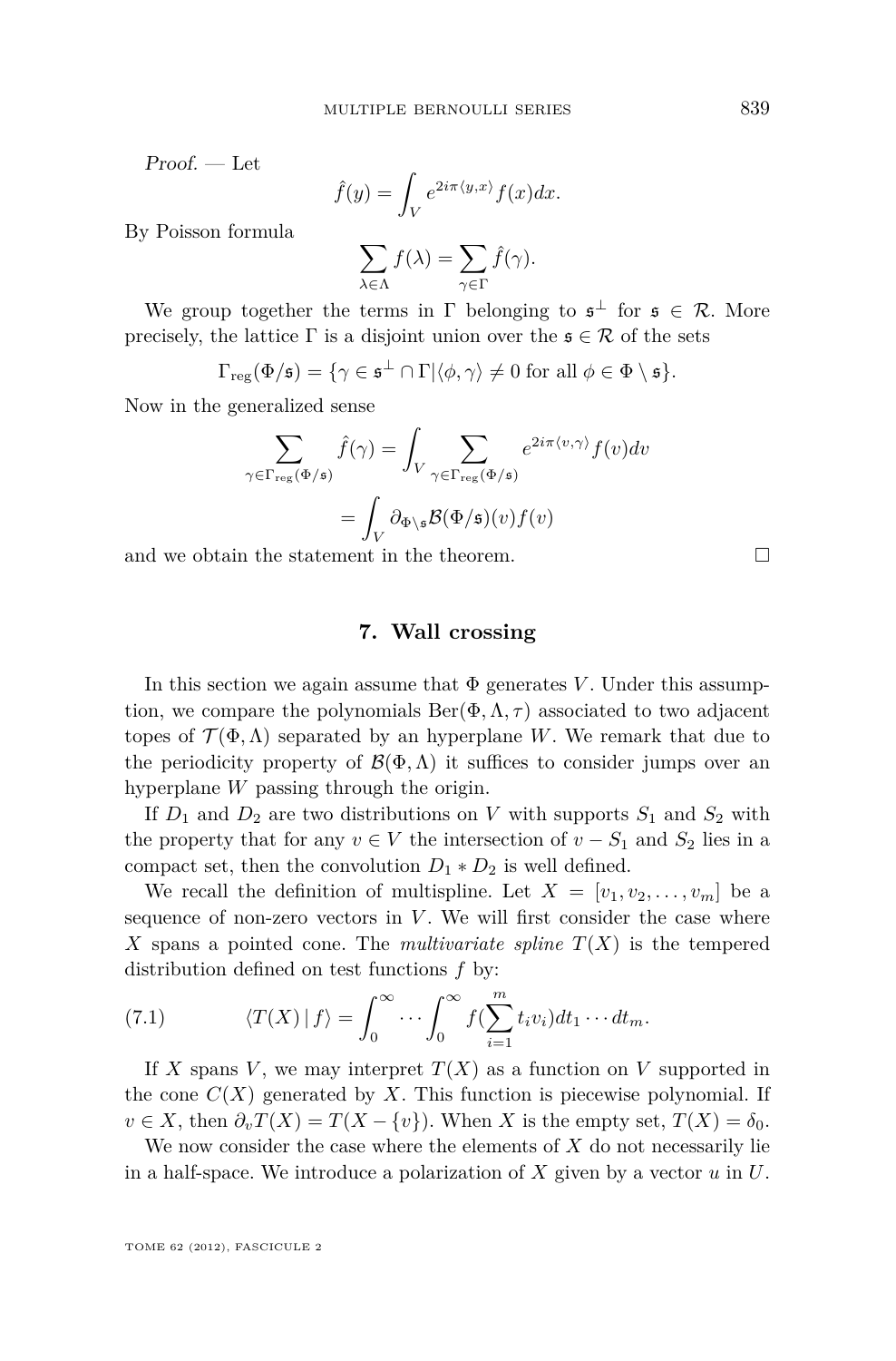<span id="page-20-0"></span>Let  $u \in U$  be a vector that is nonzero on all elements of X. We will then say that the vector  $u$  is polarizing for  $X$ . Divide the list  $X$  into two lists *A* and *B*, the lists of positive and negative vectors on *u* respectively. We then define

$$
T(X, u) = (-1)^{|B|} T([A, -B]).
$$

Example  $7.1.$  — With the notation of Example [2.2,](#page-9-0)

$$
T(\Phi_k, \omega^*) = \begin{cases} \frac{t^{k-1}}{(k-1)!} & \text{if } t > 0, \\ 0 & \text{if } t < 0 \end{cases} \text{ and } T(\Phi_k, -\omega^*) = \begin{cases} 0 & \text{if } t > 0, \\ -\frac{t^{k-1}}{(k-1)!} & \text{if } t < 0. \end{cases}
$$

We return to our set up. Let Φ be a sequence of nonzero vectors in *V*, spanning *V*. Let *W* be a  $\Phi$ -admissible hyperplane. Let  $E \in \Gamma$  be an equation of this hyperplane, where  $E$  is a primitive vector in  $\Gamma$ ; this fixes *E* up to sign. The lattice  $\Lambda$  is fixed, and we write simply dv instead of *d*<sub>Δ</sub>*v*. Similarly we denote by *dh* the density determined by  $Λ ∩ W$ . As *E* does not vanish on any element of  $\Phi \setminus W$ , we may define  $T(\Phi \setminus W, E)$  as above; it is a distribution supported on  $E \geq 0$ . Let *p* be a polynomial density on *W*. Then, the convolution  $p * T(\Phi \setminus W, E)$  is well defined and it is supported on  $E \geq 0$ . Similarly,  $p * T(\Phi \setminus W, -E)$  is supported on  $E \leq 0$ . It is easily proven (see [\[1\]](#page-37-0)) that  $p * T(\Phi \setminus W, E) - p * T(\Phi \setminus W, -E)$  is given by integration against a *polynomial* density. We thus define the polynomial  $Pol(p, \Phi \setminus W, E)$  by the equation

$$
Pol(p, \Phi \setminus W, E)(v) dv = p * T(\Phi \setminus W, E) - p * T(\Phi \setminus W, -E).
$$

The following properties of  $Pol(p, \Phi \backslash W, E)$  follow directly from the above equation.

LEMMA 7.2. — Let  $\Psi = \Phi \setminus W$ .  $(a)$ Let  $\psi \in \Psi$ . Then,

$$
\partial_{\psi} \text{Pol}(p, \Psi, E) = \text{Pol}(p, \Psi - {\psi}, E).
$$

(b) If  $\Psi = [\psi]$ , then for  $h \in W$  and  $t \in \mathbb{R}$ ,

$$
\text{Pol}(p, \{\psi\}, E)(h + t\psi) = \frac{f(h)}{\langle \psi, E \rangle}
$$

if  $p(h) = f(h)dh$ .

(c) If  $|\Psi| > 1$ , then the restriction of Pol $(p, \Psi, E)$  to W vanishes of order  $|\Psi| - 1.$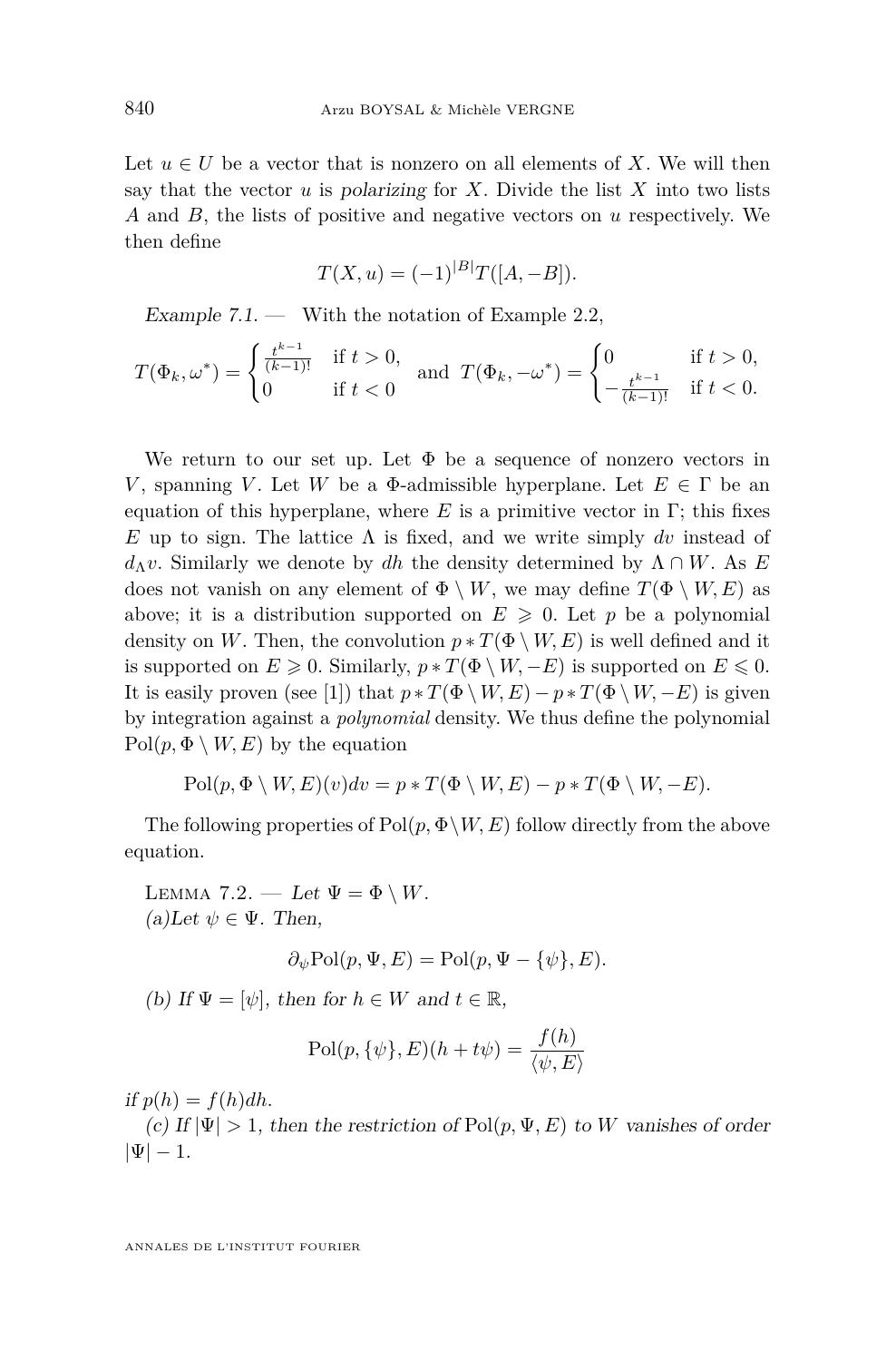<span id="page-21-0"></span>The following one dimensional residue formula for  $Pol(p, \Phi \backslash W, E)$  is given in [\[1\]](#page-37-0). It is useful in computing the convolutions. We write  $p(h) = f(h)dh$ where *f* is a polynomial function on the hyperplane *W*.

Lemma 7.3. — Let *P* be a polynomial function on *V* extending *f*. Then, for  $v \in V$ ,

$$
\mathrm{Pol}(p, \Phi \setminus W, E)(v) = \mathrm{Res}_{z=0} \left( \left( P(\partial_x) \cdot \frac{e^{\langle v, x+zE \rangle}}{\prod_{\phi \in \Phi \setminus W} \langle \phi, x+zE \rangle} \right)_{x=0} \right).
$$

THEOREM 7.4. — Let  $\tau_1$  and  $\tau_2$  be two adjacent topes in  $\mathcal{T}(\Phi,\Lambda)$  separated by the hyperplane *W* defined by *E* with  $\langle v, E \rangle > 0$  for any  $v \in \tau_1$ . Denote by  $\tau_{12}$  the tope in  $\mathcal{T}(\Phi \cap W, \Lambda \cap W)$  containing  $\overline{\tau_1} \cap \overline{\tau_2}$  in its closure. Let  $\text{Ber}^{\tau_{12}} := \text{Ber}(\Phi \cap W, \Lambda \cap W, \tau_{12})$ *dh* be the polynomial density on *W* determined by  $\tau_{12}$ . Then,

(7.2) 
$$
(\text{Ber}(\Phi, \Lambda, \tau_1) - \text{Ber}(\Phi, \Lambda, \tau_2))dv
$$
  
= 
$$
\text{Ber}^{\tau_{12}} * T(\Phi \setminus W, E) - \text{Ber}^{\tau_{12}} * T(\Phi \setminus W, -E).
$$

Remark  $7.5.$  — Formula  $(7.2)$  is very similar to jump formulae for volume of reduced spaces in Hamiltonian geometry. Indeed if  $\mu : M \to \mathfrak{t}^*$  is a proper moment map associated to an Hamiltonian action of a torus *T*, then the set of regular values of  $\mu$  is the complement of a certain number of affine hyperplanes. On each connected component, volumes of reduced spaces  $M_{red}(v) := \mu^{-1}(v)/T$  are given by polynomial functions of *v*. When crossing a wall, the variation of these polynomials follow the same jump scheme as in equation (7.2): they are determined by a polynomial volume function associated to a smaller Hamiltonian manifold  $M_0$  and weights of the normal bundle of  $M_0$  in  $M$  ([\[9\]](#page-37-0)). In particular, when the sequence Φ is comprised of positive coroots of a compact connected Lie group *G* with multiplicity  $2q - 1$  and  $\Lambda$  is the coroot lattice of *G*, the polynomials  $\text{Ber}(\Phi, \Lambda, \tau)$  describe (up to some normalization) the symplectic volume of the moduli space of flat *G*-connections on Riemann surface of genus *g* with one boundary component, around which the holonomy is determined by *v*. These moduli spaces are reduced spaces *Mred*(*v*) of an Hamiltonian action.

Proof. — We will first verify the claim for the case where there is only one vector  $\phi$  in  $\Phi$  that is not contained in *W*.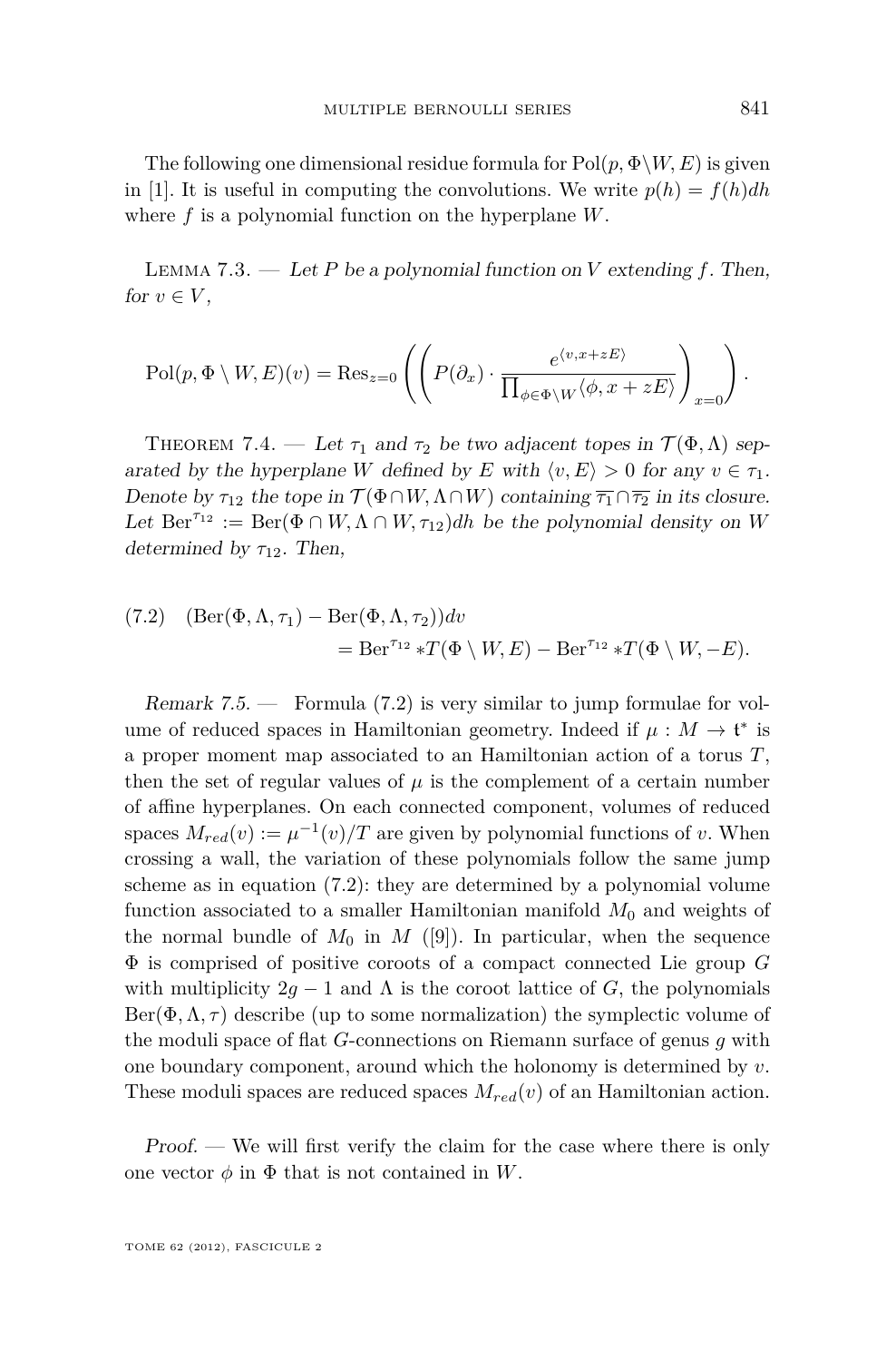<span id="page-22-0"></span>Let  $\Lambda_0 = \Lambda \cap W$ . We consider the lattice  $\Lambda_b = \Lambda_0 \oplus \mathbb{Z} \phi$ . By formula [\(2.4\)](#page-9-0),

(7.3) 
$$
\mathcal{B}(\Phi,\Lambda)(v) = \sum_{\lambda_j \in \Lambda/\Lambda_b} \mathcal{B}(\Phi,\Lambda_b)(v+\lambda_j).
$$

For *t* in a small neighborhood of zero, let  $\tau_1$  (respectively  $\tau_2$ ) denote the tope containing the open set of  $v = h + t\phi$  for  $h \in W$  lying in a relatively compact open subset of  $\tau_{12}$  and  $t > 0$  (respectively  $t < 0$ ).

We may express a representative of a non-zero  $\lambda_j \in \Lambda/\Lambda_b$  as  $\lambda_j = h_j + t_j \phi$ for  $h_j \in \Lambda_0$  and  $t_j \notin \mathbb{Z}$ . As the lattice  $\Lambda_b$  is product of lattices, we have

$$
\mathcal{B}(\Phi,\Lambda_b)(h+t\phi)=\mathcal{B}(\Phi\cap W,\Lambda_0)(h)(-t+[t]+\frac{1}{2})dt.
$$

Observe that the jump in the function  $\mathcal{B}(\Phi, \Lambda_b)(v+\lambda_j) = \mathcal{B}(\Phi, \Lambda_b)(h+h_j + \Lambda_b)$  $(t+t_i)\phi$  as *t* changes sign in a small neighborhood of zero is precisely zero for the nontrivial representative  $\lambda_j$  since  $t_j$  is not integral. Thus the only contribution to the jump comes from the trivial  $\lambda_j$  in the sum of equation (7.3). We get

$$
Ber(\Phi, \Lambda, \tau_1)(v) - Ber(\Phi, \Lambda, \tau_2)(v) =
$$
  

$$
\frac{1}{\langle E, \phi \rangle} Ber(\Phi \cap W, \Lambda_0)(h)((-t + \frac{1}{2} - (-t - \frac{1}{2})).
$$

The convolution product in this case is just the product in coordinates so that

$$
\mathrm{Ber}(\Phi \cap W, \Lambda_0, \tau_{12}) * T(\{\phi\}, E) - \mathrm{Ber}(\Phi \cap W, \Lambda_0, \tau_{12})(h) * T(\{\phi\}, -E)
$$

is equal at the point  $(h, t)$  to Ber( $\Phi \cap W, \Lambda_0, \tau_{12}(h)$  and hence we obtain the claimed formula.

Now consider the case where there are several elements of Φ that do not lie in *W*. Let  $\phi$  be a vector in  $\Phi \setminus W$ . Let  $\Phi' = \Phi - \{\phi\}; \Phi'$  still generates *V* and  $\Phi' \cap W = \Phi \cap W$ . Equation [\(3.2\)](#page-11-0) implies that in this case  $\mathcal{B}(\Phi, \Lambda)$ is continuous on *W*: indeed the derivative in the direction  $\phi$  is a piecewise polynomial function.

Let  $\tau_1'$  and  $\tau_2'$  be the topes of  $\Phi'$  containing  $\tau_1$  and  $\tau_2$  respectively. They are adjacent with respect to *W* and  $\text{Ber}^{\tau_{12}} = \text{Ber}^{\tau'_{12}}$ . Using equation [\(5.3\)](#page-17-0), we have

$$
\partial_\phi\operatorname{Ber}(\Phi,\Lambda,\tau_1)-\partial_\phi\operatorname{Ber}(\Phi,\Lambda,\tau_2)=\operatorname{Ber}(\Phi',\Lambda,\tau_1')-\operatorname{Ber}(\Phi',\Lambda,\tau_2').
$$

Indeed the topes  $\tau_1$  and  $\tau_2$  give the same tope  $\tau_0$  under projection onto  $V_0 = V / <\phi>$ .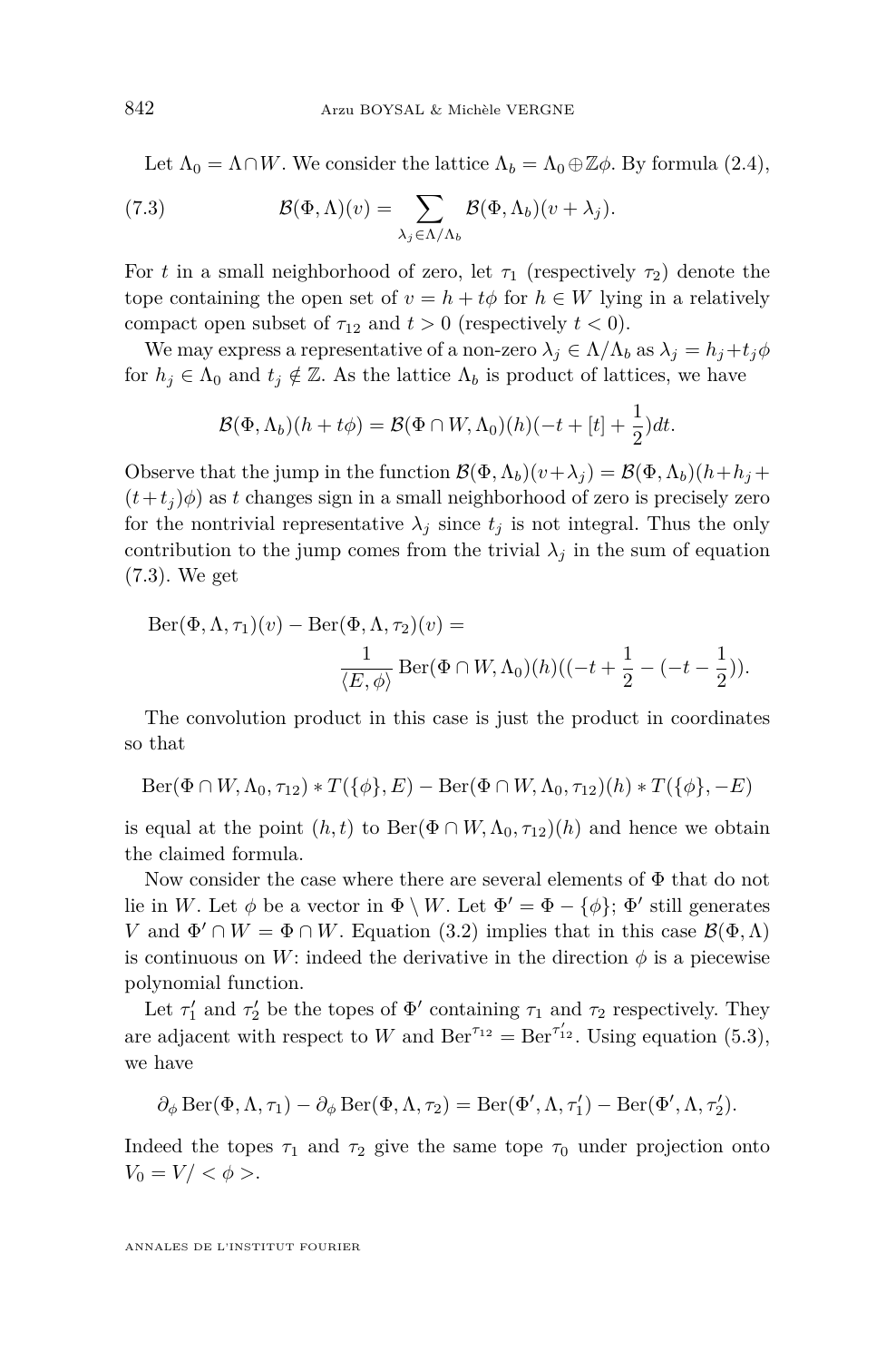<span id="page-23-0"></span>By Lemma [7.2](#page-20-0) part (*a*),

$$
\partial_{\phi} \text{Pol}(\text{Ber}^{\tau_{12}}, \Phi \setminus W, E) = \text{Pol}(\text{Ber}^{\tau'_{12}}, \Phi' \setminus W, E).
$$

Denote by Leq( $\Phi$ ) the left hand side, and by Req( $\Phi$ ) the right hand side of equation [\(7.2\)](#page-21-0). By induction, we have  $\partial_{\phi}(\text{Leq}(\Phi)-\text{Req}(\Phi))=0$ . Thus, the polynomial function is constant in the direction of R*φ*. The left hand side vanishes on *W* by the continuity of  $\mathcal{B}(\Phi,\Lambda)$  on *W*. Hence the claim.  $\square$ 

We now demonstrate the theorem with various examples.

Example 7.6. — Recall the data of Example [2.2.](#page-9-0) Let  $\tau_1$  and  $\tau_2$  be two adjacent topes defined by inequalities  $0 < t < 1$  and  $-1 < t < 0$  respectively. By Theorem [7.4](#page-21-0) and Example [7.1,](#page-20-0)

$$
Ber(\Phi, \Lambda, \tau_1)(t\omega) - Ber(\Phi, \Lambda, \tau_2)(t\omega) = \frac{t^{k-1}}{(k-1)!},
$$

which is indeed equal to  $-\frac{1}{k!}B(k,t) + \frac{1}{k!}B(k,t+1)$  as it can be seen from the explicit expression of  $\mathcal{B}(\Phi_k, \Lambda)(t\omega)$  in Example [2.2.](#page-9-0)

Example 7.7. — Recall the data of Example [2.3.](#page-10-0) Let  $\tau_1$  and  $\tau_2$  be the two adjacent topes separated by the hyperplane  $W = \mathbb{R}(e_1 + e_2)$  (see figure 7.1(a)). Then  $E = -e^1 + e^2$ .



Figure 7.1.  $\mathcal{T}([e_1, e_2, e_1 + e_2], \Lambda)$  versus  $\mathcal{T}([e_1, e_2, e_1 + e_2, e_1 - e_2], \Lambda)$ with  $\Lambda = \mathbb{Z}e_1 \oplus \mathbb{Z}e_2$ 

We express  $v = v_1e_1 + v_2e_2 \in V$  as  $v = v_1(e_1 + e_2) + (v_2 - v_1)e_2$  and *x* ∈ *U* as  $x = x_1e^1 + x_2(-e^1 + e^2)$ . Using Example [2.2,](#page-9-0) with  $Φ∩W = e_1 + e_2$ and  $\Lambda \cap W = \mathbb{Z}(e_1 + e_2)$  at  $v_1(e_1 + e_2)$ , we have

$$
Ber^{\tau_{12}} = Ber(\Phi \cap W, \Lambda \cap W, \tau_{12})(v_1(e_1 + e_2))
$$
  
=  $\frac{1}{2} - v_1$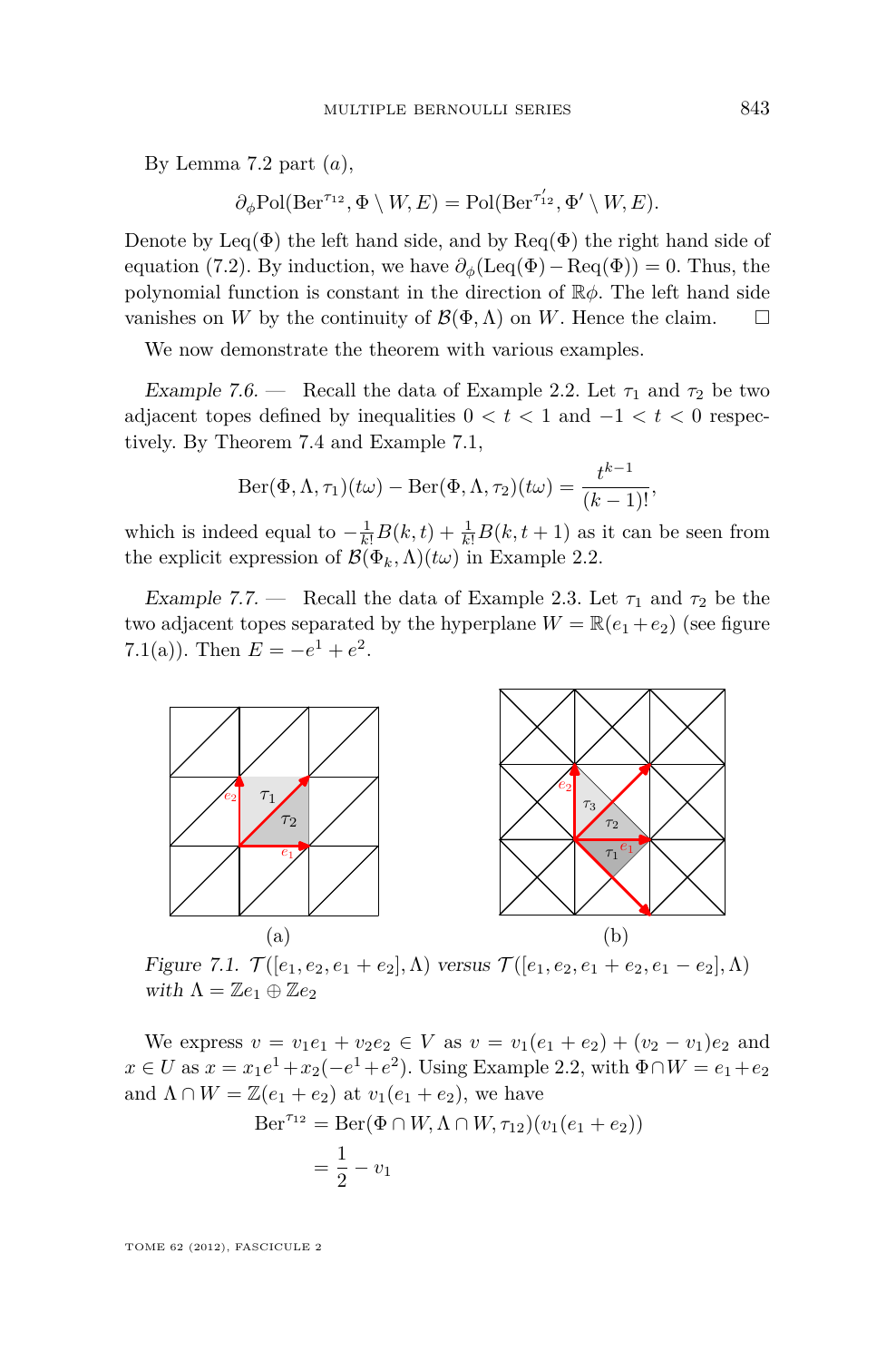<span id="page-24-0"></span>In the above coordinates of *U*, the operator  $\text{Ber}^{\tau_{12}}(\partial_x) = \frac{1}{2} - \partial_{x_1}$  under the identification  $P(\partial_x)e^{\langle a,x \rangle} = P(a)e^{\langle a,x \rangle}$ . Then,

$$
\text{Pol}(\text{Ber}^{\tau_{12}}, \Phi, E)(v) = \text{Res}_{z=0} \left( \left( \text{Ber}^{\tau_{12}}(\partial_x) \cdot \frac{e^{\langle v, x+zE \rangle}}{\prod_{\phi \in \Phi \setminus W} \langle \phi, x+zE \rangle} \right)_{x=0} \right)
$$
  
= Res\_{z=0} \left( \left( \left( \frac{1}{2} - \partial x\_1 \right) \cdot \frac{e^{v\_1 x\_1 + (v\_2 - v\_1) x\_2 + (v\_2 - v\_1)^2}}{(x\_1 - x\_2 - z)(x\_2 + z)} \right)\_{x=0} \right)  
= \text{Res}\_{z=0} \left( \left( \left( \frac{1}{2} - \partial x\_1 \right) \cdot \frac{e^{v\_1 x\_1 + (v\_2 - v\_1) x\_2}}{(x\_1 - z) z} \right)\_{x\_1 = 0} \right)  
= \frac{1}{2} (1 - v\_1 - v\_2)(v\_1 - v\_2),

which is indeed the jump  $\text{Ber}(\Phi, \Lambda, \tau_1)(v) - \text{Ber}(\Phi, \Lambda, \tau_2)(v)$  as it can be seen from the explicit expression in Example [2.3.](#page-10-0)

Example 7.8. — Recall the data of Example [2.4.](#page-10-0)

(a) Jump over the wall  $W = \mathbb{R}e_1$ : Then  $E = e^2$ ,  $\Phi \cap W = \{e_1\}$  and  $\Lambda \cap W = \mathbb{Z}e_1$  (see figure [7.1\(](#page-23-0)b)).

$$
\text{Pol}(Ber^{r_{21}}, \Phi, E)(a) = \text{Res}_{z=0} \left( Ber^{r_{21}}(\partial_x) \cdot \frac{e^{\langle a, x+ze^2 \rangle}}{\prod_{\phi \in \Phi \setminus \Phi \cap W} \langle \phi, x+ze^2 \rangle} \right)_{x=0}
$$
  
= res\_{z=0} \left( \left( -\partial\_{x\_1} + \frac{1}{2} \right) \cdot \frac{e^{\langle x, x+ze^2 \rangle}}{(x\_2+z)(x\_1+x\_2+z)(x\_1-x\_2-z)} \right)\_{x\_2=0}  
= \frac{1}{4}v\_2^2(2v\_1 - 1),

which is indeed the jump  $\text{Ber}(\Phi, \Lambda, \tau_2)(v) - \text{Ber}(\Phi, \Lambda, \tau_1)(v)$  as it can be seen from the explicit expression in Example [2.4.](#page-10-0)

*(b) Jump over the wall*  $W = \mathbb{R}(e_1 + e_2)$ : Then  $E = -e^1 + e^2$ . We express  $v = v_1e_1 + v_2e_2 \in V$  as  $v = v_1(e_1 + e_2) + (v_2 - v_1)e_2$  and  $x \in U$  as  $x = x_1e^1 + x_2(-e^1 + e^2)$ . Using Example [2.2,](#page-9-0) with Φ∩ *W* = *e*<sub>1</sub> + *e*<sub>2</sub> and  $\Lambda \cap W = \mathbb{Z}(e_1 + e_2)$  at  $v_1(e_1 + e_2)$ , we have  $\text{Ber}^{\tau_{23}} = \text{Ber}(\Phi \cap W, \Lambda \cap W)$  $W, \tau_{23})(v_1(e_1 + e_2)) = \frac{1}{2} - v_1$ . Then,

 $Pol(Ber<sup>\tau_{23}</sup>, \Phi, E)(v)$ 

= Res<sub>z=0</sub> 
$$
\left( \left( \left( \frac{1}{2} - \partial x_1 \right) \cdot \frac{e^{v_1 x_1 + (v_2 - v_1) x_2 + (v_2 - v_1) z}}{(x_1 - x_2 - z)(x_2 + z)(x_1 - 2x_2 - 2z)} \right)_{x=0} \right)
$$
  
=  $-\frac{1}{8} (v_1 - 1 + v_2) (v_1 - v_2)^2$ ,

which is indeed the jump  $\text{Ber}(\Phi, \Lambda, \tau_3)(v) - \text{Ber}(\Phi, \Lambda, \tau_2)(v)$  as it can be seen from the explicit expression in Example [2.4.](#page-10-0)

#### **8. The affine case**

This section generalizes previous results to the affine case. Results proven here are not needed for the following section.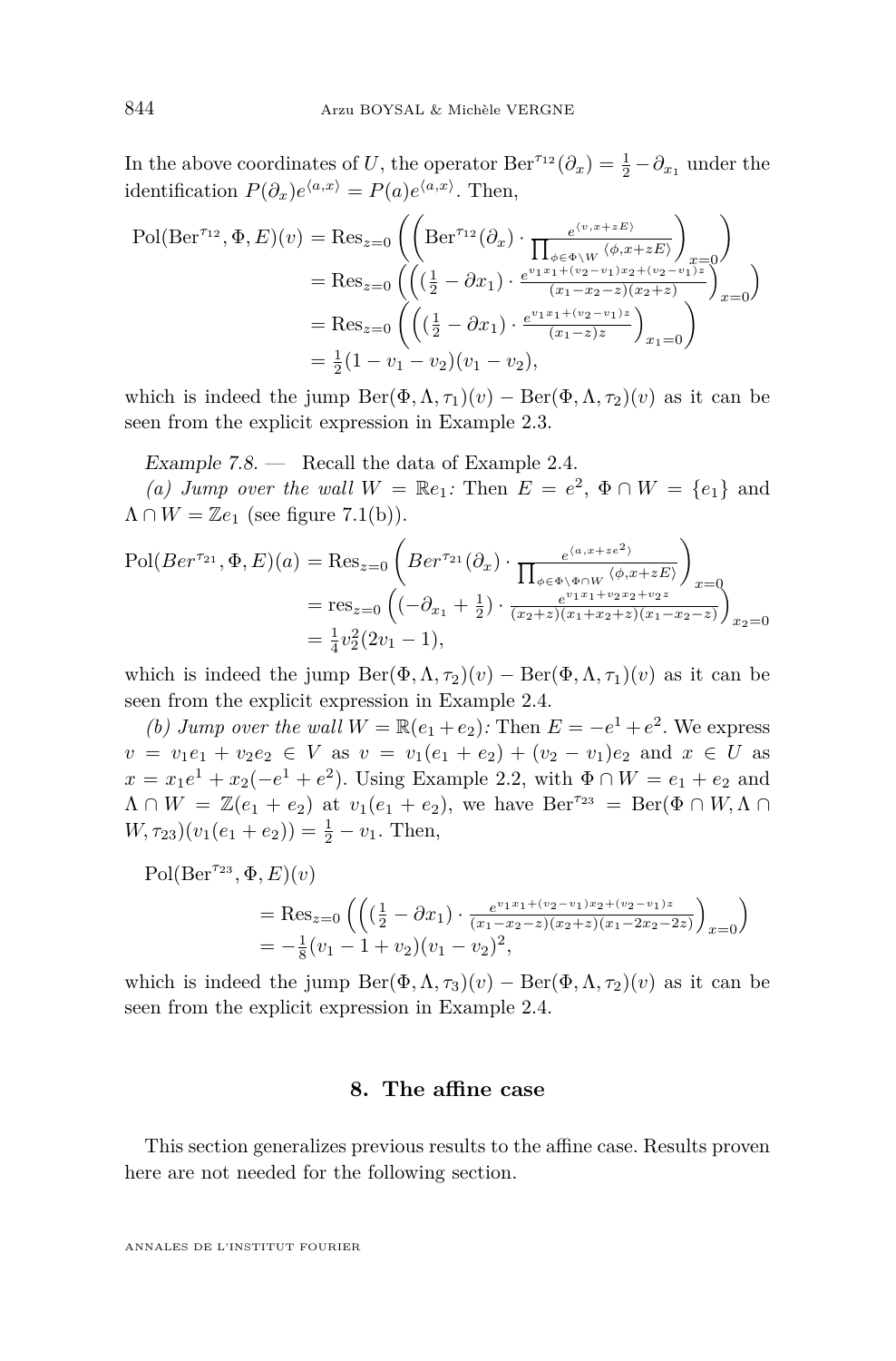<span id="page-25-0"></span>Let  $\Phi = [\phi_1, \ldots, \phi_N]$  be a list of elements of  $V_{\mathbb{Q}}$  and let  $\mathbf{z} = [z_1, z_2, \ldots, z_N]$ be a list of complex numbers. We consider the augmented list  $\tilde{\Phi}$  :=  $[$ [ $\phi_1, z_1$ ], ...,  $[\phi_N, z_N]$ ] and define

$$
\Gamma_\text{reg}(\tilde{\Phi}) = \Gamma \cap U_\text{reg}(\tilde{\Phi})
$$

where

$$
U_{\text{reg}}(\tilde{\Phi}) = \{ u \in U | \langle \phi_j, u \rangle + z_j \neq 0 \text{ for all } j \}.
$$

DEFINITION 8.1. — The *affine* multiple Bernoulli series is the distribution

$$
\mathcal{B}(\tilde{\Phi}, \Lambda) = \sum_{\gamma \in \Gamma_{\text{reg}}(\tilde{\Phi})} \frac{e^{2i\pi \langle v, \gamma \rangle}}{\prod_{j=1}^N 2i\pi (\langle \phi_j, \gamma \rangle + z_j)} d_{\Lambda}v.
$$

The distribution  $\mathcal{B}(\tilde{\Phi}, \Lambda)$  has the following properties, similar to its nonaffine counterpart:

• If  $\Phi$  is the empty set, then  $\mathcal{B}(\tilde{\Phi}, \Lambda)$  is the *δ*-distribution of the lattice Λ.

• If  $\Lambda_1 \subset \Lambda_2$ . Then  $\mathcal{B}(\tilde{\Phi}, \Lambda_2)$  is obtained from  $\mathcal{B}(\tilde{\Phi}, \Lambda_1)$  by averaging over  $\Lambda_2/\Lambda_1$ :

(8.1) 
$$
\mathcal{B}(\tilde{\Phi}, \Lambda_2) = \sum_{\lambda_2 \in \Lambda_2/\Lambda_1} \mathsf{t}(\lambda_2) \mathcal{B}(\tilde{\Phi}, \Lambda_1).
$$

In the special case  $z_j = \langle \phi_j, z \rangle$  for  $z \in U_{\mathbb{C}}$ , it is more natural to consider the distribution

$$
Eis(\Phi,\Lambda,z)(v) = \sum_{\gamma \in \Gamma; \langle \phi_j, \gamma+z \rangle \neq 0} \frac{e^{2i\pi \langle v, \gamma+z \rangle}}{\prod_{j=1}^N 2i\pi \langle \phi_j, \gamma+z \rangle}.
$$

Clearly,

$$
Eis(\Phi, \Lambda, z)(v) = e^{2i\pi \langle v, z \rangle} \mathcal{B}(\tilde{\Phi}, \Lambda)(v)
$$

for  $\tilde{\Phi} = [[\phi_1, \langle \phi_1, z \rangle], \cdots [\phi_N, \langle \phi_N, z \rangle]]$ . If *z* is regular, that is  $\langle \phi, \gamma \rangle + z \neq 0$ for all  $\phi \in \Phi$ , then Eis $(\Phi, \Lambda, z)(v)$  defines a distribution of *v* with coefficients meromorphic functions on  $T_{\mathbb{C}} = U_{\mathbb{C}}/\Gamma$  which is studied in [\[3\]](#page-37-0).

Example 8.2. — Let  $\Lambda = \mathbb{Z}\omega$ , and let  $\tilde{\Phi}_k = [[\omega, z], [\omega, z], \dots, [\omega, z]]$ where  $[\omega, z]$  is repeated *k* times. If *z* is integral, we simply have

$$
\mathcal{B}(\tilde{\Phi}_k,\Lambda)(t\omega) = e^{-2i\pi z t} \mathcal{B}(\Phi_k,\Lambda)(t\omega).
$$

If *z* is not integral and  $k = 1$ , then, using Lemma 16 of [\[3\]](#page-37-0),

(8.2) 
$$
\mathcal{B}(\tilde{\Phi}_1, \Lambda)(t\omega) = \sum_{n \in \mathbb{Z}} \frac{e^{2i\pi nt}}{2i\pi(n+z)} dt = \frac{e^{([t]-t)2i\pi z}}{1 - e^{-2i\pi z}},
$$

which is an analytic function of *t* in each tope.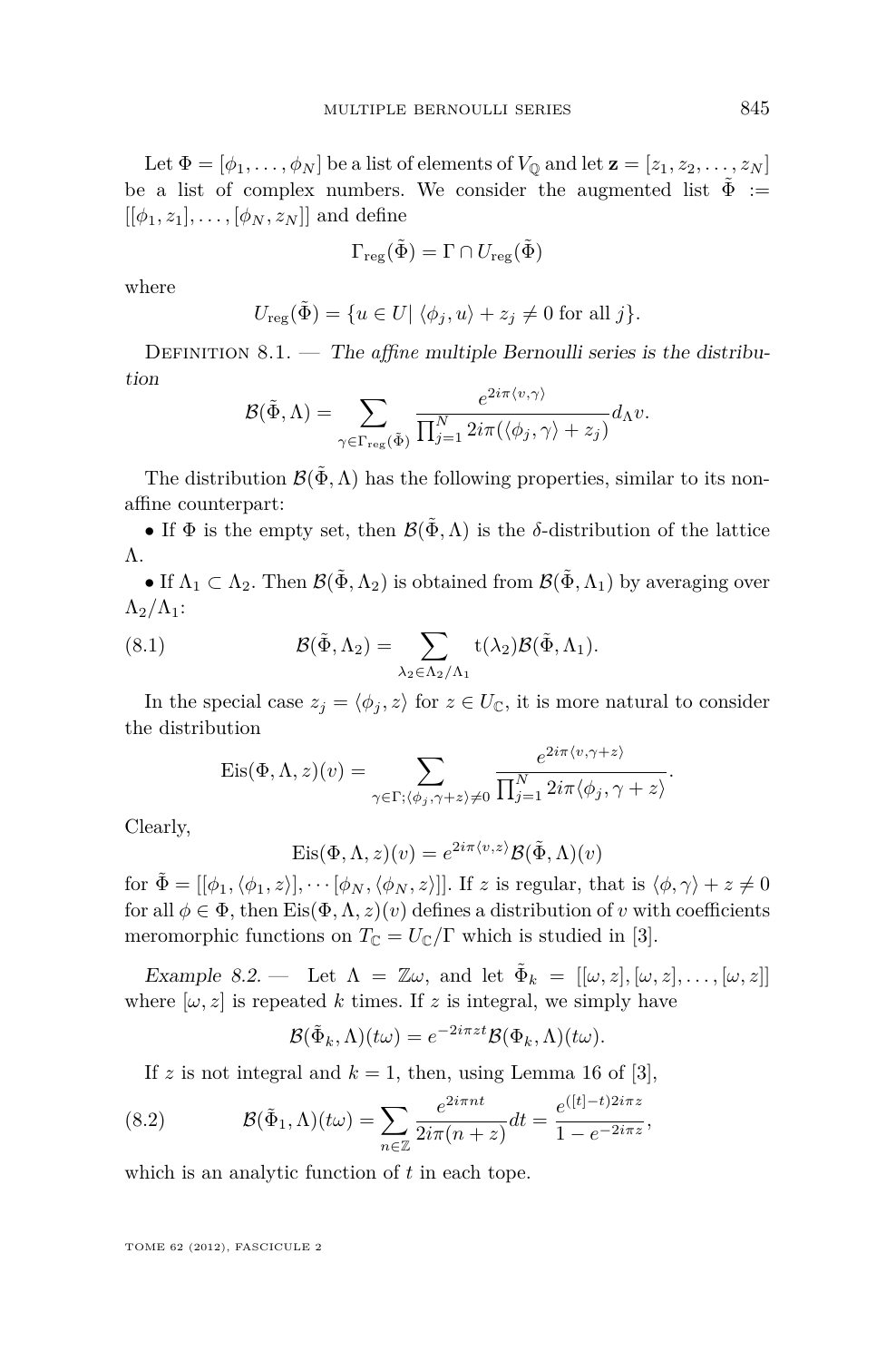<span id="page-26-0"></span>If  $k > 1$ , z not integral, and  $0 < t < 1$ , we use the residue theorem for the integral

$$
\int_{|u|=R} \frac{e^{-tu}}{(2i\pi z - u)^k (1 - e^{-u})} du
$$

which tends to 0 when *R* tends to infinity. Then,

$$
\mathcal{B}(\tilde{\Phi}_k, \Lambda)(t\omega) = -\operatorname{Res}_{u=2i\pi z} \frac{e^{-tu}}{(2i\pi z - u)^k (1 - e^{-u})} du
$$
  
= 
$$
e^{-2i\pi z t} \operatorname{Res}_{u=0} \frac{e^{tu}}{u^k (1 - e^{-2i\pi z + u})} du.
$$

Thus, we see that  $\mathcal{B}(\tilde{\Phi}_k, \Lambda)(t\omega)$  is a product of an exponential function of *t* and a polynomial in *t*. In particular, in the interval  $0 < t < 1$ , it is an analytic function of *t*. For example, for  $k = 2$  and  $0 < t < 1$ , we get

$$
\mathcal{B}(\tilde{\Phi}_2,\Lambda)(t\omega)=\frac{e^{-2i\pi z t}}{1-e^{-2i\pi z}}\left(t+\frac{1}{e^{2i\pi z}-1}\right).
$$

#### **8.1. Recurrence relations**

In the affine case the recurrence relation [\(3.2\)](#page-11-0) is slightly modified. Let  $\tilde{\phi} = [\phi, z]$  be an element of  $\tilde{\Phi}$ . We consider two cases.

• Suppose there exists  $\gamma_z \in \Gamma$  such that

(8.3) h*φ, γz*i + *z* = 0*.*

Then, we may express  $\gamma \in \Gamma_{reg}(\tilde{\Phi} - {\tilde{\phi}})$  satisfying  $\langle \gamma, \phi \rangle + z = 0$  as  $\gamma = \gamma' + \gamma_z$ . Clearly,  $\langle \gamma', \phi \rangle = 0$ .

We consider the system

$$
\tilde{\Phi}_0 = [[\overline{\phi}_j, z_j + \langle \phi_j, \gamma_z \rangle], \ \phi_j \in \Phi - \{\phi\}]
$$

in  $V_0 = V / \langle \phi \rangle$ . The sum

$$
\sum_{\gamma' \in \Gamma_{\text{reg}}(\tilde{\Phi} - \{\tilde{\phi}\}), \langle \gamma', \phi \rangle = 0} \frac{e^{\langle 2i\pi v, \gamma' \rangle}}{\prod_{\phi_j \in \Phi - \{\phi\}} 2i\pi(\langle \phi_j, \gamma' \rangle + \langle \phi_j, \gamma_z \rangle + z_j)}
$$

is constant in the direction of  $\phi$  and identifies with  $\mathcal{B}(\tilde{\Phi}_0, \Lambda)(\overline{v})$ . Hence, we get the following recurrence relation.

$$
(8.4) \ (\partial_{\phi} + 2i\pi z)\mathcal{B}(\tilde{\Phi}, \Lambda)(v) = \mathcal{B}(\tilde{\Phi} - {\tilde{\phi}}\}, \Lambda)(v) - e^{2i\pi \langle v, \gamma_z \rangle}\mathcal{B}(\tilde{\Phi}_0, \Lambda_0)(\overline{v}).
$$

• If there does not exist  $\gamma_z$  satisfying the relation (8.3), then  $\Gamma_{reg}(\tilde{\Phi} {\tilde{\phi}}$ ) =  $\Gamma_{reg}(\tilde{\Phi})$ , and the equation (8.4) reduces to

$$
(\partial_{\phi} + 2i\pi z)\mathcal{B}(\tilde{\Phi}, \Lambda)(v) = \mathcal{B}(\tilde{\Phi} - {\tilde{\phi}}\}, \Lambda)(v).
$$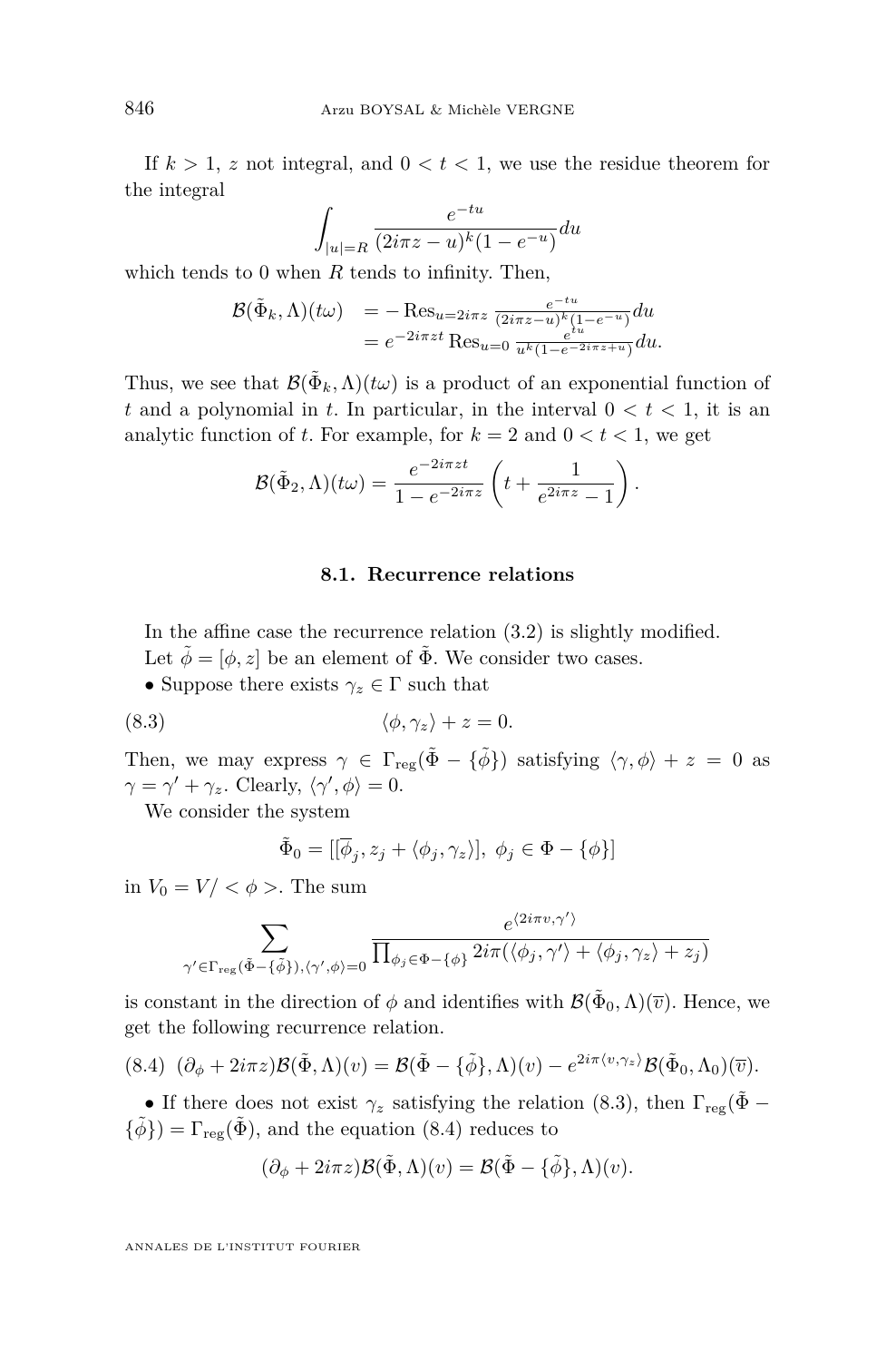#### **8.2. Piecewise exponential polynomial behavior**

<span id="page-27-0"></span>We consider  $\tilde{\phi} = [\phi, z] \in \tilde{\Phi}$  with  $\phi \neq 0$ . Consider the complex hyperplane  $H_{\tilde{\phi}} := \{u \in U_{\mathbb{C}} : \langle u, \phi \rangle + z = 0\}.$  Consider the set

$$
\tilde{\mathcal{H}}=\mathcal{H}(\tilde{\Phi})=\{H_{\tilde{\phi}},\ \tilde{\phi}\in \tilde{\Phi}\}
$$

of hyperplanes in  $U_{\mathbb{C}}$ . We denote by  $\mathcal{R}_{\tilde{\mathcal{H}}}$  the ring of rational functions on  $U_{\mathbb{C}}$  with poles along  $\tilde{\mathcal{H}}$ . That is, if  $S(V_{\mathbb{C}})$  denotes the symmetric algebra of  $V_{\mathbb{C}}$ , identified with the ring of polynomial functions on  $U_{\mathbb{C}}$ , then  $\mathcal{R}_{\tilde{\mathcal{H}}}$  is the ring  $S(V_{\mathbb{C}})$  of polynomial functions on  $U_{\mathbb{C}}$  together with inverses of forms  $\langle \phi, \cdot \rangle + z$  for  $[\phi, z] \in \Phi$ .

For  $g \in \mathcal{R}_{\tilde{\mathcal{H}}}$  we define the distribution  $\mathcal{B}(\tilde{\mathcal{H}}, \Lambda, g)$  on *V* by

$$
\mathcal{B}(\tilde{\mathcal{H}}, \Lambda, g) = \sum_{\gamma \in \Gamma_{\text{reg}}(\tilde{\mathcal{H}})} g(\gamma) e^{2i\pi \langle v, \gamma \rangle} d_{\Lambda} v,
$$

where  $\Gamma_{\text{reg}}(\tilde{\mathcal{H}}) = \Gamma_{\text{reg}}(\tilde{\Phi})$ , as regularity does not depend on the multiplicity of an element in  $\tilde{\Phi}$ .

We fix  $\tilde{\phi} \in \tilde{\Phi}$ , and define  $\tilde{\mathcal{H}}' := \tilde{\mathcal{H}} \setminus H_{\tilde{\phi}}$ . For  $g \in \mathcal{R}_{\tilde{\mathcal{H}'}}$ , we compare  $\mathcal{B}(\tilde{\mathcal{H}}, \Lambda, g)$  and  $\mathcal{B}(\tilde{\mathcal{H}}', \Lambda, g)$ .

Similar to the nonaffine case, for a fixed  $\tilde{\phi} \in \tilde{\Phi}$ , we define  $\tilde{\mathcal{H}}':=\tilde{\mathcal{H}} \setminus H_{\tilde{\phi}}$ and  $\tilde{\mathcal{H}}_0$  to be the collection of affine hyperplanes  $H \cap H_{\tilde{\phi}}$  for those  $H \in \tilde{\mathcal{H}}$ not parallel to  $H_{\tilde{\phi}}$ , that is, for  $H \in \tilde{\mathcal{H}}$  associated to  $[\phi_j, z_j] \in \tilde{\Phi}$  with  $\phi_j \neq \phi$ . The collection  $\tilde{\mathcal{H}}_0$  is a collection of affine hyperplanes in the affine space  $H_{\tilde{\phi}}$ .

We consider two cases:

• There exists  $\gamma_z \in \Gamma$  lying in  $H_{\phi}$ . Thus  $\langle \phi, \gamma_z \rangle + z = 0$ . Let  $H_0$  be the real hyperplane with equation  $\phi = 0$ . If  $K \in \tilde{\mathcal{H}}_0$ , then  $K - \{\gamma_z\}$  is a complex hyperplane in  $(H_0)_{\mathbb{C}}$ . Let  $\tilde{\mathcal{H}}_0^z$  be the collection of hyperplanes  $K - \{\gamma_z\}$  with  $K \in \tilde{\mathcal{H}}_0$ . Then, for  $g \in R_{\tilde{\mathcal{H}'}}$ , we define  $g_0(u) := g(u + \gamma_z)$ lying in  $\mathcal{R}_{\tilde{\mathcal{H}}_0^z}$ . Let  $V_0 = V / \mathbb{R}\phi$ , and  $\Lambda_0$  the image of  $\Lambda$  in  $V_0$ .

It immediately follows from the set theoretic partition in the proof of Proposition [4.3](#page-13-0) that:

LEMMA 8.3. — If  $g \in R_{\tilde{\mathcal{H}}'}$ , then

$$
\mathcal{B}(\tilde{\mathcal{H}}, \Lambda, g) = \mathcal{B}(\tilde{\mathcal{H}}', \Lambda, g) - e^{2i\pi \langle v, \gamma_z \rangle} p^* \mathcal{B}(\tilde{\mathcal{H}}_0^z, \Lambda_0, g_0).
$$

• In the case that there does not exist any  $\gamma_z \in \Gamma$  lying in  $H_{\tilde{\phi}}$  and satisfying Equation [\(8.3\)](#page-26-0), we have

$$
\mathcal{B}(\tilde{\mathcal{H}}, \Lambda, g) = \mathcal{B}(\tilde{\mathcal{H}}', \Lambda, g).
$$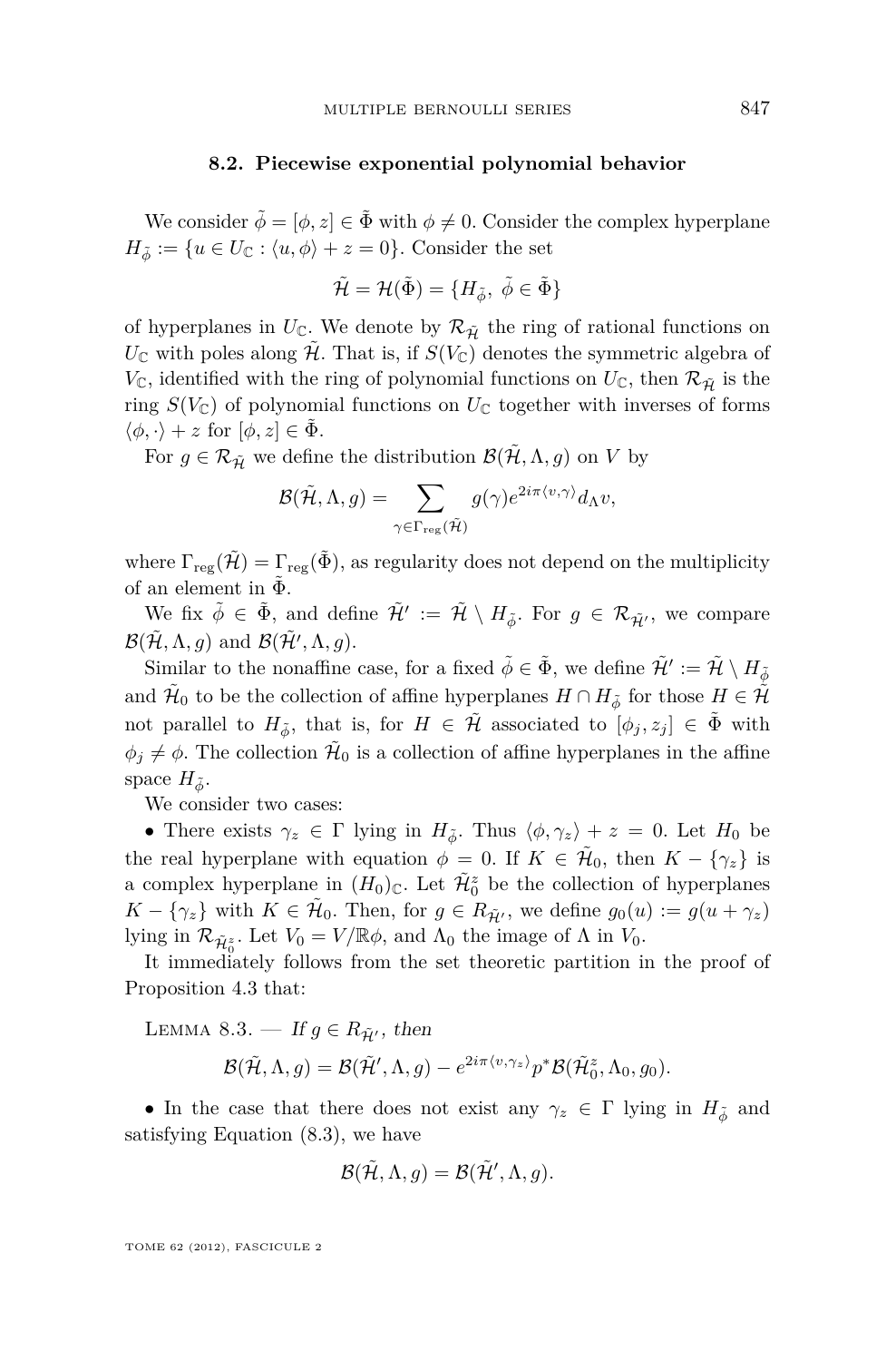For a fixed  $\tilde{\Phi}$  we will denote the list of vectors  $\phi$  coming from the first component of the pairs in  $\Phi$  by  $\Phi$ . Suppose that the vectors in  $\Phi$  associated to  $\tilde{\Phi}$  span *V*. Let  $\mathcal{G}_{\tilde{\mathcal{H}}}$  denote the subspace of  $\mathcal{R}_{\tilde{\mathcal{H}}}$  generated by functions of the form

$$
\tilde{\theta}(L)(x) = \frac{1}{\prod_{\alpha \in L} \langle \alpha, x \rangle + z_{\alpha}}
$$

where  $L$  is a list of vectors coming from  $\Phi$  generating  $V$ .

We call a function that is a sum of products of exponential functions and polynomial functions an *exponential polynomial*.

We will say that a locally *L* 1 function *f* is *piecewise exponential polynomial*, if there exists a decomposition of *V* in a union of polyhedral pieces  $C_i$  such that the restriction of  $f$  to  $C_i$  is given by a exponential polynomial formula. We then say that the distribution  $f(v)d$ <sup>*N*</sup> is piecewise exponential polynomial.

PROPOSITION 8.4. — If  $g \in \mathcal{G}_{\tilde{\mathcal{H}}}$ , then  $\mathcal{B}(\tilde{\mathcal{H}}, \Lambda, g)$  is a piecewise exponential polynomial distribution.

Proof. — We use the same line of argument as in the proof Proposi-tion [5.5.](#page-15-0) As before, we scale the denominator of  $g = \tilde{\theta}(L)$  such that all  $\alpha \in L$  lie in the lattice  $\Lambda$ . In the case that *L* has independent elements,  $\mathcal{B}(\mathcal{H}, \Lambda, g)$  can be written as a product of exponential polynomial functions  $\mathcal{B}(\tilde{\Phi}_k, \Lambda)$ , whose expression changes whether the (scaled) *z* are integral or not. The expression for both cases is given explicitly in example [8.2](#page-25-0) and they are piecewise exponential polynomials. We then use the averaging formula [\(8.1\)](#page-25-0).

In order to reduce the general case to the case of independent vectors we use an analogue of Lemma [5.4,](#page-15-0) and in the case that same  $\alpha$  with distinct *z* appears in  $\Phi$ , we use the relation

$$
\frac{1}{(\alpha + z_1)(\alpha + z_2)} = \frac{1}{z_1 - z_2} \frac{1}{(\alpha + z_1)} + \frac{1}{z_2 - z_1} \frac{1}{(\alpha + z_2)}.
$$

We then get the claimed property of  $\mathcal{B}(\mathcal{H}, \Lambda, g)$  by induction using Lemma  $8.3.$ 

The above proposition for  $\tilde{\Phi} = [[\phi_1, z_1], \dots, [\phi_N, z_N]]$  and

$$
g(x) = \frac{1}{\prod_{j=1}^{N} 2i\pi(\langle \phi_j, x \rangle + z_j)}
$$

gives:

COROLLARY 8.5. — If  $\Phi$  associated to  $\tilde{\Phi}$  generates *V*, then  $\mathcal{B}(\tilde{\Phi}, \Lambda)(v)$ is an exponential polynomial function of *v* on a tope of  $\mathcal{T}(\Phi,\Lambda)$ .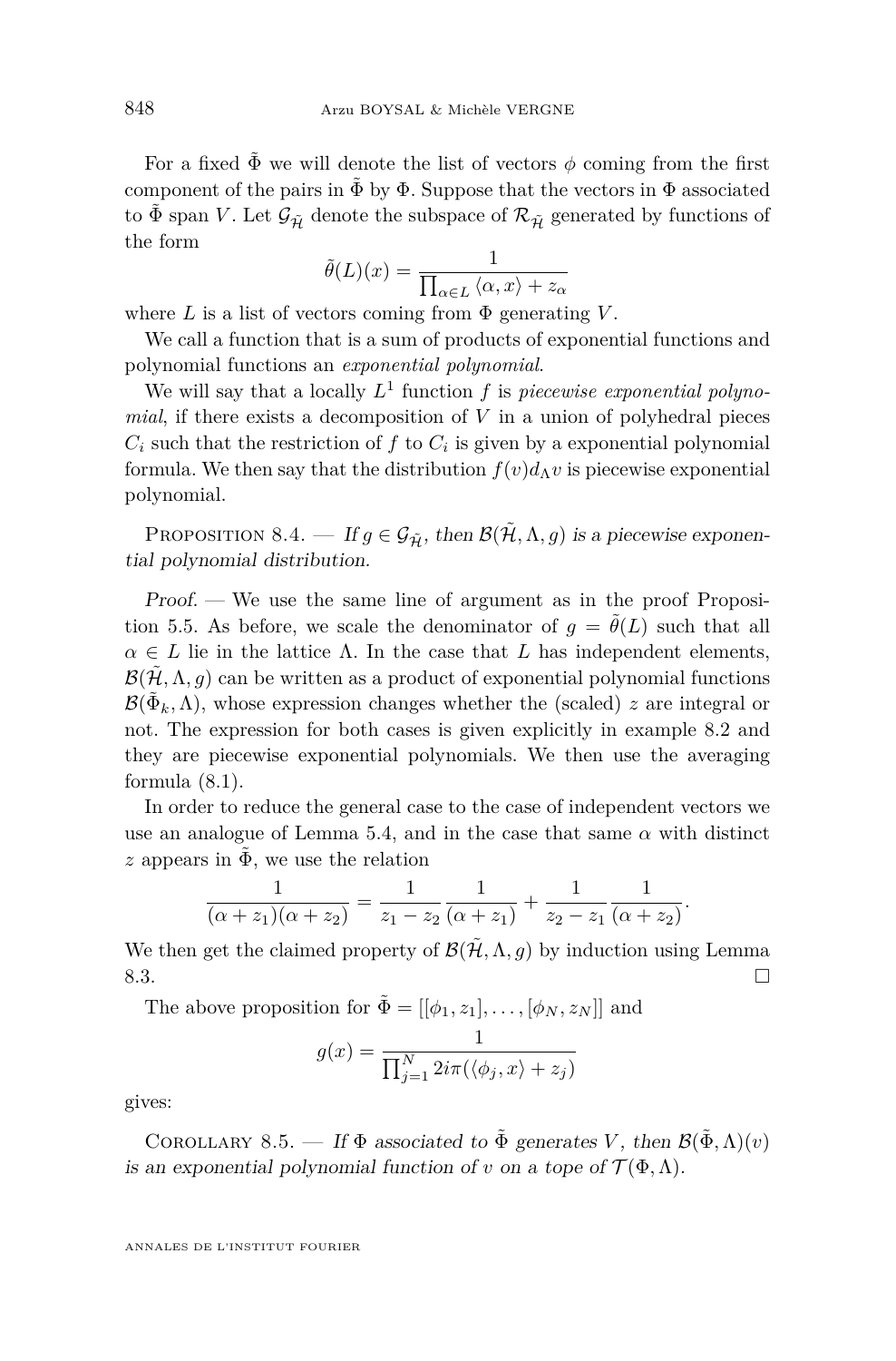<span id="page-29-0"></span>Remark  $8.6.$  Using the same proof as above, we see that  $\text{Eis}(\Phi,\Lambda,z)(v) = e^{2i\pi \langle v,z \rangle} \mathcal{B}(\tilde{\Phi},\Lambda)(v)$  is an exponential polynomial function of *v* on each tope  $\tau$  in  $\mathcal{T}(\Phi,\Lambda)$ . Furthermore, when *z* is regular, the recurrence relation simplifies to

(8.5) 
$$
\partial_{\phi} \operatorname{Eis}(\Phi, \Lambda, z) = \operatorname{Eis}(\Phi \setminus \{\phi\}, \Lambda, z).
$$

The system of relations in (8.5) are the relations of Dahmen-Miccelli [\[4\]](#page-37-0). In particular, on each tope  $\tau$ , we obtain that  $Eis(\Phi, \Lambda, z)(v) = \sum K_i(v) F_i(z)$ where  $K_i(v)$  are Dahmen-Micchelli polynomials and  $F_i(z)$  meromorphic functions of *z*.

#### **8.3. Wall crossing**

Given a tope  $\tau$  in  $\mathcal{T}(\Phi,\Lambda)$ , we denote by  $\text{Ber}(\tilde{\Phi},\Lambda,\tau)$  the polynomial exponential function on *V* such that the restriction of  $\mathcal{B}(\Phi,\Lambda)$  to  $\tau$  coincides with the restriction of  $\text{Ber}(\Phi, \Lambda, \tau)(v)dv$  on  $\tau$ .

Let  $\langle H(\alpha, z)|f \rangle = \int_{t>0}^{\infty} f(t\alpha)e^{-2i\pi tz}dt$ .

Given a wall *W*, assume that we have renumber  $\tilde{\Phi}$  so that

$$
\tilde{\Phi} = [[\phi_1, z_1], \dots, [\phi_p, z_p], [\phi_{p+1}, z_{p+1}], \dots, [\phi_{p+q}, z_{p+q}]]
$$

where the first *p* elements  $\phi_k$  belongs to *W* and the last *q* elements  $\phi_{p+1}$ do not belong to *W*. Then, we define the lists

$$
\tilde{\Phi} \cap W := [[\phi_1, z_1], \dots, [\phi_p, z_p]]
$$

and

$$
\tilde{\Phi} \setminus W := [[\phi_{p+1}, z_{p+1}], \dots, [\phi_{p+q}, z_{p+q}]].
$$

Let *E* be an equation for the wall *W*. We define

$$
T(\tilde{\Phi}\setminus W,E):=\prod_{\langle\phi_i,E\rangle<0}-H(-\phi_i,-z_i)*\prod_{\langle\phi_i,E\rangle>0}H(\phi_i,z_i).
$$

We remark that due to the periodicity property of  $\mathcal{B}(\Phi,\Lambda)$  it suffices to consider jumps over an hyperplane *W* passing through the origin. We have, similar to Theorem [7.4,](#page-21-0)

THEOREM 8.7. — Let  $\tau_1$  and  $\tau_2$  be two adjacent topes of  $\mathcal{T}(\Phi,\Lambda)$  separated by the hyperplane *W*, with equation *E*. Assume that  $\langle v, E \rangle > 0$ for  $v \in \tau_1$ . Denote by  $\tau_{12}$  the tope in  $\mathcal{T}(\Phi \cap W, \Lambda \cap W)$  containing  $\overline{\tau_1} \cap \overline{\tau_2}$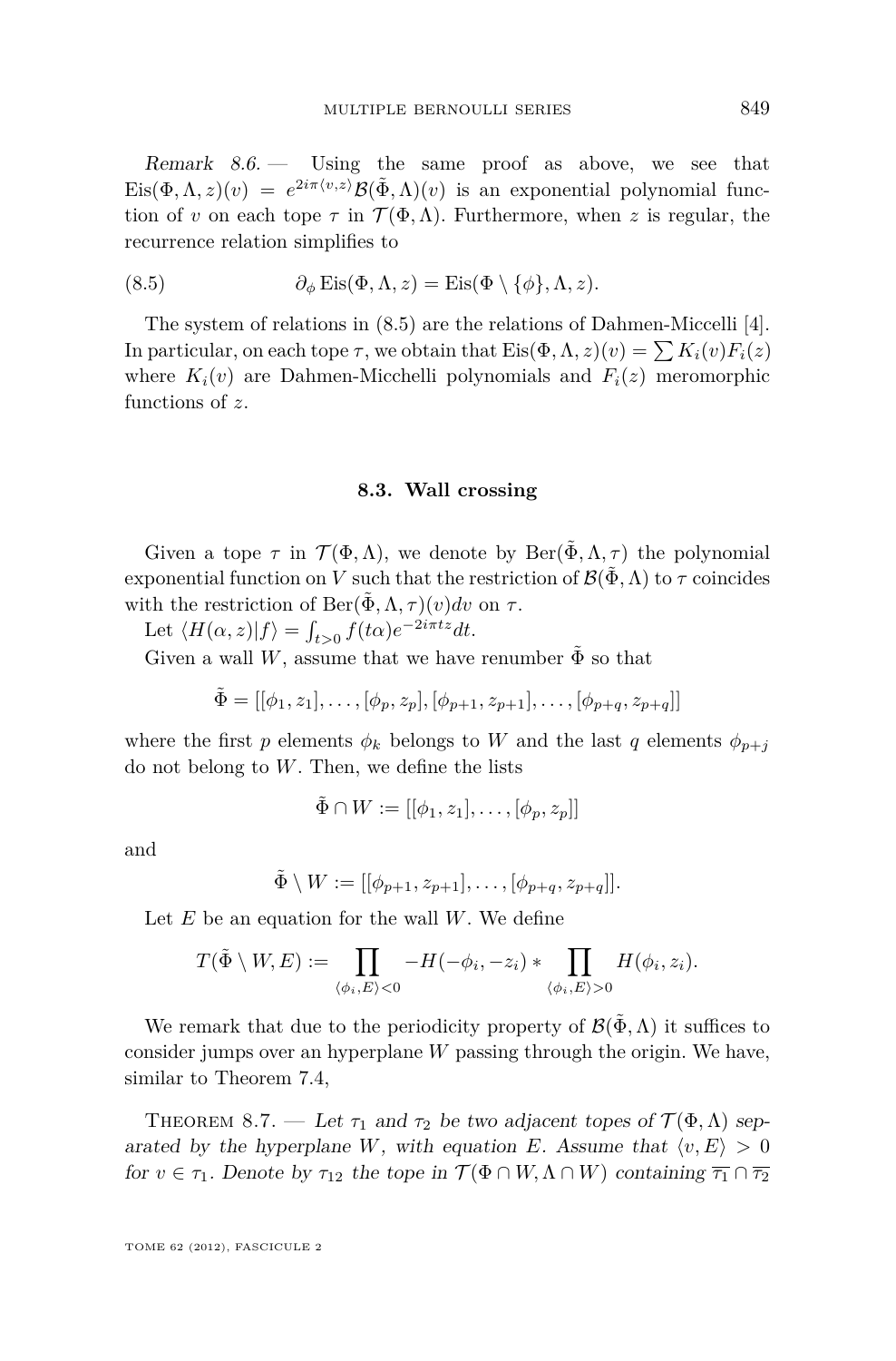<span id="page-30-0"></span>in its closure. Let  $\text{Ber}(\tilde{\Phi} \cap W, \Lambda \cap W, \tau_{12})$ *dh* be the analytic density on *W* determined by  $\tau_{12}$ . Then,

$$
(\text{Ber}(\tilde{\Phi}, \Lambda, \tau_1) - \text{Ber}(\tilde{\Phi}, \Lambda, \tau_2))dv
$$
  
= Ber(\tilde{\Phi} \cap W, \tau\_{12}) \* T(\tilde{\Phi} \setminus W, E) - Ber(\tilde{\Phi} \cap W, \tau\_{12}) \* T(\tilde{\Phi} \setminus W, -E).

Proof. — The proof follows the same line of argument as in the proof of Theorem [7.4.](#page-21-0) For the first inductive step, we are reduced by the same argument as in Theorem [7.4](#page-21-0) to a product situation of *W* with the line R*φ*. Then we compute explicitly using Formula  $(8.2)$ .

Example 8.8. — Recall the data of Example [8.2.](#page-25-0) Let  $\tau_1$  and  $\tau_2$  be two adjacent topes defined by inequalities  $0 < t < 1$  and  $-1 < t < 0$  respectively. By Theorem [8.7,](#page-29-0)

$$
\mathrm{Ber}(\tilde{\Phi}_1, \Lambda, \tau_1)(t) - \mathrm{Ber}(\tilde{\Phi}_1, \Lambda, \tau_2)(t) = e^{-2i\pi z t},
$$

which is also seen from the explicit expression of  $\mathcal{B}(\tilde{\Phi}_1, \Lambda)(t\omega)$  in Example [8.2.](#page-25-0)

#### **9. A decomposition formula**

Let  $\Lambda$  and  $\Phi$  be as before. We do not necessarily assume that  $\Phi$  generates *V* .

In this section, we express  $\mathcal{B}(\Phi,\Lambda)$  as a sum of distributions  $\mathcal{A}(\Phi,\Lambda,\mathfrak{a},\beta)$ associated to affine admissible subspaces  $\mathfrak a$  and a generic vector  $\beta$  in *V*.

Let us start the construction of the distribution  $\mathcal{A}(\Phi,\Lambda,\mathfrak{a},\beta)$ .

Let  $\mathfrak s$  be a  $\Phi$ -admissible subspace of *V*. Then  $\Phi \cap \mathfrak s$  generate  $\mathfrak s$ , and  $\Lambda \cap \mathfrak s$ is a lattice in  $\mathfrak{s}$ . Let  $\tau$  be a tope in  $\mathcal{T}(\Phi \cap \mathfrak{s}, \Lambda \cap \mathfrak{s})$ . We can then consider the distribution  $B(\tau)(s) := \text{Ber}(\Phi \cap \mathfrak{s}, \Lambda \cap \mathfrak{s}, \tau)(s) ds$ . It is a polynomial density on  $\mathfrak s$ . We still denote by  $B(\tau)$  this distribution considered as a distribution on  $V$ :

$$
\langle B(\tau), test \rangle = \int_{\mathfrak{s}} test(s)B(\tau)(s)ds.
$$

Let  $\lambda \in \Lambda$ . Then  $\mathfrak{a} := \lambda + \mathfrak{s}$  is an affine  $\Phi$ -admissible subspace of *V*. We say that  $\alpha$  is of direction  $\beta$ . By definition, a tope  $\tau$  of  $\alpha$  is such that  $\tau - \lambda$  is a tope in  $\mathfrak{s}$ . We define  $B(\Phi \cap \mathfrak{s}, \tau)$  as a distribution supported on  $\mathfrak{a}$  by the formula

$$
\langle B(\Phi \cap \mathfrak{s}, \tau), test \rangle = \int_{\mathfrak{s}} test(s + \lambda)B(\tau - \lambda)(s).
$$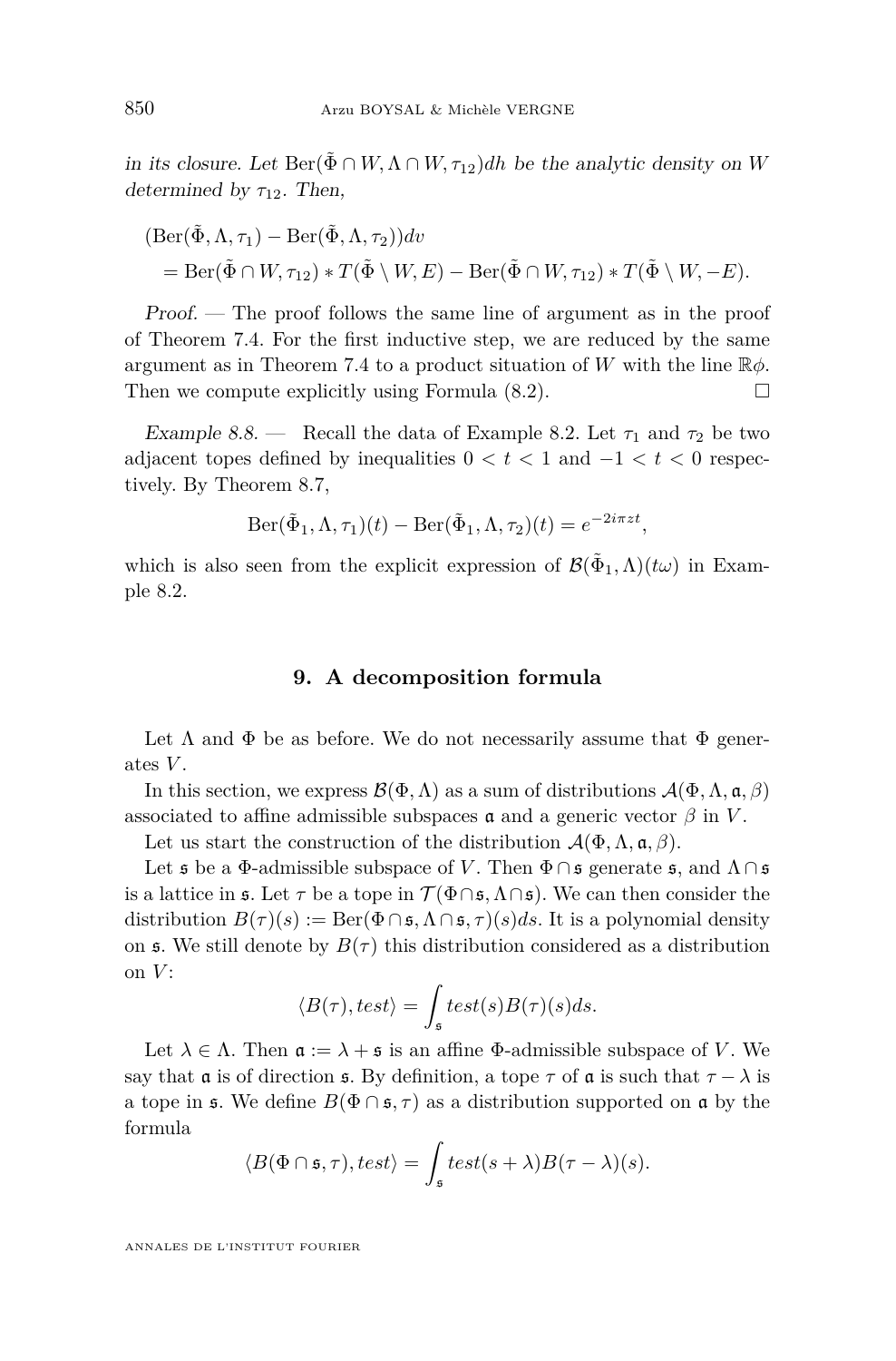We remark that the definition of  $B(\Phi \cap \mathfrak{s}, \tau)$  above depends only on  $\tau$  and not on the choice of  $\lambda$ . Indeed, for another  $\lambda' \in \Lambda$  such that  $\mathfrak{a} = \lambda' + \mathfrak{s}, \lambda'$ is necessarily of the form  $\lambda' = \lambda + \lambda_0$  for some  $\lambda_0 \in \Lambda \cap \mathfrak{s}$ . Then,

$$
\int_{\mathfrak{s}} test(s + \lambda + \lambda_0) B(\tau - \lambda - \lambda_0)(s) = \int_{\mathfrak{s}} test(s + \lambda) B(\tau - \lambda - \lambda_0)(s - \lambda_0).
$$
  
Using relation (5.2), we have  $B(\tau - \lambda - \lambda_0)(s - \lambda_0) = B(\tau - \lambda)(s)$ , hence

 $B(\tau - \lambda - \lambda_0)(s - \lambda_0) = B(\tau - \lambda)(s)$ , hence the independence of the expression.

For a  $\Phi$ -admissible subspace  $\mathfrak{s}$ , consider an element  $u \in U$  vanishing on **s** and polarizing for  $\Phi \setminus \mathfrak{s}$ . Then, the multispline distribution  $T(\Phi \setminus \mathfrak{s}, u)$  is well defined.

DEFINITION 9.1. — Let  $\mathfrak a$  be a  $\Phi$ -admissible affine subspace of *V* of direction **s**. Let  $\tau$  be a tope in **a**, and let  $u \in U$  be a vector vanishing on **s** and polarizing for  $\Phi \setminus \mathfrak{s}$ . Then, we define

$$
\mathcal{A}(\Phi,\Lambda,\mathfrak{a},\tau,u):=B(\Phi\cap \mathfrak{s},\tau)\ast T(\Phi\setminus \mathfrak{s},u).
$$

The distribution  $\mathcal{A}(\Phi,\Lambda,\mathfrak{a},\tau,u)$  is supported on  $\mathfrak{a}+u_{\geqslant0}$ . It is polynomial in the direction s.

Remark 9.2. — Choose a direct sum decomposition  $V = \mathfrak{s} \oplus \mathfrak{r}$  and express  $v \in V$  as  $v = s + r$  for  $s \in \mathfrak{s}$  and  $r \in \mathfrak{r}$ . If  $\Phi$  is equal to  $\Phi \cap \mathfrak{s} \oplus \Phi$  $\Phi \cap \mathfrak{r}$ , then the function  $\mathcal{A}(\Phi,\Lambda,\mathfrak{a},\tau,u)$  is, in product coordinates  $(s,r)$ , the product of  $B(\Phi \cap \mathfrak{s}, \tau)(s)ds$  with  $T(\Phi \setminus \mathfrak{s}, u)(r)$ . In general it is still possible to express  $\mathcal{A}(\Phi,\Lambda,\mathfrak{a},\tau,u)(s,r)$  as a linear combination of product of multispline functions on  $\mathfrak r$  and polynomials on  $\mathfrak s$ .

Our main theorem is that  $\mathcal{B}(\Phi,\Lambda)$  can be decomposed as a sum of distributions  $\mathcal{A}(\Phi,\Lambda,\mathfrak{a},\tau,u)$  over all  $\Phi$ -admissible affine subspaces **a** for conveniently chosen  $\tau$  and *u*. Thus we think of the distributions  $\mathcal{A}(\Phi, \Lambda, \mathfrak{a}, \tau, u)$ as the basic building blocks of the theory.

Choose a scalar product  $\langle , \rangle$  on *V*. If *W* is a subspace of *V*, or a quotient space of *V*, then *W* inherits a scalar product.

Let  $\beta \in V$ , and let **a** be a  $\Phi$  admissible affine subspace of direction **s**. We can then write  $\beta = \beta_0 - \beta_1$  where  $\beta_0 \in \mathfrak{a}$  and  $\beta_1 \in \mathfrak{s}^{\perp}$ . The point  $\beta_0$  is the orthogonal projection of *β* on a. Assume *β* generic so that

• the point  $\beta_0$  lies in a tope  $\tau(\beta_0)$  of a.

• the element  $\beta_1$  is polarizing for  $\Phi \setminus \mathfrak{s}: \langle \phi, \beta_1 \rangle \neq 0$  for all  $\phi \in \Phi$  and not in s.

We can then define

$$
\mathcal{A}(\Phi,\Lambda,\mathfrak{a},\beta):=\mathcal{A}(\Phi,\Lambda,\mathfrak{a},\tau(\beta_0),\beta_1).
$$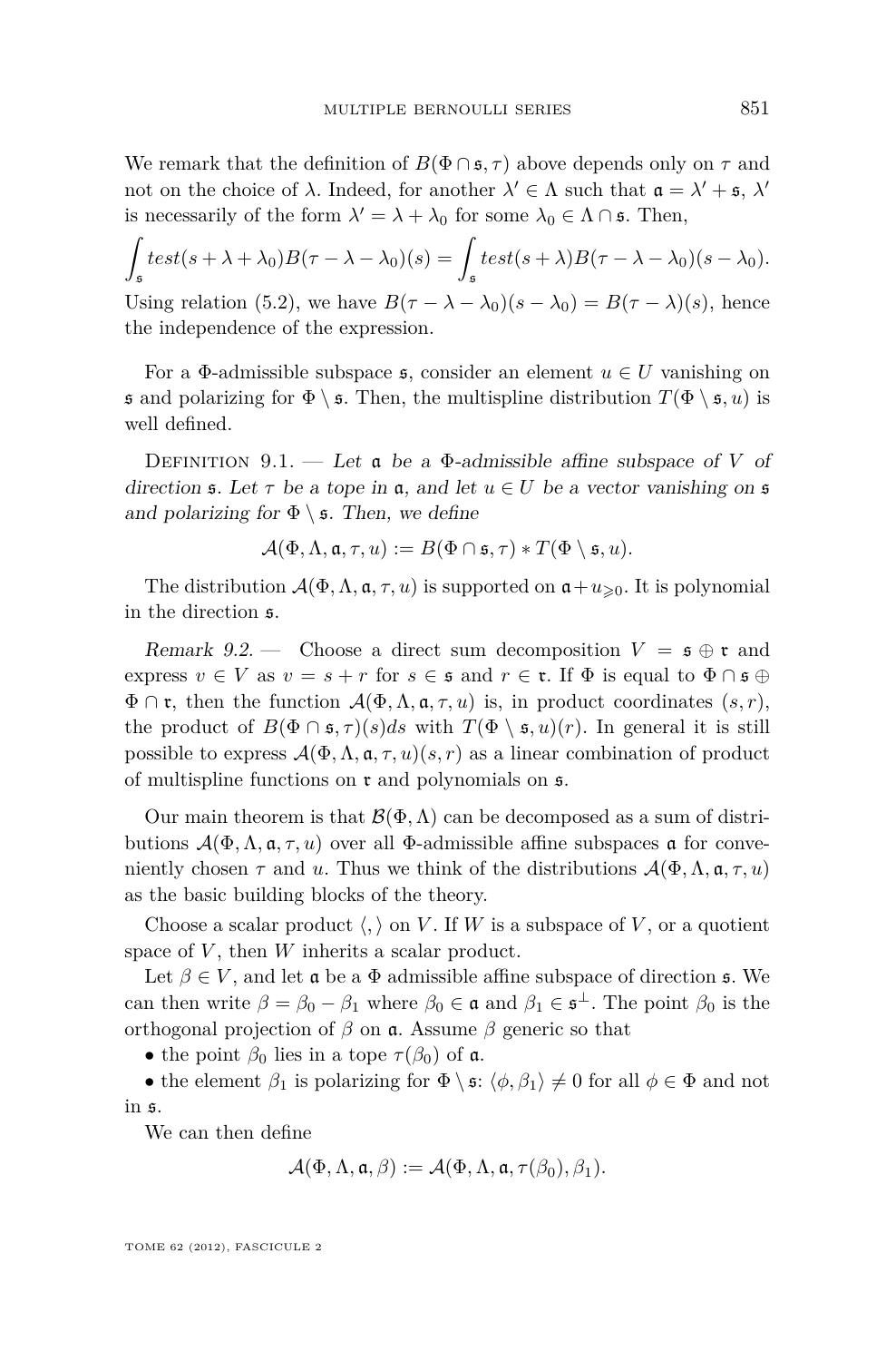<span id="page-32-0"></span>THEOREM 9.3. — Choose  $\beta \in V$  generic. Then, we have

(9.1) 
$$
\mathcal{B}(\Phi,\Lambda)=\sum_{\mathfrak{a}}\mathcal{A}(\Phi,\Lambda,\mathfrak{a},\beta).
$$

Here the sum is over all admissible affine subspaces a.

The sum above is infinite. But remark that, given a vector  $v \in V$  by the definition of  $\mathcal{A}(\Phi,\Lambda,\mathfrak{a},\beta)$ , there exists only finitely many  $\Phi$ -admissible affine spaces **a** such that  $\mathcal{A}(\Phi,\Lambda,\mathfrak{a},\beta)$  gives a non zero contribution at the element  $v \in V$ , therefore the above sum is well defined.

For example, if  $\mathfrak{s} = 0$ , then the affine spaces  $\mathfrak{a}$  of direction  $\mathfrak{s}$  are reduced to the points  $\lambda$  in  $\Lambda$  and

$$
\mathcal{A}(\Phi,\Lambda,\{\lambda\},\beta)=\delta_{\lambda}*T(\Phi,\lambda-\beta).
$$

We see that  $\mathcal{A}(\Phi, \Lambda, \{\lambda\}, \beta)$  is supported in an affine space  $\lambda + \xi$  with  $\langle \xi, \lambda - \beta \rangle > 0$ . Thus the points *v* in the support satisfy  $||v||^2 \ge ||\lambda||^2 - ||\beta||^2$ . In particular the sum of the distributions

$$
\sum_{\lambda\in\Lambda}\mathcal{A}(\Phi,\Lambda,\{\lambda\},\beta)
$$

is well defined. Similar estimates hold for any admissible subspace s, when considering the sum over all affine spaces of direction s .

Remark  $9.4.$  — If  $\Phi$  generates *V*, then *V* is admissible, and the term corresponding to *V* is the polynomial density  $\text{Ber}(\Phi, \Lambda, \tau(\beta))$ , with  $\tau(\beta)$ the tope containing  $\beta$ . The other distributions  $\mathcal{A}(\Phi, \Lambda, \mathfrak{a}, \beta)$  with  $\mathfrak{a} \neq V$  are piecewise polynomial densities with support not intersecting *τ* .

Theorem 9.3 has the following meaning: although the distribution  $\mathcal{B}(\Phi,\Lambda)$  is very complicated, it is however obtained by superposing simpler functions which are products of polynomials and multisplines.

Before giving the proof of this theorem we demonstrate the decomposition in various examples and state a recurrence relation.

Example 9.5. — Let  $\Phi = \emptyset$ . Then, by definition,

$$
\mathcal{B}(\Phi,\Lambda)(v) = \sum_{\gamma \in \Lambda^*} e^{2i\pi \langle \gamma,v \rangle}.
$$

We would like to decompose this sum as in equation (9.1). Observe that in this case **a** consists of points of  $\Lambda$  and any  $\beta$  in *V* is generic. Using  $T(\emptyset, \beta - \lambda) = \delta_0$ , the decomposition in Theorem 9.3 gives

$$
\sum_{\gamma \in \Lambda^*} e^{2i\pi \langle \gamma, v \rangle} = \sum_{\lambda \in \Lambda} \delta_{\lambda}(v),
$$

which is the Poisson formula.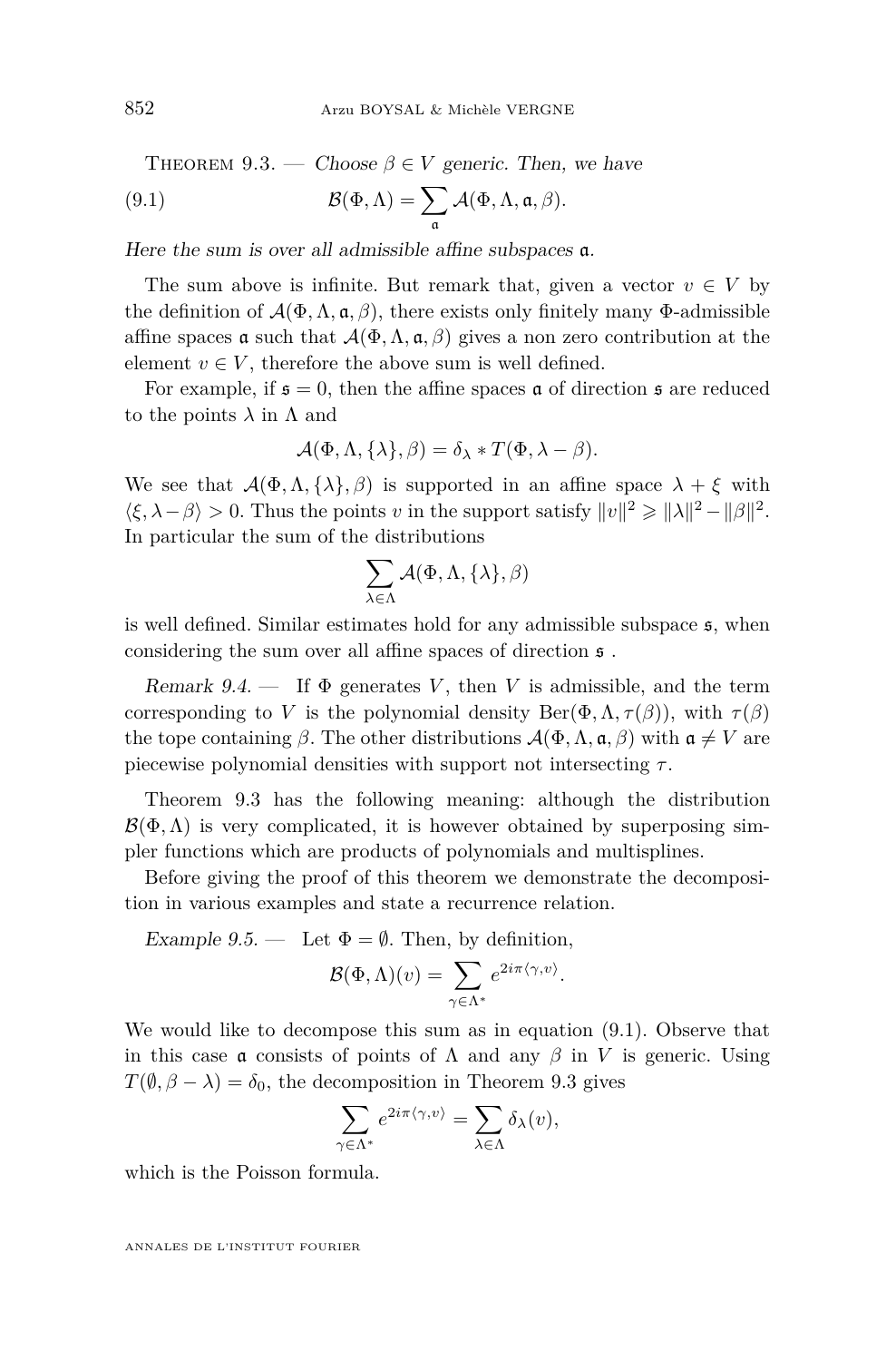<span id="page-33-0"></span>Example 9.6. — (one dimensional case) Let  $\Lambda = \mathbb{Z}\omega$ , and let  $\Phi_k =$  $[\omega, \omega, \ldots, \omega]$ , where  $\omega$  is repeated *k* times. Then  $\mathfrak{s} = 0$  or  $\mathfrak{s} = V = \mathbb{R}\omega$ , correspondingly  $\alpha$  are reduced to points  $\{\lambda\}$  in  $\Lambda$  or  $\alpha = V$ . Choose any  $\beta =$  $r\omega \in V$  with  $0 < r < 1$ , it is generic. The polynomial  $\text{Ber}(\Phi, \Lambda, \tau(\beta))(t\omega)$ which coincide with  $\mathcal{B}(\Phi_k, \Lambda)(t)$  on  $0 < t < 1$  is  $-\frac{1}{k!}B(k, t)$ , where  $B(k, t)$  is the Bernoulli polynomial. Then, with the notation of Example [7.1,](#page-20-0) Theorem [9.3](#page-32-0) gives,

$$
\mathcal{B}(\Phi_k, \Lambda)(t\omega) = -\frac{1}{k!}B(k, t)dt + \sum_{n \in \mathbb{Z}_{>0}} \delta_{n\omega} * T(\Phi_k, \omega^*)
$$

$$
+ \sum_{n \in \mathbb{Z}_{\leq 0}} \delta_{n\omega} * T(\Phi_k, -\omega^*).
$$

In Figure 9.1 we depict the decomposition of  $\mathcal{B}(\Phi_2, \Lambda)(t\omega)$ . In part (*a*) we draw the graph of the periodic polynomial  $-\frac{1}{2}B(2,t-[t])$ , the red graph in part (*b*) is the graph of the polynomial  $-\frac{1}{2}B(2,t)$  and lines in black correspond to contribution of splines.



Figure 9.1. The decomposition of  $\mathcal{B}(\Phi_2, \Lambda)(t\omega)$ .

Let us now study the recurrence relations that the distributions  $\mathcal{A}(\Phi,\Lambda,\mathfrak{a},\beta)$  satisfy. It will be convenient to define  $\mathcal{A}(\Phi,\Lambda,\mathfrak{a},\beta)$  for any affine subspace  $\mathfrak a$ , by declaring it to be equal to zero if  $\mathfrak a$  is not admissible. If  $\mathfrak{a} = \lambda + \mathfrak{s}$  where  $\phi \in \mathfrak{s}$ , we denote by  $\mathfrak{a} / \langle \phi \rangle$  the image of the rational space  $\mathfrak a$  in  $V_0 = V / < \phi >$ .

LEMMA 9.7. — Let  $\phi \in \Phi$  and  $\beta \in V$ . We still denote by  $\beta$  the projection of  $\beta$  on  $V' < \phi >$ .

(*i*) If  $\phi \notin \mathfrak{s}$ , then

$$
\partial_{\phi}\mathcal{A}(\Phi,\Lambda,\mathfrak{a},\beta)=\mathcal{A}(\Phi\setminus\{\phi\},\Lambda,\mathfrak{a},\beta).
$$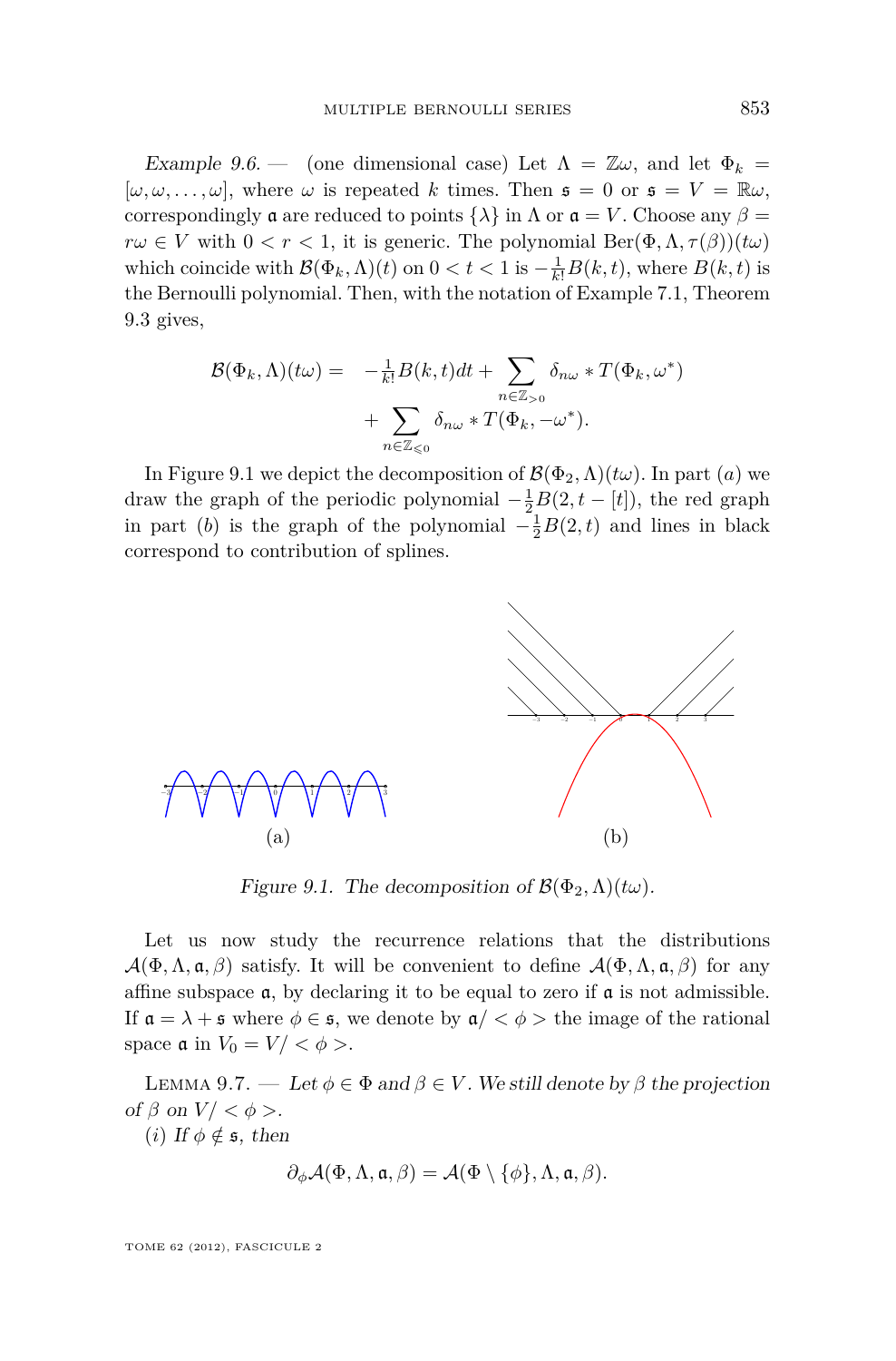(*ii*) If  $\phi \in \mathfrak{s}$ , then

 $\partial_{\phi}A(\Phi, \Lambda, \mathfrak{a}, \beta) = A(\Phi \setminus \{\phi\}, \Lambda, \mathfrak{a}, \beta) - A(\Phi \setminus \{\phi\}, \Lambda \setminus \phi, \phi \setminus \mathfrak{a}, \phi \setminus \phi \setminus \beta).$ In (*ii*),  $\mathcal{A}(\Phi \setminus \{\phi\}, \Lambda, \mathfrak{a}, \beta)$  is zero when  $\Phi \cap \mathfrak{s} \setminus \{\phi\}$  does not generate  $\mathfrak{s}$ . Proof. — Part (*i*) follows from the relation

$$
\partial_{\phi} T(\Phi \setminus \mathfrak{s}, \beta_1) = T((\Phi \setminus \{\phi\}) \setminus \mathfrak{s}, \beta_1).
$$

For part (*ii*) we use equation [\(3.2\)](#page-11-0) on  $\tau$ , which gives

$$
\partial_{\phi} \operatorname{Ber}(\Phi \cap \mathfrak{s}, \Lambda \cap \mathfrak{s}, \tau)
$$
  
= Ber(( $\Phi \cap \mathfrak{s}$ ) \{ $\phi\}$ ,  $\Lambda \cap \mathfrak{s}, \tau$ ) - Ber( $\Phi \cap \mathfrak{s}$ /  $\phi$  >,  $\Lambda \cap \mathfrak{s}$ /  $\phi$  >,  $\tau$ ).

Now suppose  $q$  is a polynomial function on  $\mathfrak s$  constant in the direction of  $\phi$ . Let  $X := [v_1, v_2, \dots, v_N]$  be a sequence of nonzero vectors in  $V \setminus \mathfrak{s}$ generating a pointed cone. We denote the projection of  $v_i$  to  $V / \langle \phi \rangle$  by  $\bar{v}_i$ . Then,

$$
q * T(X)(v) = \int_0^\infty \cdots \int_0^\infty q(v - \sum t_i v_i) dt_1 \cdots dt_N
$$
  
= 
$$
\int_0^\infty \cdots \int_0^\infty q(\overline{v} - \sum t_i \overline{v_i}) dt_1 \cdots dt_N
$$
  
= 
$$
q * T(X) < \phi >)(\overline{v}).
$$

Putting  $q = \text{Ber}(\Phi \cap \mathfrak{s} / \langle \phi \rangle, \Lambda \cap \mathfrak{s} / \langle \phi \rangle, \tau)$  and  $X = \Phi \setminus \mathfrak{s}$ , we get part (*ii*).

Proof. — We now prove Theorem [9.3](#page-32-0) by induction on the number of elements in  $\Phi$ . We assume that the theorem is true for any sublist of  $\Phi$ . Denote by Req( $\Phi$ ) the right hand side and by Leq( $\Phi$ ) the left hand side of equation [\(9.1\)](#page-32-0).

Let  $\phi \in \Phi$ . Let  $\Phi' = \Phi \setminus {\phi}$ . We recall equation [\(3.2\)](#page-11-0),

$$
\partial_{\phi}\mathcal{B}(\Phi,\Lambda)=\mathcal{B}(\Phi',\Lambda)-\mathcal{B}(\Phi/<\phi>,\Lambda/<\phi>.
$$

Let  $\mathcal{R}_{\text{aff}}(\Phi)$  be the collection of all  $\Phi$ -admissible affine subspaces of *V*. Let  $\mathcal{R}^0$  be the subset consisting of the elements  $\mathfrak a$  whose direction  $\mathfrak s$  contains *φ*.

We now differentiate  $\text{Req}(\Phi)$  with respect to  $\phi$ . Using relations given in part (*i*) and (*ii*) of Lemma [9.7,](#page-33-0) we get

$$
\begin{aligned} &\partial_\phi\mathrm{Req}(\Phi)\\ &=\sum_{\mathfrak{a}\in\mathcal{R}_{\mathrm{aff}}(\Phi)}\mathcal{A}(\Phi',\Lambda,\mathfrak{a},\beta)-\sum_{\mathfrak{a}\in\mathcal{R}^0}\mathcal{A}(\Phi/<\phi>,\Lambda/<\phi>,\mathfrak{a}/<\phi>,\beta).\end{aligned}
$$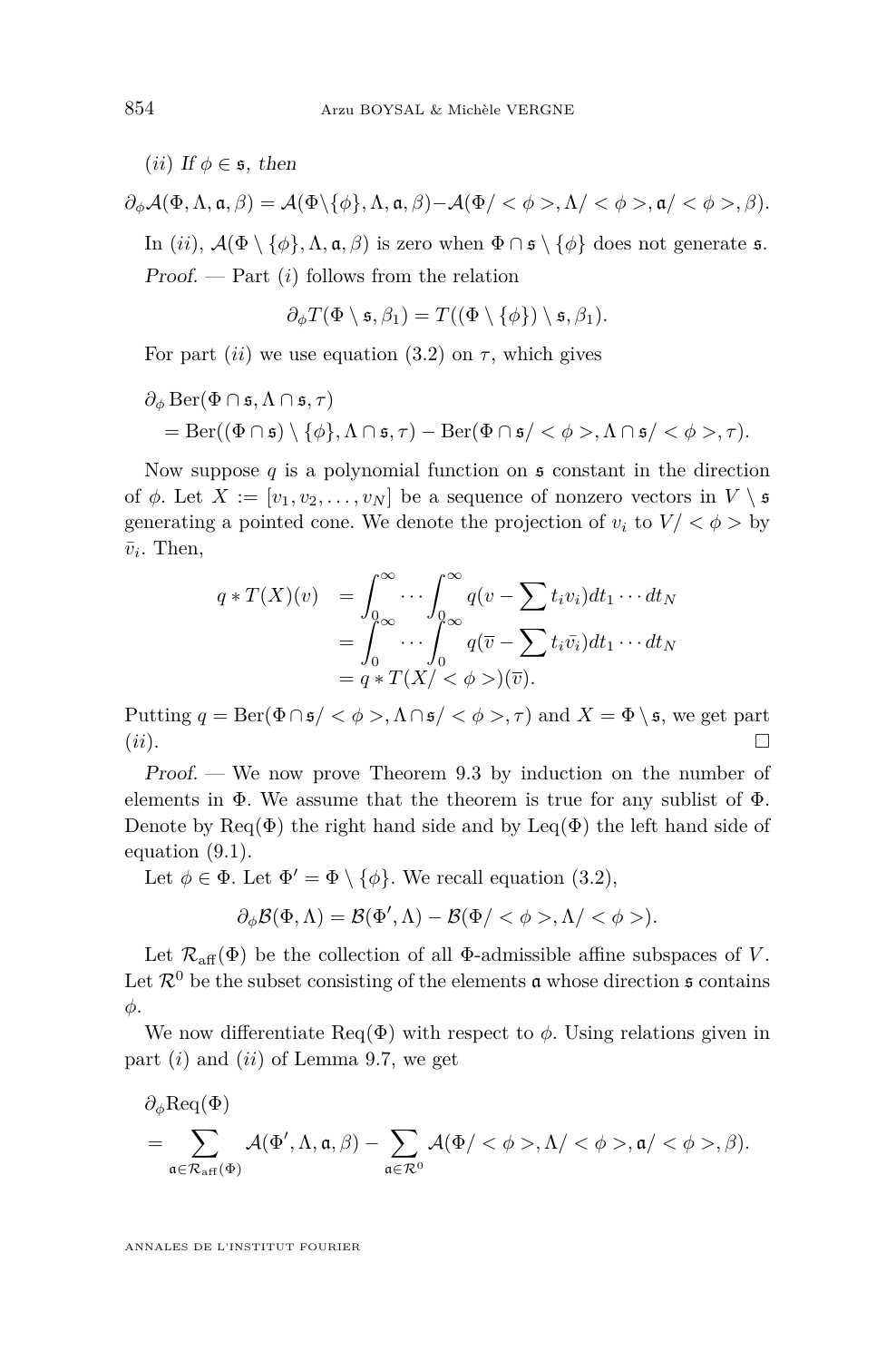<span id="page-35-0"></span>We observe that the collection of  $a / < \phi$  > with  $a \in \mathcal{R}^0$  parametrizes all affine spaces admissible for  $\Phi$ / <  $\phi$  >. The collection  $\mathcal{R}_{\text{aff}}(\Phi)$  may be larger than  $\mathcal{R}_{\text{aff}}(\Phi')$ , but, if  $\mathfrak{a}$  is not in  $\mathcal{R}_{\text{aff}}(\Phi')$ , then the contribution  $\mathcal{A}(\Phi', \Lambda, \mathfrak{a}, \beta)$  is equal to 0.

Hence, we obtain by induction that  $\partial_{\phi}(\text{Leq}(\Phi) - \text{Req}(\Phi)) = 0$  for any  $\phi$ . Thus Leq( $\Phi$ ) – Req( $\Phi$ ) is constant. But by construction Leq( $\Phi$ ) – Req( $\Phi$ ) is equal to zero on  $\tau$ , therefore the constant is zero.

Example  $9.8$  — We will give a decomposition formula for the system in Example [2.3.](#page-10-0) We recall the data:  $\Lambda = \mathbb{Z}e_1 \oplus \mathbb{Z}e_2$ ,  $\Phi = [e_1, e_2, e_1 + e_2]$ .

We will compute  $\mathcal{B}(\Phi,\Lambda)(v)$  using the decomposition formula for *v* in the tope defined by the inequalities  $0 < v_2 < 1$ ,  $1 < v_1 < 2$  and  $v_1 - v_2 > 1$ (see figure 9.2).

We aim to demonstrate the dependence of the summands in the decomposition formula in Theorem [9.3](#page-32-0) to the chosen generic point in a tope, though the value of  $\mathcal{B}(\Phi,\Lambda)(v)$  is clearly independent of this choice. We will thus decompose  $\mathcal{B}(\Phi,\Lambda)(v)$  in two different ways, for two different choices of generic points lying in the *same* tope.



Figure 9.2. Decomposition for various generic points

For the first (resp. second) computation we choose a generic  $\beta = b_1 e_1 + b_2 e_2$  $b_2e_2$  (resp. *β*<sup>*l*</sup>) in the tope defined by  $0 < b_1 < 1$ ,  $0 < b_2 < 1$  and  $b_1 > b_2$ , and further satisfying  $b_1 + b_2 < 1$  (resp.  $b_1 + b_2 > 1$ ).

Figure 9.2 depicts two such choice of generic elements. We denote the projection of  $\beta$  and  $\beta'$  to  $-e_2 \oplus \mathbb{R}(e_1 + e_2)$  by  $\beta_0$  and  $\beta'_0$  respectively. Since these projections lie in different topes for the reduced system ( $\Phi \cap$ s*,*Λ ∩ s) their corresponding contribution to the sum in Theorem [9.3](#page-32-0) will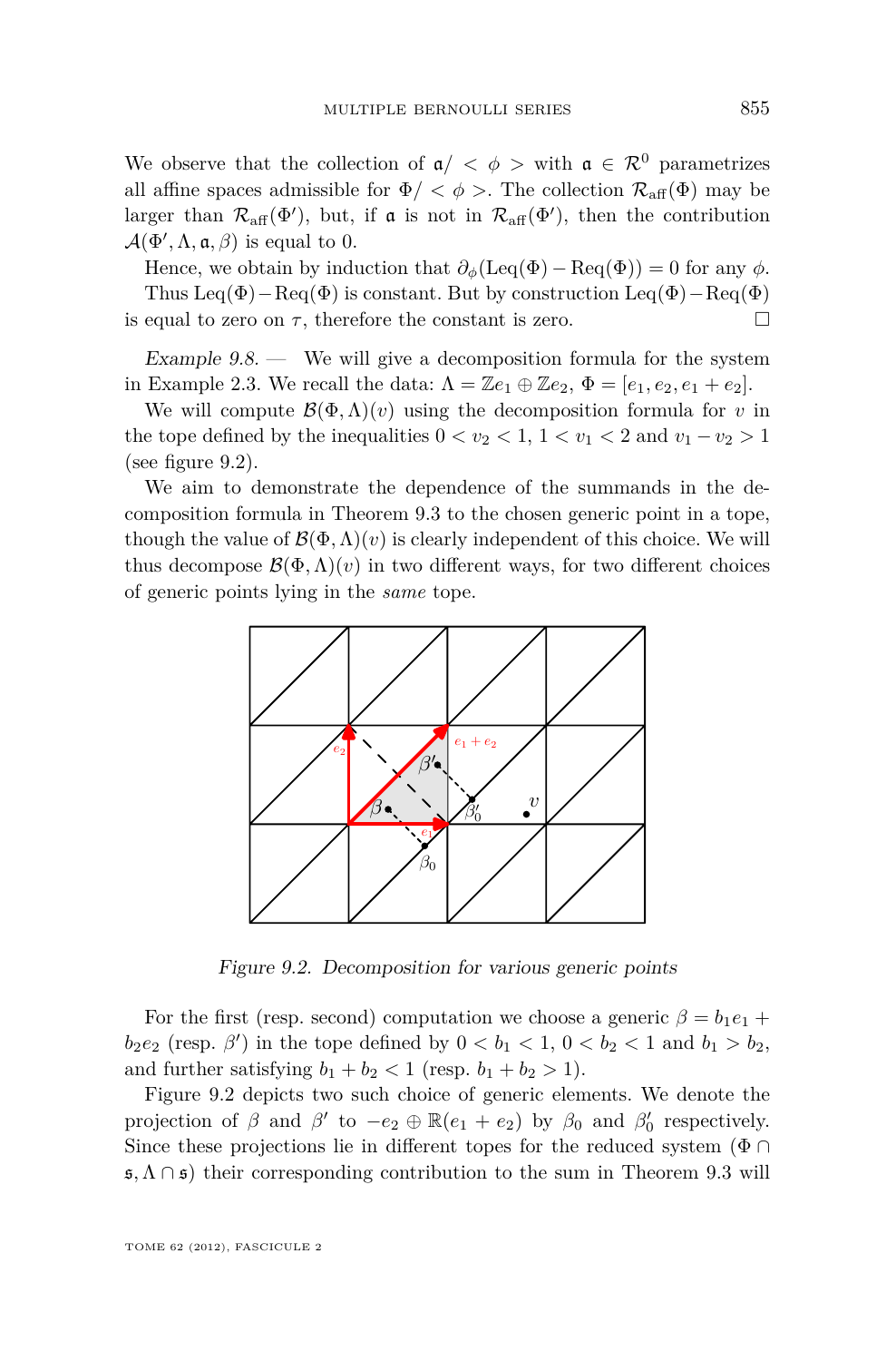be different. In fact, choosing  $\beta$  as the generic point will enforce a nonzero contribution of the lattice point (1*,* 0) in evaluating the distribution at a point *v* as depicted in Figure [9.2.](#page-35-0)

*Computation with generic point β*:

$$
\mathcal{B}(\Phi,\Lambda)(v) = \mathcal{A}(\Phi,\Lambda,V,\beta)(v) + \mathcal{A}(\Phi,\Lambda,\mathbb{R}e_2 + e_1,\beta)(v) + \mathcal{A}(\Phi,\Lambda,\mathbb{R}(e_1 + e_2) - e_2,\beta)(v) + \mathcal{A}(\Phi,\Lambda,\{(1,0)\},\beta)(v).
$$

We now compute each summand using the formula in Lemma [7.3.](#page-21-0)

$$
\mathcal{A}(\Phi,\Lambda,\mathbb{R}e_2+e_1,\beta)(v) \n= Ber(e_2,\tau(\beta_0)) * T(\{e_1,e_1+e_2\},\beta_1)(v) \n= \delta_{(1,0)} * Res_{z=0} ((1/2 - \partial x_2) \cdot \frac{e^{\langle v,x+ze^1 \rangle}}{(x_1+z)(x_1+x_2+z)})_{x=0}) \n= \frac{1}{2}(v_1 - 1)(-2v_2 + v_1)
$$

$$
\mathcal{A}(\Phi,\Lambda,\mathbb{R}(e_1+e_2)-e_2,\beta)(v)
$$
  
= Ber(e<sub>1</sub> + e<sub>2</sub>,  $\tau(\beta_0)$ ) \* T({e<sub>1</sub>, e<sub>2</sub>},  $\beta_1$ )(v)  
=  $\delta_{(0,-1)}$  \* - Res<sub>z=0</sub>  $\left(\left((1/2 - \partial x_1) \cdot \frac{e^{(v,x+z(-e^1+e^2))}}{(x_1-x_2-z)(x_2+z)}\right)_{x=0}\right)$   
=  $-\frac{1}{2}(-v_1-v_2)(v_1-v_2-1)$ 

$$
\mathcal{A}(\Phi,\Lambda,\{(1,0)\},\beta)(v) = \delta_{(1,0)} * -T(e_1,-e_2,e_1+e_2) = -(v_1-1-v_2)
$$

Using the computation in example [2.3](#page-10-0) for  $\mathcal{A}(\Phi,\Lambda,V,\beta)(v)$ , we get

$$
\mathcal{B}(\Phi,\Lambda)(v) = -\frac{1}{6}(v_1 - 2v_2)(v_1 - 1 + v_2)(2v_1 - 1 - v_2) \n+ \frac{1}{2}(v_1 - 1)(-2v_2 + v_1) \n+ \frac{1}{2}(v_1 + v_2)(v_1 - v_2 - 1) - (v_1 - 1 - v_2) \n= -\frac{1}{6}(v_1 - 1 - 2v_2)(2v_1 - 3 - v_2)(v_1 - 2 + v_2)
$$

*Computation with generic point*  $β'$ :

$$
\mathcal{B}(\Phi,\Lambda)(v) = \mathcal{A}(\Phi,\Lambda,V,\beta')(v) + \mathcal{A}(\Phi,\Lambda,\mathbb{R}e_2 + e_1,\beta')(v) + \mathcal{A}(\Phi,\Lambda,\mathbb{R}(e_1 + e_2) + e_1,\beta')(v).
$$

The first two summands in the decomposition above are already computed. The third summand equals:

$$
\mathcal{A}(\Phi,\Lambda,\mathbb{R}(e_1+e_2)+e_1,\beta')(v)=-\frac{1}{2}(2-v_1-v_2)(v_1-1-v_2).
$$

We then have

$$
\mathcal{B}(\Phi,\Lambda)(v) = -\frac{1}{6}(v_1 - 2v_2)(v_1 - 1 + v_2)(2v_1 - 1 - v_2) \n+ \frac{1}{2}(v_1 - 1)(-2v_2 + v_1) - \frac{1}{2}(2 - v_1 - v_2)(v_1 - 1 - v_2) \n= -\frac{1}{6}(v_1 - 1 - 2v_2)(2v_1 - 3 - v_2)(v_1 - 2 + v_2)
$$

as expected.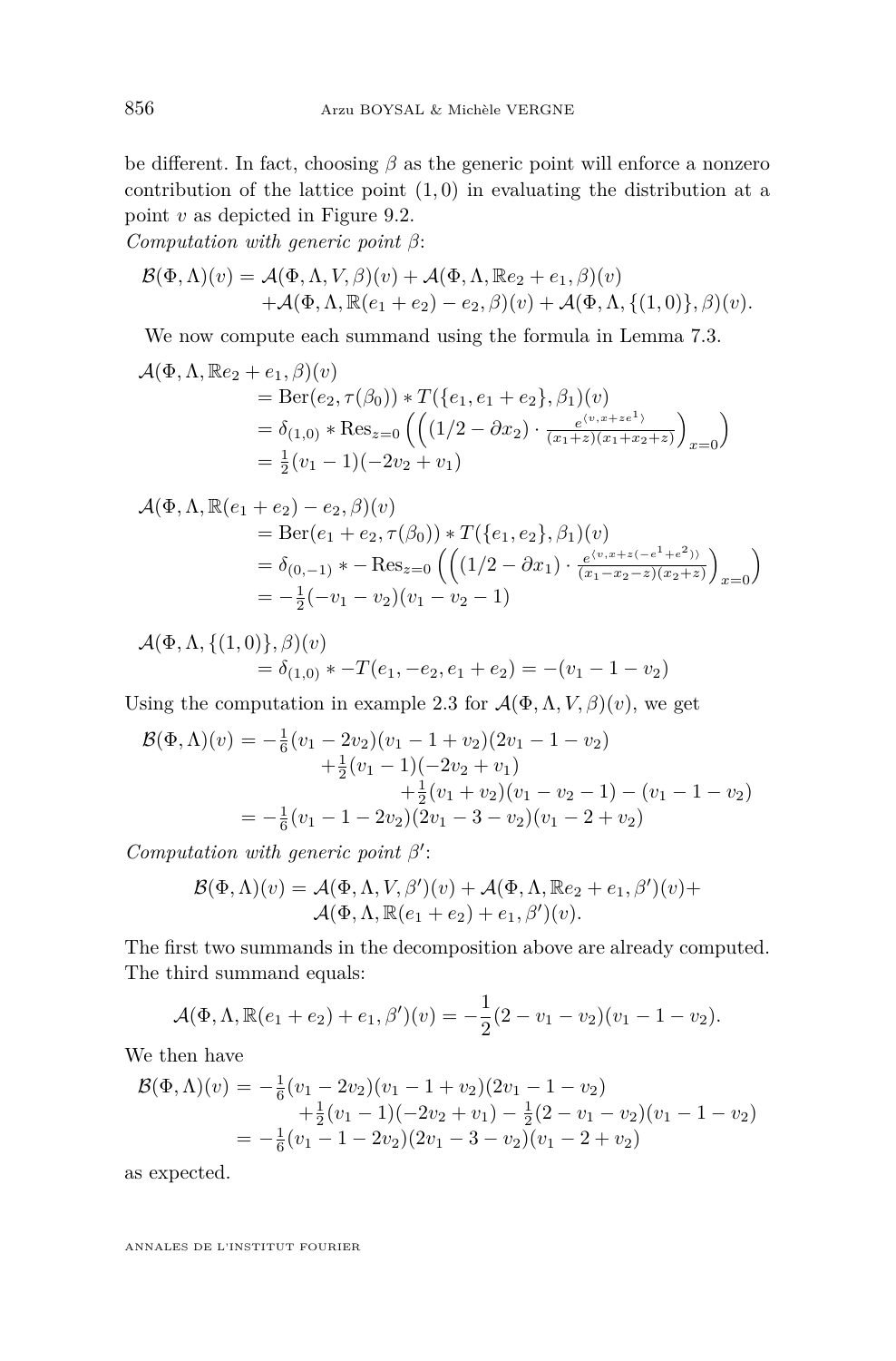<span id="page-37-0"></span>In the affine case, we define

$$
\mathcal{A}(\tilde{\Phi}, \Lambda, \mathfrak{a}, \tau, u) = \mathrm{Ber}(\tilde{\Phi} \cap \mathfrak{s}, \tau) * T(\tilde{\Phi} \setminus \mathfrak{s}, u).
$$

We have a decomposition formula analogous to Theorem [9.3.](#page-32-0)

THEOREM 9.9. — Choose  $\beta \in V$  sufficiently generic. Then we have

$$
\mathcal{B}(\tilde{\Phi}, \Lambda) = \sum_{\mathfrak{a}} \mathcal{A}(\tilde{\Phi}, \Lambda, \mathfrak{a}, \beta).
$$

The proof is precisely in the same line of arguments with that of Theorem [9.3.](#page-32-0)

#### BIBLIOGRAPHY

- [1] A. BOYSAL & M. VERGNE, "Paradan's wall crossing formula for partitions functions and Khovanski-Pukhlikov differential operator", Annales de l'Institut Fourier **59** (2009), p. 1715-1752.
- [2] M. Brion & M. Vergne, "Arrangement of hyperplanes I: Rational functions and Jeffrey-Kirwan residue", Ann. scient. Éc. Norm. Sup. **32** (1999), p. 715-741.
- [3] ——— , "Arrangement of hyperplanes II: The Szenes formula and Eisenstein series", Duke Math. J. **103** (2000), p. 279-302.
- [4] W. DAHMEN & C. A. MICCHELLI, "Translates of multivariate splines", Linear Algebra Appl. **52** (1983), p. 217-234.
- [5] C. De Concini & C. Procesi, "Topics in hyperplane arrangements, polytopes and box splines", to appear (available on the personal web page of C. Procesi).
- [6] C. De Concini, C. Procesi & M. Vergne, "Partition functions and generalized Dahmen-Micchelli spaces", arXiv : math/0805.2907. Transformation Groups **15** (2010), no. 3, p. 751-773.
- [7] V. Guillemin, E. Lerman & S. Sternberg, Symplectic fibrations and multiplicity diagrams, Cambridge University Press, 1996.
- [8] L. JEFFREY & F. KIRWAN, "Intersection theory on moduli spaces of holomorphic bundles of arbitrary rank on a Riemann surface", Ann. of Math. (2) **148** (1998), no. 1, p. 109-196.
- [9] P.-E. Paradan, "Wall-crossing formulas in Hamiltonian geometry", arXiv:math/0411306.
- [10] ——— , "Localization of the Riemann-Roch character", J. Funct. Anal. **187** (2001), p. 442-509.
- [11] ——— , "The moment map and equivariant cohomology with generalized coefficients", Topology **39** (2001), p. 401-444.
- [12] A. Szenes, "Iterated Residues and Multiple Bernoulli Polynomials", International Mathematics Research Notices **18** (1998), p. 937-956.
- [13] ——— , "Residue theorem for rational trigonometric sums and Verlinde's formula", Duke Math. J. **118** (2003), p. 189-227.
- [14] A. Szenes & M. Vergne, "[*Q, R*] = 0 and Kostant partition functions", arXiv:math/1006.4149.
- [15] ——— , "Residue formulae for vector partitions and Euler-MacLaurin sums", Advances in Applied Mathematics **30** (2003), p. 295-342.
- [16] M. Vergne, "A Remark on the Convolution with Box Splines", arXiv: math/1003.1574 (to appear in Annals of Mathematics).